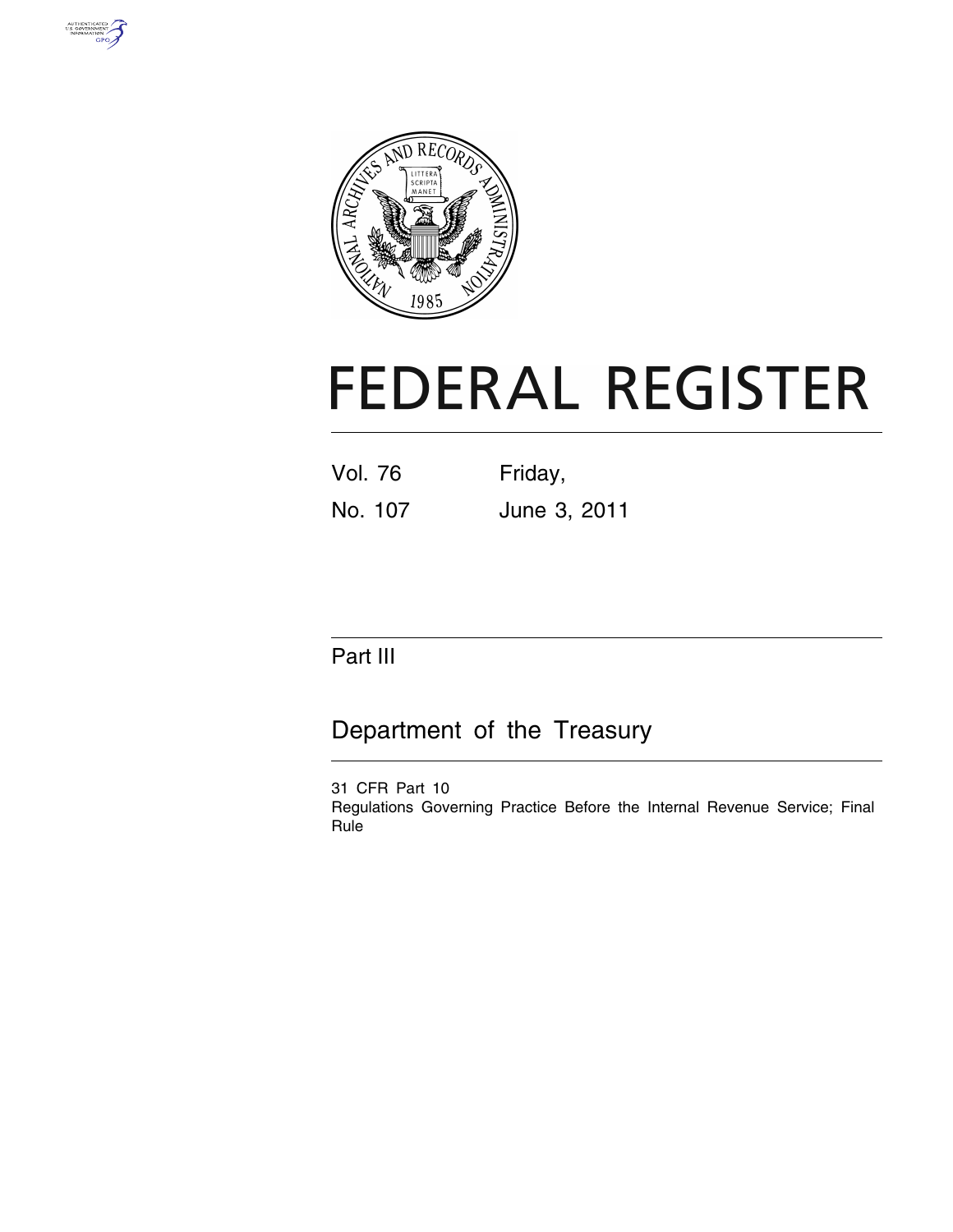# **DEPARTMENT OF THE TREASURY**

# **Office of the Secretary**

# **31 CFR Part 10**

**[TD 9527]** 

# **RIN 1545–BH01**

# **Regulations Governing Practice Before the Internal Revenue Service**

**AGENCY:** Office of the Secretary, Treasury.

**ACTION:** Final regulations.

**SUMMARY:** This document contains final regulations governing practice before the Internal Revenue Service (IRS). The regulations affect individuals who practice before the IRS and providers of continuing education programs. The regulations modify the general standards of practice before the IRS and the standards with respect to tax returns.

#### **DATES:**

*Effective Date.* These regulations are effective on August 2, 2011.

*Applicability Date:* For dates of applicability, see §§ 10.0(b), 10.1(c),  $10.2(b)$ ,  $10.3(j)$ ,  $10.4(f)$ ,  $10.5(g)$ ,  $10.6(n)$ , 10.7(f), 10.8(d), 10.9(c), 10.20(c), 10.25(e), 10.30(e), 10.34(e), 10.36(c), 10.38(b), 10.50(e), 10.51(b), 10.53(e), 10.60(d), 10.61(c), 10.62(d), 10.63(f), 10.64(f), 10.65(c), 10.66(b), 10.69(c), 10.72(g), 10.76(e), 10.77(f), 10.78(d), 10.79(e), 10.80(b), 10.81(b), 10.82(h), and 10.90(c).

# **FOR FURTHER INFORMATION CONTACT:**

Matthew D. Lucey at (202) 622–4940 (not a toll-free number).

# **SUPPLEMENTARY INFORMATION:**

#### **Paperwork Reduction Act**

The collection of information contained in these regulations was previously reviewed and approved by the Office of Management and Budget in accordance with the Paperwork Reduction Act of 1995 (44 U.S.C. 3507(d)) under control number 1545– 1726. The collection of information in these regulations is in §§ 10.6 and 10.9. The total annual burden of this collection of information is an increase from the burden in the current regulations. This information is required in order for the IRS to ensure that individuals permitted to prepare tax returns are informed of the latest developments in Federal tax practice.

An agency may not conduct or sponsor, and a person is not required to respond to, a collection of information unless it displays a valid control number. Books or records relating to a collection of information must be

retained as long as their contents might become material in the administration of any internal revenue law.

#### **Background**

Section 330 of title 31 of the United States Code authorizes the Secretary of the Treasury (the Secretary) to regulate the practice of representatives before the Treasury Department. The Secretary is authorized, after notice and an opportunity for a proceeding, to censure, suspend, or disbar from practice before the Treasury Department those representatives who are incompetent, disreputable, or who violate regulations prescribed under section 330 of title 31. The Secretary also is authorized to impose a monetary penalty against these individuals and the individuals' firms or other entities that employ them. Additionally, the Secretary may seek an injunction against these individuals under section 7408 of the Internal Revenue Code (Code).

The Secretary has published regulations governing the practice of representatives before the IRS in 31 CFR part 10 and reprinted the regulations as Treasury Department Circular No. 230 (Circular 230). These regulations authorize the IRS to act upon applications for enrollment to practice before the IRS; to make inquiries with respect to matters under Circular 230; to institute proceedings to impose a monetary penalty or to censure, suspend, or disbar a practitioner from practice before the IRS; to institute proceedings to disqualify appraisers; and to perform other duties necessary to carry out these functions.

Circular 230 has been amended periodically. The regulations were amended most recently on September 26, 2007 (TD 9359, 72 FR 54540), to modify various provisions relating to the general standards of practice. For example, the 2007 regulations established an enrolled retirement plan agent designation, modified the conflict of interest rules, limited the use of contingent fees by practitioners, and required public disclosure of OPR disciplinary decisions after the decisions become final.

Those final regulations, however, did not finalize the standards with respect to tax returns under § 10.34(a) and the definitions under § 10.34(e) because of the amendments to section 6694(a) of the Code made by the Small Business and Work Opportunity Tax Act of 2007, Public Law 110–28, 121 Stat. 190. Rather, the IRS and the Treasury Department reserved § 10.34(a) and (e) in those final regulations and also simultaneously issued a notice of

proposed rulemaking (REG–138637–07) in the **Federal Register** (72 FR 54621) proposing to conform the professional standards under § 10.34 of Circular 230 with the civil penalty standards under section 6694(a) as amended by the 2007 Act.

On October 3, 2008, the Tax Extenders and Alternative Minimum Tax Relief Act of 2008, Div. C. of Public Law 110–343, 122 Stat. 3765, again amended the standard of conduct that must be met to avoid imposition of the tax return preparer penalty under section 6694(a). The IRS and the Treasury Department published final regulations (TD 9436) in the **Federal Register** (73 FR 78430) implementing amendments to the tax return preparer penalties on December 22, 2008. To generally be consistent with the return preparer penalty regulations, these final regulations provide updated rules with respect to the standards for tax returns under § 10.34(a).

These final regulations also provide new rules governing the oversight of tax return preparers. Previously, an individual tax return preparer generally was not subject to the provisions in Circular 230 unless the tax return preparer was an attorney, certified public accountant, enrolled agent, or other type of practitioner identified in Circular 230. Prior to the issuance of these final regulations, any individual could prepare tax returns and claims for refund without meeting any qualifications or competency standards. A tax return preparer also used to be able to exercise the privilege of limited practice before the IRS pursuant to the rules in former §  $10.7(c)(1)(viii)$  of Circular 230 and Revenue Procedure 81–38 (1981–2 CB 592). See § 601.601(d)(2)(ii)(*b*).

In June 2009, the IRS launched a review of tax return preparers with the intent to propose a comprehensive set of recommendations to ensure uniform and high ethical standards of conduct for all tax return preparers and to increase taxpayer compliance. As part of this effort, the IRS received input from a large and diverse community through numerous channels, including public forums, solicitation of written comments, and meetings with advisory groups.

The IRS made findings and recommendations in Publication 4832, ''Return Preparer Review'' (the Report), which was published on January 4, 2010. The Report recommends increased oversight of the tax return preparer industry through the issuance of regulations.

To implement recommendations made in the Report, the IRS issued final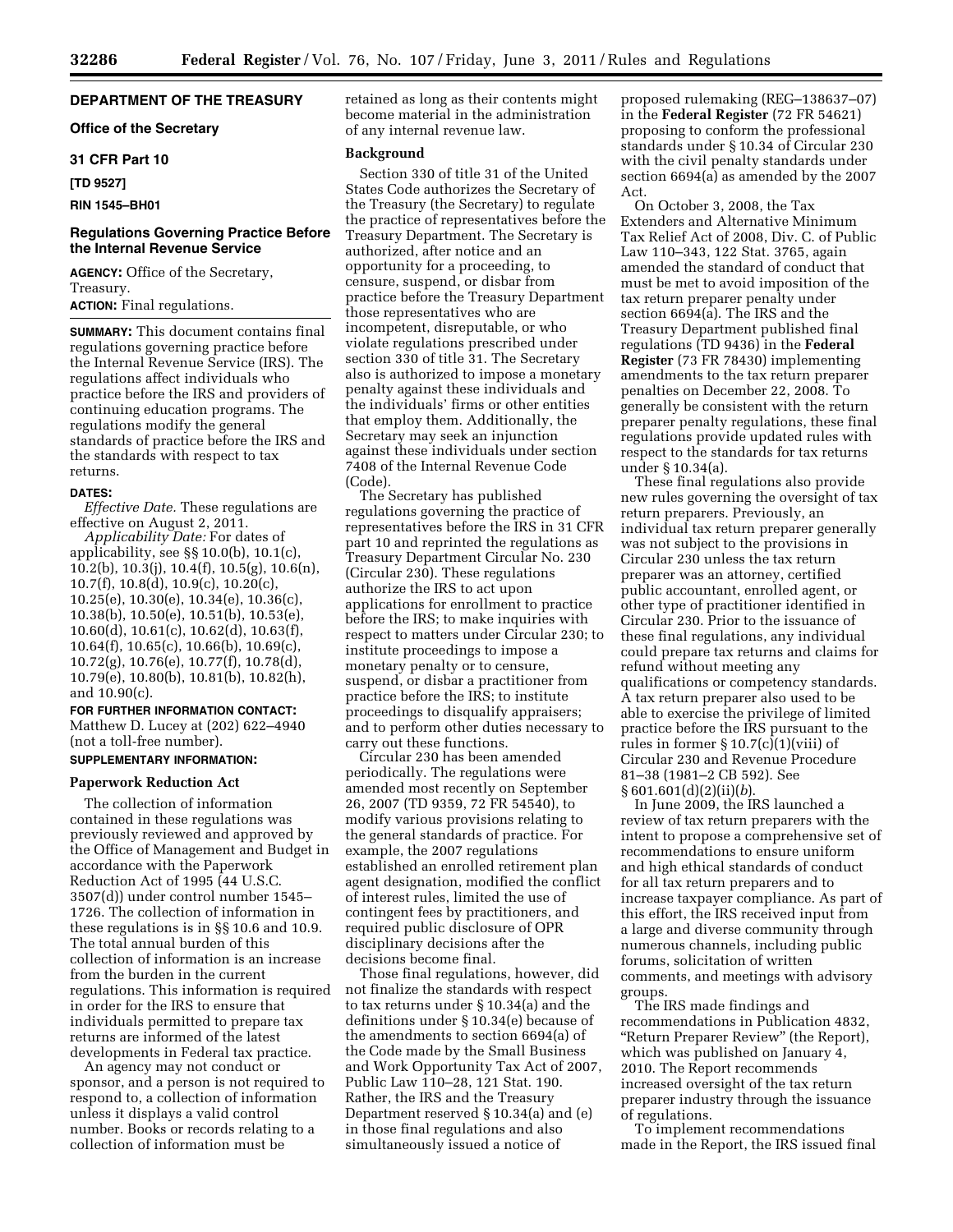regulations under section 6109 of the Code (TD 9501) published in the **Federal Register** (75 FR 60309) on September 30, 2010. The final regulations under section 6109 provide that, for returns or claims for refund filed after December 31, 2010, the identifying number of a tax return preparer is the individual's preparer tax identification number (PTIN) or such other number prescribed by the IRS in forms, instructions, or other appropriate guidance. The regulations also provide that the IRS is authorized to require through other guidance (as well as in forms and instructions) that tax return preparers apply for a PTIN or other prescribed identifying number, the regular renewal of PTINs or other prescribed identifying number, and the payment of user fees. The IRS also issued final regulations (TD 9503) establishing a user fee to apply for or renew a PTIN published in the **Federal Register** (75 FR 60316) on September 30, 2010.

On August 23, 2010, the Treasury Department and the IRS published in the **Federal Register** (75 FR 51713) a notice of proposed rulemaking (REG– 138637–07) proposing amendments to Circular 230 based upon certain recommendations made in the Report. The proposed regulations provided that registered tax return preparers are practitioners under Circular 230 and described the process for becoming a registered tax return preparer, as well as the scope of a registered tax return preparer's practice before the IRS. Amendments were also proposed to § 10.30 regarding solicitation, § 10.36 regarding procedures to ensure compliance, and § 10.51 regarding incompetence and disreputable conduct. A public hearing was held on the proposed regulations on October 8, 2010. Written public comments responding to the proposed regulations were received. After consideration of the public comments, the proposed regulations are adopted as revised by this Treasury decision.

# **Plain Language Summary of the Requirements for Becoming a Registered Tax Return Preparer or Continuing Education Provider**

#### *Am I affected by this regulation?*

If you are an attorney or certified public accountant, then the amendments to §§ 10.3, 10.4, 10.5, 10.7 and 10.9 of Circular 230 (rules regarding registered tax return preparers) do not affect you. If you are not an attorney or certified public accountant and you prepare, or assist in preparing, all or substantially all of a tax return or claim

for refund for compensation, then you may be affected by this regulation.

Section 10.2(a)(8) of the final regulations clarifies that the definition of ''tax return preparer'' in Circular 230 is the same as the meaning in section 7701(a)(36) of the Code and 26 CFR 301.7701–15. If you only furnish typing, reproduction, or other mechanical assistance with respect to a tax return or a claim for refund, you are not a tax return preparer under Circular 230.

# *How am I affected by this regulation and how does this regulation work with other recently issued IRS guidance?*

The final regulations, in part, provide details about: (1) The application process to become a registered tax preparer, (2) the renewal process to remain a registered tax return preparer, and (3) other rules that govern practice before the IRS that affect all practitioners.

#### *Application Process*

Generally, you must do the following to apply to become a registered tax return preparer: (1) Pass a one-time competency exam, (2) pass a suitability check, and (3) obtain a PTIN (and pay the amount provided in the PTIN User Fee regulations).

To allow tax return preparers a transition period to pass the competency examination and, because the competency examination will not be available until after these final regulations are published, Notice 2011– 6 (2011–3 IRB 315), which was published on December 30, 2010, provides the following guidance to tax return preparers who obtain a PTIN (in accordance with the PTIN regulations) and pay the applicable user fee (set forth in the PTIN User Fee regulations) before the competency examination is offered:

Individuals who obtain a provisional PTIN before the competency examination is offered may prepare for compensation any tax return or claim for refund until December 31, 2013, as long as the individual renews their PTIN, passes a suitability check (when available), and pays the applicable user fee. After the examination is offered, only attorneys, certified public accountants, enrolled agents, and registered tax return preparers, or individuals defined in section 1.02(a) or (b) of Notice 2011–6 may obtain a PTIN.

The tax returns and claims for refund covered by the competency examination initially offered will be limited to individual tax returns (Form 1040 series tax returns and accompanying schedules). As provided in Notice 2011– 6, individuals may certify that they do not prepare individual tax returns and,

as a result, will not be required to pass this initial competency examination or become a registered tax return preparer at this time.

The process for becoming a registered tax return preparer is comparable to the existing process for enrolled agents. Enrolled agents must pass the Special Enrollment Examination and complete continuing education requirements. These regulations, however, do not change enrolled agents' status as practitioners under Circular 230.

#### *Renewal Process*

You must complete continuing education to maintain your status as a registered tax return preparer. A registered tax return preparer must annually renew their PTIN and pay a user fee every year. Generally, registered tax return preparers must complete a minimum of 15 credits of continuing education annually. This regulation specifies what constitutes continuing education. Registered tax return preparers must retain records of continuing education courses for four years.

If you prepare or assist in preparing all or substantially all of a tax return for compensation but do not sign the tax return, you are exempt from the competency examination and continuing education requirements if the requirements of section 1.02(a) of Notice 2011–6 are met. You must, however, renew your PTIN, pay the applicable PTIN user fee, and certify that the requirements of Notice 2011–6 are met.

## *Continuing Education Providers*

You are subject to requirements in the final regulations. The final regulations provide requirements applicable to continuing education providers who provide continuing education programs to registered tax return preparers and enrolled agents. Continuing education providers must obtain and renew continuing education provider numbers and continuing education provider program numbers and pay any applicable fees.

# **Summary of Comments and Explanation of Revisions**

The IRS received more than 50 written comments in response to the notice of proposed rulemaking. All of the comments were considered and are available for public inspection. Most of the comments that addressed the proposed regulations are summarized in this preamble. Some comments addressed other regulations or notices of proposed rulemaking and are not discussed in this preamble.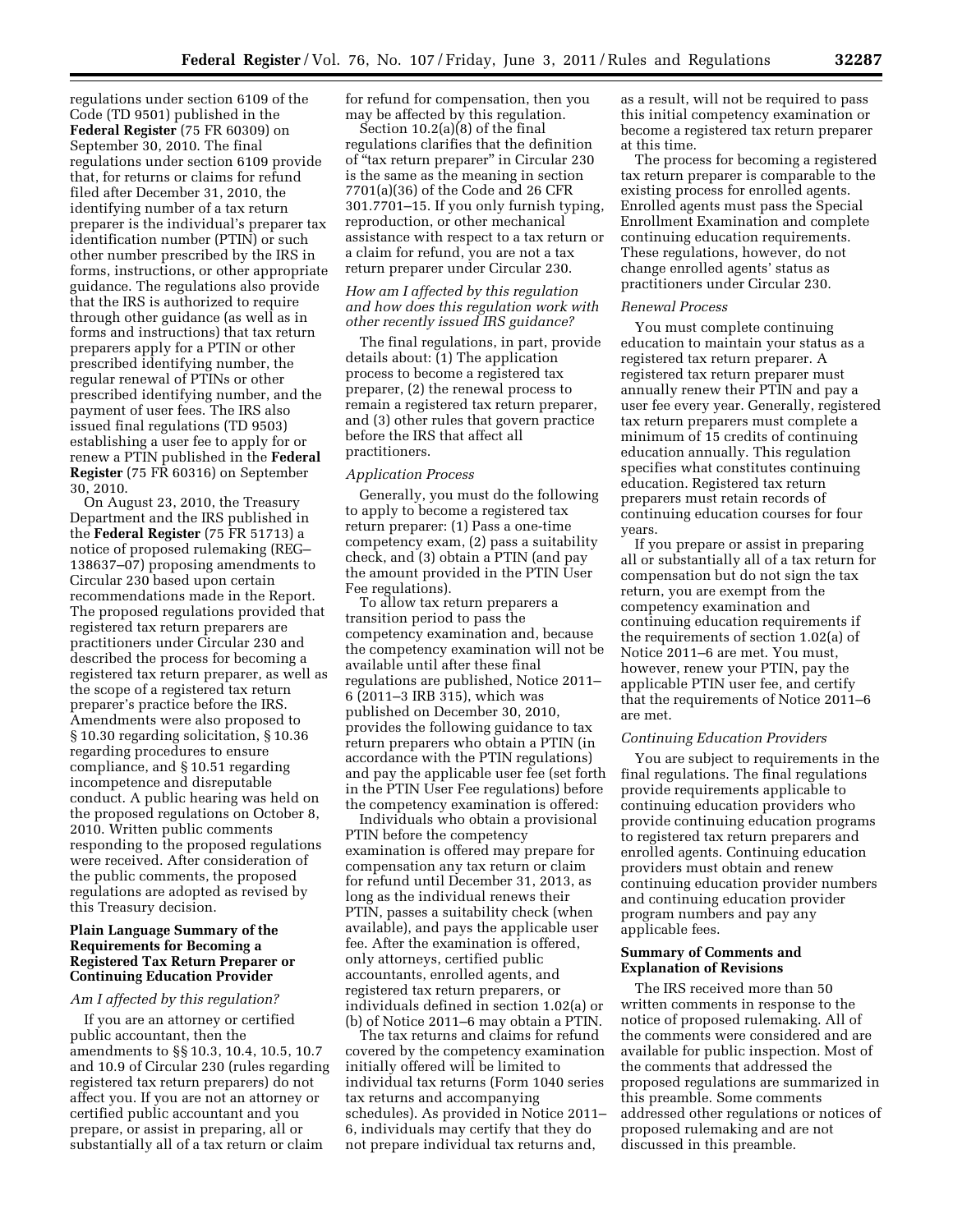The scope of these rules is limited to practice before the IRS. These regulations do not change the existing authority of attorneys, certified public accountants, and enrolled agents to practice before the IRS under Circular 230 and do not alter or supplant ethical standards that might otherwise be applicable to these practitioners.

# *IRS Offices Administering and Enforcing Circular 230*

To fully implement the return preparer initiative, the IRS announced that a new return preparer office was created to administer PTIN applications, competency testing, and continuing education. The IRS decided that an office dedicated solely to these matters will allow the IRS to best serve tax return preparers and taxpayers by providing efficiency and expertise in this area.

Concurrently, the Office of Professional Responsibility will continue to enforce the Circular 230 provisions relating to practitioner conduct and discipline. The Office of Professional Responsibility will continue to carry out its mission to interpret and apply the standards of practice for tax professionals in a fair and equitable manner. As discussed in the Report, a strong enforcement regime is a key component to increased oversight of the tax return preparer industry. Commentators on the proposed regulations also suggested that the return preparer initiative must be met with appropriate enforcement measures. The IRS recognizes that the Office of Professional Responsibility is central to the IRS' goal of maintaining high standards of ethical conduct for all practitioners and that the Office must operate independently from IRS functions enforcing Title 26 requirements.

The final regulations accommodate the internal structure by generally removing references to the Office of Professional Responsibility. The final regulations allow the flexibility to adjust responsibility appropriately between the offices as the return preparer initiative is implemented. The Commissioner may delegate necessary authorities to appropriate offices.

# *Definitions—Practice Before the Internal Revenue Service, Tax Return Preparer*

The final regulations adopt the proposed amendments to § 10.2(a)(4), which clarify that either preparing a document or filing a document may constitute practice before the IRS. The final regulations also adopt the proposed amendments to § 10.2(a)(8), which clarify that the definition of "tax return preparer'' in Circular 230 is the same as the meaning in section 7701(a)(36) of the Code and 26 CFR 301.7701–15.

# *Who May Practice*

The final regulations adopt the proposed amendments to § 10.3(f), which establish a new "registered tax return preparer'' designation. A registered tax return preparer is any individual so designated under § 10.4(c) who is not currently under suspension or disbarment from practice before the IRS. An individual who is a registered tax return preparer pursuant to this part is a practitioner authorized to practice before the IRS, subject to the limitations identified in these regulations. Some commentators stated that the term registered tax return preparer would confuse the public because it implies a high level of professional capability. As stated in the Report, the goal of the return preparer initiative is increased oversight of the tax return preparer industry and to institute standards for minimum competence. For those individuals who have passed a competency examination and have met continuing education requirements, the Treasury Department and the IRS conclude that the term "registered" is appropriate.

Some commentators requested that the IRS not include registered tax return preparers as individuals who may practice under proposed § 10.3. Representation is defined as ''[a]cts performed on behalf of a taxpayer by a representative before the Internal Revenue Service.'' See 26 CFR 601.501(b)(13) (Conference and Practice Requirements). As discussed earlier in this preamble, practice before the IRS includes preparing or filing tax returns and other documents with the IRS. Thus, preparation of a tax return is practice before the IRS. Because registered tax return preparers are individuals who prepare all or substantially all of a tax return or claim for refund on behalf of a taxpayer for compensation, they practice before the IRS and must be included in § 10.3 of the final regulations.

The Treasury Department and the IRS received comments requesting clarification with respect to which forms registered tax return preparers are permitted to prepare. The IRS will prescribe by forms, instructions, or other appropriate guidance the tax returns and claims for refund registered tax return preparers are permitted to prepare after successfully completing the competency examination. Forms, instructions, or other appropriate guidance may also provide rules with

respect to forms that may be prepared without completion of the competency examination. Notice 2011–6 permits individuals who prepare tax returns not covered by the competency examination to obtain a PTIN if certain requirements are met.

Registered tax return preparers also may represent taxpayers before revenue agents, customer service representatives, or similar officers and employees of the IRS (including the Taxpayer Advocate Service) during an examination if the registered tax return preparer signed the tax return or claim for refund for the taxable year or period under examination. Consistent with the limited practice rights previously available to unenrolled return preparers under former § 10.7(c)(1)(viii), registered tax return preparers are not permitted to represent taxpayers, regardless of the circumstances requiring representation, before appeals officers, revenue officers, Counsel, or similar officers or employees of the IRS or the Treasury Department. A registered tax return preparer's authorization to practice under this part also does not include the authority to provide tax advice to a client or another person except as necessary to prepare a tax return, claim for refund, or other document intended to be submitted to the IRS.

Some commentators inquired as to whether the federally authorized tax practitioner privilege under section 7525 applies to communications between a taxpayer and a registered tax return preparer. The Treasury Department and the IRS have concluded that the federally authorized tax practitioner privilege generally does not apply to communications between a taxpayer and a registered tax return preparer because the advice a registered tax return preparer provides ordinarily is intended to be reflected on a tax return and is not intended to be confidential or privileged.

The conduct of a registered tax return preparer in connection with the preparation of the return, claim for refund, or other document, as well as any representation of the client during an examination, will be subject to the standards of conduct in Circular 230. Inquiries into possible misconduct and disciplinary proceedings relating to registered tax return preparer misconduct will be conducted under the provisions in Circular 230.

Numerous members of the tax return preparation industry submitted comments requesting that certain individuals be exempted from the requirements in the proposed regulations. Commentators suggested that tax return preparers who are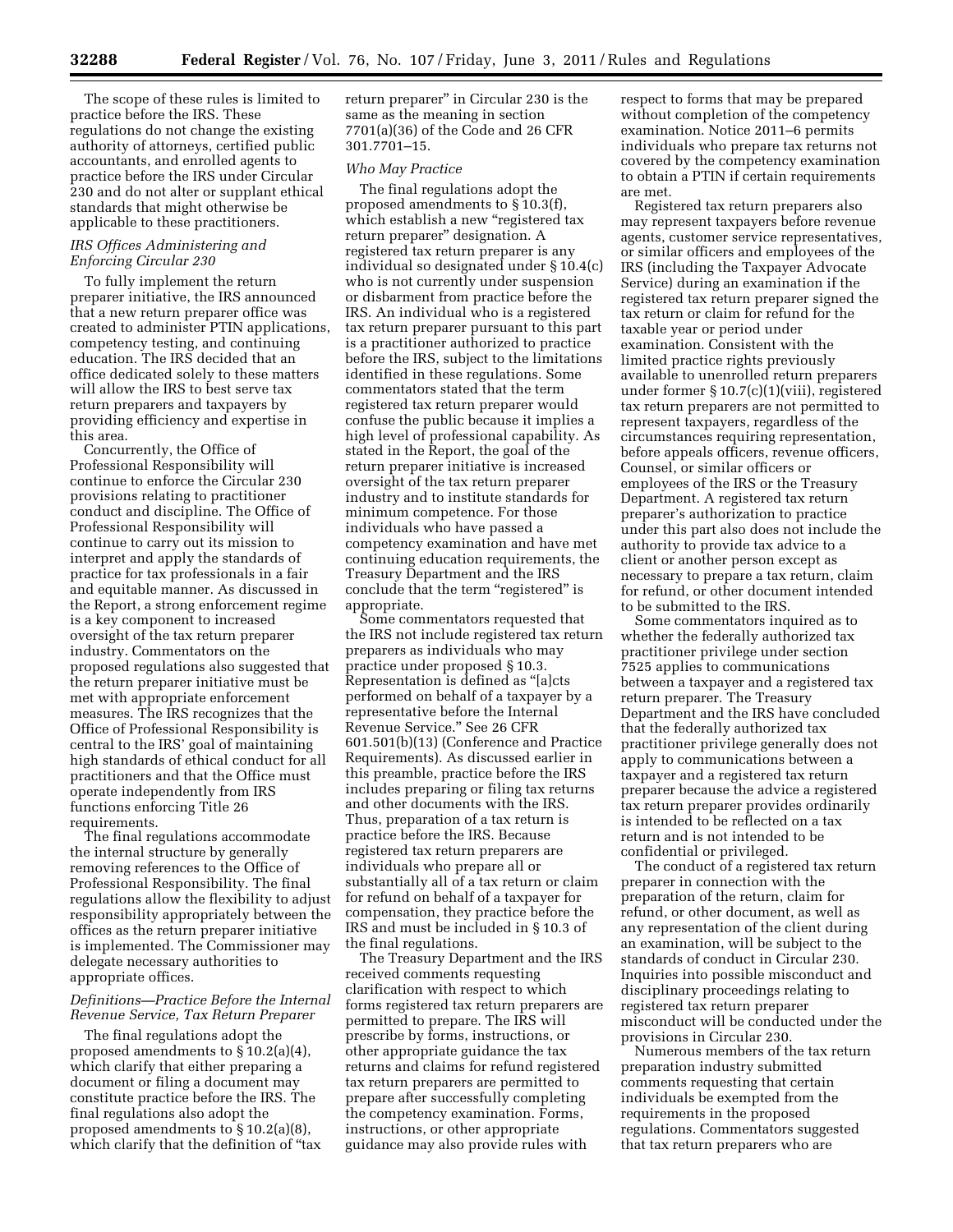supervised by certain practitioners currently authorized to practice under Circular 230 should not be required to become registered tax return preparers if the supervising practitioner signs the tax return prepared in part by the supervised tax return preparer. Commentators reasoned that certain practitioners who sign tax returns are subject to, in addition to Circular 230, professional standards and oversight by state licensing authorities and other professional organizations that place responsibility for the tax return on the signing practitioner.

In Notice 2011–6, the Treasury Department and the IRS provided, pursuant to § 1.6019–2(h), that individuals who are not attorneys, certified public accountants, enrolled agents, enrolled retirement plan agents, enrolled actuaries, or registered tax return preparers will be eligible to obtain a PTIN and, thus, prepare, or assist in preparing, all or substantially all of a tax return or claim for refund for compensation in certain discrete circumstances. Section 1.02(a) of the notice permits certain individuals supervised by an attorney, certified public accountant, enrolled agent, enrolled retirement plan agent, or enrolled actuary who signs the return or claim for refund prepared by the individual to obtain a PTIN. These individuals also are required to certify in their application to receive a PTIN that they are supervised by an attorney, certified public accountant, enrolled agent, enrolled retirement plan agent, or enrolled actuary who signs the tax return or claim for refund and provide a supervising individual's PTIN or other number if prescribed by the IRS. These individuals may not sign any tax return they prepare or assist in preparing for compensation. If at any point, the individual is no longer supervised by the signing attorney, certified public accountant, enrolled agent, enrolled retirement plan agent, or enrolled actuary, the individual must notify the IRS if prescribed in forms, instructions, or other appropriate guidance and will no longer be permitted to prepare or assist in preparing all or substantially all of a tax return or claim for refund for compensation under this exception. Because individuals meeting these requirements, as fully set forth in § 1.02(a) of Notice 2011–6, are permitted to obtain a PTIN, they are not required to become registered tax return preparers to obtain a PTIN.

# *Eligibility To Become an Enrolled Agent or Enrolled Retirement Plan Agent*

The final regulations provide that an enrolled agent or enrolled retirement

plan agent must be eighteen years old and obtain a PTIN to be eligible to practice before the IRS as an enrolled agent or enrolled retirement plan agent.

Section 10.4(d) of the final regulations also provides that a former employee who, by virtue of past service and technical experience in the IRS, may be granted enrollment as an enrolled agent or enrolled retirement plan agent if certain criteria are satisfied. Some commentators on the proposed regulations suggested that former IRS employees should not be granted enrollment because the IRS is not exempting, or "grandfathering," experienced unenrolled practitioners from the testing and continuing education requirements. This recommendation is not adopted because the IRS may easily check a former employee's IRS employment record to ensure the individual has the past service and technical experience for the scope of enrollment sought by the former employee.

# *Eligibility To Become a Registered Tax Return Preparer*

The final regulations require that an individual must be eighteen years old, possess a current or otherwise valid PTIN or other prescribed identifying number, and pass a minimum competency examination to become a registered tax return preparer. Many commentators supported the IRS' effort to increase the overall competency of tax return preparers by implementing reasonable standards. The minimum age requirement included in the final regulations will assist the Treasury Department and the IRS in efficient tax administration by ensuring that registered tax return preparers have a minimum level of experience, knowledge, judgment, and maturity. Other categories of Circular 230 practitioners are generally subject to state requirements that result in the individual possessing a minimum level of experience, knowledge, judgment, and maturity.

The competency examination will be administered by, or administered under the oversight of, the IRS, similar to the special enrollment examinations for enrolled agents and enrolled retirement plan agents. Tax return preparers will be subject to suitability checks to determine whether the tax return preparer has engaged in disreputable conduct, which, at the time the application is filed with the IRS, could result in suspension or disbarment under Circular 230. An individual who has engaged in disreputable conduct is not eligible to become a registered tax return preparer.

Commentators requested that the IRS delay implementation of the testing requirement. The Treasury Department and the IRS did not adopt any delay in implementation of the testing requirement because it is currently anticipated that the examination to become a registered tax return preparer will not be available until after the effective date of these regulations. Notice 2011–6 provides guidance establishing transition rules explaining the steps individuals must take to prepare all or substantially all of a tax return or claim for refund while awaiting full implementation of the examination process. The IRS will provide administrative information about the competency examination to tax return preparers via appropriate channels, including the Tax Professionals page of the IRS website, *[http://www.irs.gov/taxpros.](http://www.irs.gov/taxpros)* 

Some commentators also requested that the Treasury Department and the IRS delay implementation of the continuing education requirements. In response to these concerns and to ensure the IRS has sufficient time to implement these requirements appropriately, the Treasury Department and the IRS announced that the implementation of the continuing education requirement will be postponed and that there will be no continuing education requirement at least during the first year of registration, which commenced on September 30, 2010. The IRS will provide administrative information about continuing education to tax return preparers via appropriate channels, including the Tax Professionals page of the IRS Web site, *[http://www.irs.gov/](http://www.irs.gov/taxpros)  [taxpros.](http://www.irs.gov/taxpros)* 

# *Procedures for Becoming or Renewing an Individual's Designation as a Registered Tax Return Preparer*

Section 10.5 of the final regulations sets forth the applicable procedures related to becoming a registered tax return preparer, which generally are consistent with the procedures currently utilized for enrolled agents and enrolled retirement plan agents. The regulations provide that individuals who want to become a registered tax return preparer or renew their designation as a registered tax return preparer must utilize forms and comply with the procedures established and published by the IRS. The final regulations permit the IRS to change the procedures to apply to become a registered tax return preparer.

As a condition for consideration of an application, the IRS may conduct a Federal tax compliance check and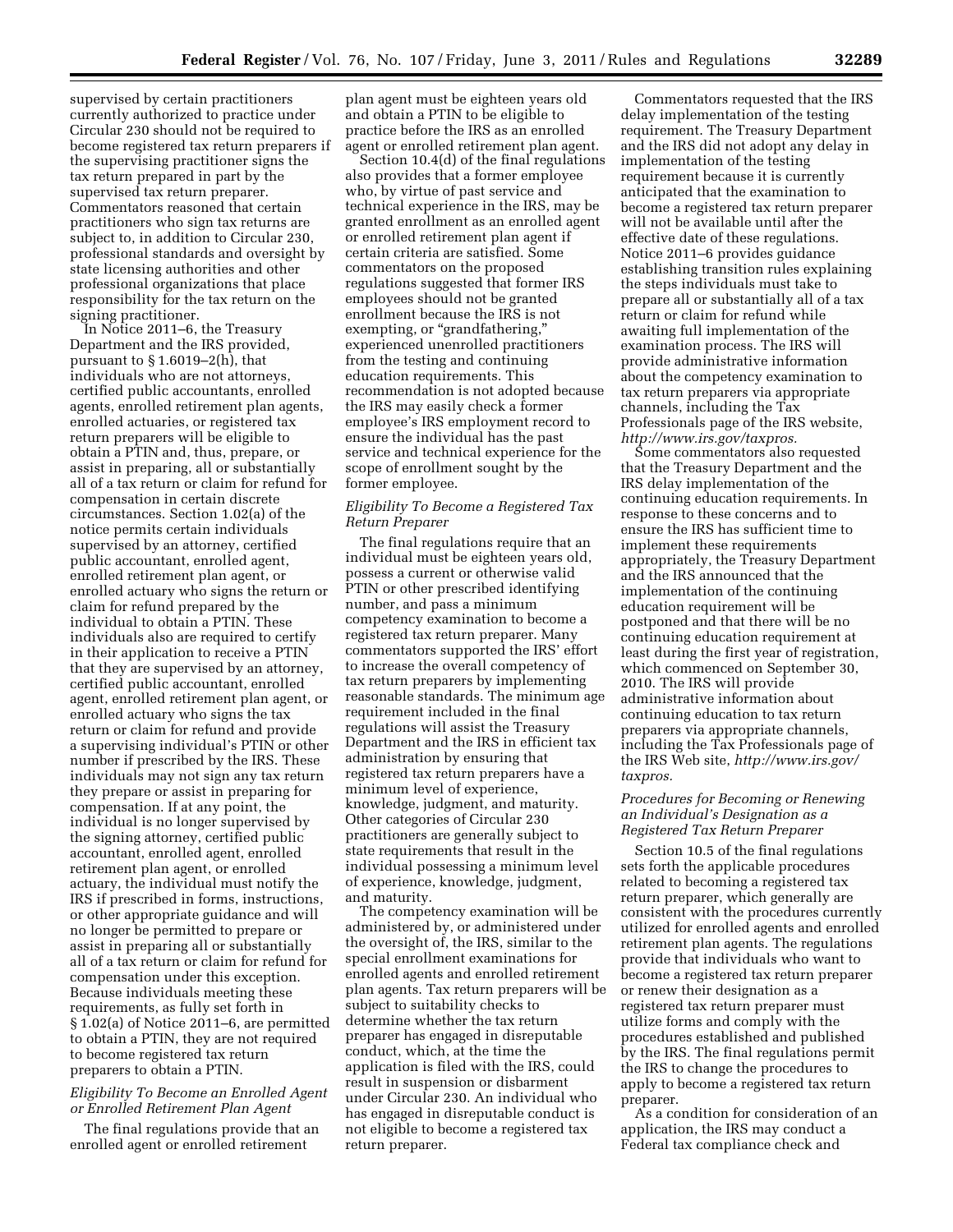suitability check. The tax compliance check will be limited to an inquiry regarding whether the individual has filed all required individual or business tax returns (such as employment tax returns that might have been required to be filed by the applicant) and whether the individual has failed to pay, or make proper arrangements with the IRS for payment of, any Federal tax debts. The suitability check will be limited to an inquiry regarding whether the individual has engaged in any conduct that would justify suspension or disbarment of any practitioner under the provisions of this part, including whether the applicant has engaged in disreputable conduct.

The IRS may not designate an individual as a registered tax return preparer only if the results of the tax compliance or suitability check are sufficient to establish that the individual engaged in conduct subject to sanctions under Circular 230 at the time the individual seeks to become a registered tax return preparer or the individual does not pass the required competency examination or meet other established standards. If the individual does not pass the competency examination or the tax compliance or suitability check, the individual will not be designated as a registered tax return preparer. Pursuant to § 10.5(f) of these regulations, an applicant denied status as a registered tax return preparer will be informed in writing as to the reason(s) for any denial of the application. The applicant may file a written protest within 30 days after receipt of the denial. The written protest must be filed as prescribed by the Internal Revenue Service in forms, guidance, or other appropriate guidance. An individual who is initially denied status as a registered tax return preparer for failure pass a tax compliance check may reapply after the initial denial if the individual becomes current with respect to the individual's tax liabilities.

Once an individual is approved as a registered tax return preparer, the IRS will issue a registration card or certificate to each individual. The card or certificate will be in addition to any notification provided to an individual who obtains a PTIN. Registered tax return preparers must have both a valid registration card or certificate and a current and valid PTIN number to practice before the IRS.

Section 10.6 of the final regulations sets forth the procedures for renewing an individual's designation as a registered tax return preparer. Registered tax return preparers must renew their designation as prescribed in forms, instructions, or other appropriate

guidance. A condition of renewal is the completion of the requisite number of continuing education hours by registered tax return preparers. Registered tax return preparers must complete 15 hours of continuing education during each registration year, with a minimum of three hours of Federal tax law updates, two hours of tax-related ethics and 10 hours of Federal tax law topics. The registration year is defined as each 12-month period that the registered tax return preparer is authorized to practice before the IRS.

Registered tax return preparers must maintain records with respect to the completion of the continuing education credit hours and to self-certify the completion of the continuing education credit at the time of renewal. These regulations require that a qualifying continuing education course enhance professional knowledge in Federal taxation or Federal tax related matters and be consistent with the Code and effective tax administration.

Section 10.6(f)(2)(iii) of the proposed regulations provided that the maximum continuing education credit allowed for instruction and preparation is four hours annually. The proposed regulations also removed the ability to receive hours for authoring articles, books, or other publications that was formerly allowed with respect to enrolled agents and enrolled retirement plan agents. The Treasury Department and the IRS did receive comments objecting to the reduction of maximum credit and the removal of the ability to receive credit for authoring publications. The comments stated that the rules would result in a lower quality of education and lower diversity.

In  $\S 10.6(f)(2)(iii)$  of the final regulations, the Treasury Department and the IRS modified the proposed rules regarding the maximum credit allowed for instruction and preparation to allow enrolled agents and enrolled retirement plan agents to earn six hours annually. The final regulations allow registered tax return preparers to earn four hours annually. The Treasury Department and the IRS do not agree with the comments concerning receiving credit for authoring publications because the learning involved with authoring a publication does necessarily not equate to the knowledge derived from a continuing education program that is current and developed by an individual qualified in the relevant subject matter. Therefore, the final regulations remove the ability to receive hours for authoring articles, books, or other publications that was formerly allowed with respect to enrolled agents and enrolled retirement plan agents.

Sections 10.5(b) and 10.6(d)(7) of the final regulations provide that the IRS may charge a reasonable nonrefundable fee for each initial application and renewal of status as a registered tax return preparer submitted to the IRS. At the outset, the initial application fee refers to the initial PTIN user fee and the user fee applicable to any required competency examination. Similarly, a registered tax return preparer must renew a PTIN and pay the applicable user fee as prescribed by the IRS in forms, instructions, or other appropriate guidance. The IRS may in future regulations add or remove fees applicable to becoming a registered tax return preparer.

The Treasury Department and the IRS received numerous comments requesting that certain non-signing tax return preparers be exempt from the testing and continuing education requirements. Commentators reasoned that the testing and continuing education requirements are not necessary for non-signing tax return preparers who are supervised because a supervising practitioner is responsible for the accuracy of the underlying return and must generally comply with continuing professional education requirements and ethical standards. Comments also suggested that fees for the competency examination and continuing education for paraprofessionals and those assisting in return preparation would not be justified when the signing tax return preparer ultimately reviews, and is responsible for, the accuracy of the tax return. Overall, these comments suggested that the costs of requiring testing and continuing education for tax return preparers who are supervised by attorneys, certified public accountants, enrolled agents, enrolled retirement plan agents, and enrolled actuaries outweighed the attendant benefits.

The Treasury Department and the IRS addressed these concerns in Notice 2011–6, which, as previously stated in this preamble, allows individuals who are not attorneys, certified public accountants, enrolled agents, or registered tax return preparers to obtain a PTIN provided the individual is supervised by an attorney, certified public accountant, enrolled agent, enrolled retirement plan agent, or enrolled actuary who signs the tax return or claim for refund when the individual prepares all or substantially all of a tax return or claim for refund. Because individuals meeting these requirements, as fully set forth in § 1.02(a) of Notice 2011–6, are permitted to obtain a PTIN, they are not required to become registered tax return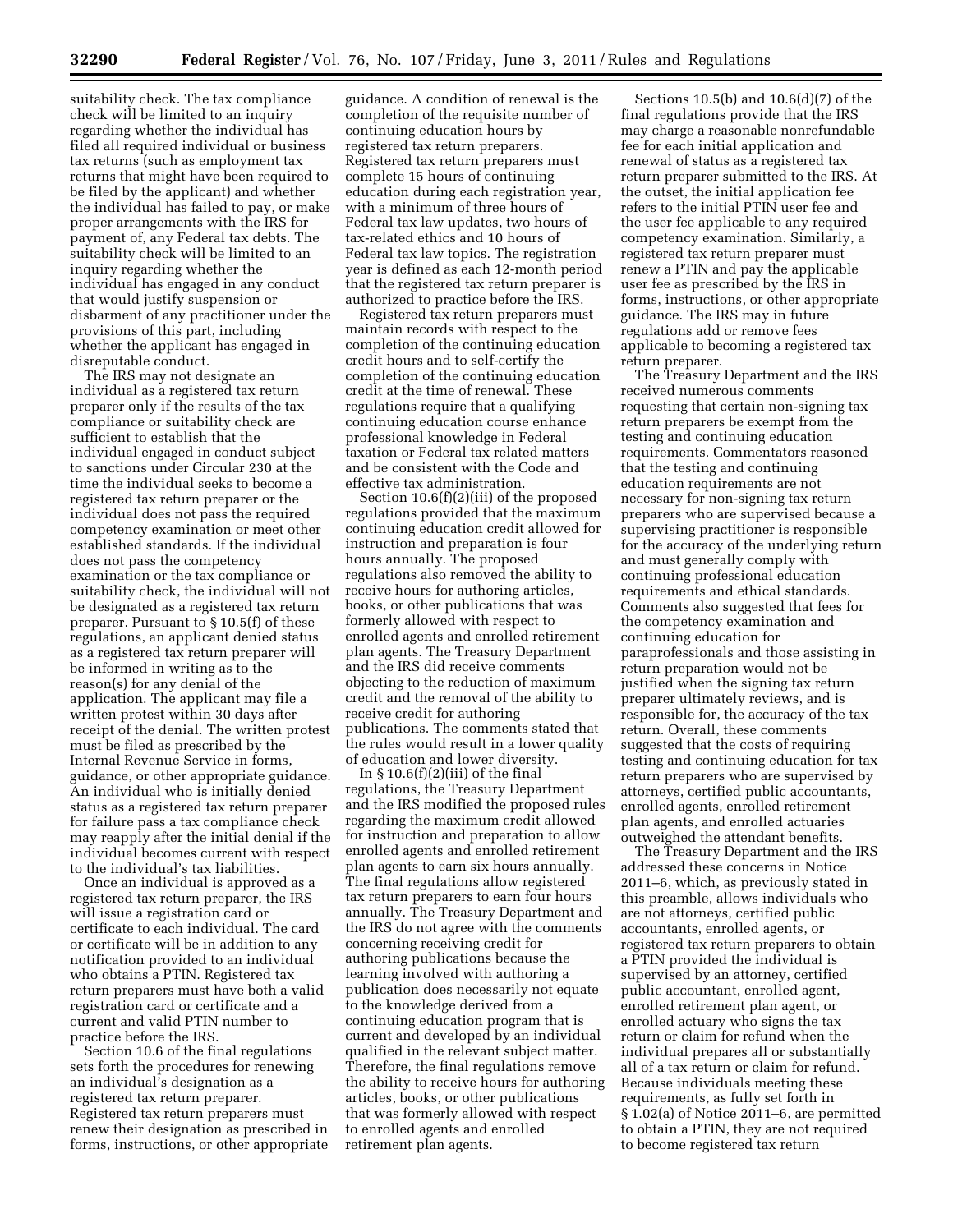preparers and, therefore, are not required to pass the competency examination or meet the continuing education requirements.

Some commentators requested that the Treasury Department and the IRS exempt student interns from the requirement to obtain a PTIN. These commentators suggested that the PTIN requirement would deter interest in tax accounting internships and make internship programs a money-losing proposition. The PTIN requirement applies to anyone who prepares all or substantially all of a tax return for compensation. If an intern does not receive compensation, the intern is not required to obtain a PTIN under the § 1.6109–2 regulations. If, however, an intern engages in tax return preparation activities that make the intern a tax return preparer for purposes of the § 1.6109–2 regulations and the intern is compensated for these activities, the intern must obtain a PTIN.

#### *Continuing Education Providers*

In § 10.9 of the proposed regulations, the Treasury Department and the IRS proposed a new requirement that continuing education providers obtain approval of each program to be qualified as a continuing education program. The proposed regulations also required providers of continuing education courses to maintain records and educational material concerning continuing education programs and the individuals who attended them. Section 10.9(a)(6) of the proposed regulations indicated that the IRS may charge a reasonable nonrefundable fee for each application for qualification as a qualified continuing education program.

The Treasury Department and the IRS received numerous comments requesting that the IRS reconsider the change in the continuing education approval process. Comments questioned why the IRS would require pre-approval of continuing education requirements when the number of individuals required to complete continuing education requirements is being significantly increased. Commentators suggested that the pre-approval process would be a substantial burden to continuing education providers and the IRS. In response to these comments, the Treasury Department and the IRS chose not to finalize the rules in proposed § 10.9 regarding pre-approval of individual continuing education programs.

Because the Treasury Department and the IRS are not finalizing the rules in proposed § 10.9 with respect to preapproval of individual continuing education programs, § 10.9 of these final

regulations adopts rules similar to the rules in former § 10.6(g) applicable to qualified sponsors. Under § 10.9 of the final regulations, continuing education providers must be qualified and must obtain a qualified continuing education provider number to be eligible to offer qualified continuing education. While continuing education providers initially will not be required to obtain the IRS' approval of each continuing education program offered, the regulations authorize the IRS to require such approval, at its discretion, in appropriate forms, instructions or other appropriate guidance. Under the final regulations, continuing education providers are required to obtain a continuing education program number for each qualified continuing education program offered. Although the IRS is not currently proposing charging providers a fee for obtaining a continuing education provider number or a continuing education program number, these regulations provide that providers must pay any user fee applicable to obtaining either number established in future regulations.

Section 10.9 of these final regulations allows those listed in former § 10.6(g) to be qualified continuing education providers. Commentators on the proposed regulations suggested that the Treasury Department and the IRS consider that some professional organizations have nationally recognized standards for approving continuing education programs that are comparable to the IRS standards in Circular 230. Specifically, the comments requested that continuing education providers approved by these organization's standards be exempted from the requirement to seek additional approval from the IRS with respect to each continuing education program.

The Treasury Department and the IRS agree with the commentators that there is merit in recognizing continuing education providers that have been approved previously by professional organizations with standards comparable to Circular 230. Accordingly, § 10.9 of these regulations includes as qualified continuing education providers those providers that are recognized and approved as providers of continuing education on subject matters within § 10.6(f) of these regulations by a qualifying organization that has minimum education standards comparable to those set forth in Circular 230. The IRS intends to identify in forms, instructions, or other appropriate guidance the professional organizations whose approval will allow a continuing education provider to be qualified within § 10.9.

# *Limited Practice Before the IRS, Return Preparation, and Application to Other Individuals*

Section 10.3(f) of these regulations permits registered tax return preparers to represent a taxpayer during an examination if the registered tax return preparer prepared the return for the taxable period under examination. Therefore, the final regulations remove the limited practice authorization in former § 10.7(c)(1)(viii), which allowed an unenrolled tax return preparer to represent a taxpayer during an examination if that individual prepared the return for the taxable period under examination. Additionally, the final regulations remove former § 10.8 regarding customhouse brokers from Circular 230 and move the language in former § 10.7(e) to new § 10.8.

Section 10.8(a) of the final regulations provides that any individual who for compensation prepares or assists with the preparation of all or substantially all of a tax return or claim for refund must have a PTIN. Except as otherwise prescribed in forms, instructions, or other appropriate guidance, an individual must be an attorney, certified public accountant, enrolled agent, or registered tax return preparer to obtain a preparer tax identification number. These rules are consistent with the final PTIN regulations under section 6109. An individual who is not an attorney, certified public accountant, enrolled agent, or registered tax return preparer who nevertheless prepares for compensation all or a substantial portion of a document (including tax returns and claims for refund) for submission to the IRS is engaged in practice before the IRS and is subject to the rules and standards of Circular 230.

Section 10.8(b) of the final regulations provides that any individual, whether or not the individual is a practitioner, may assist with the preparation of a tax return or claim for refund (provided the individual prepares less than substantially all of the tax return or claim for refund). This revision is consistent with the inclusion of registered tax return preparers as practitioners authorized to practice before the IRS and the practice rights available to these practitioners.

These regulations also establish a new § 10.8(c) regarding other individuals. Any individual who prepares for compensation all or a substantial portion of a document pertaining to a taxpayer's tax liability for submission to the IRS is subject to the duties and restrictions relating to practice before the IRS and may be sanctioned, after notice and opportunity for a conference,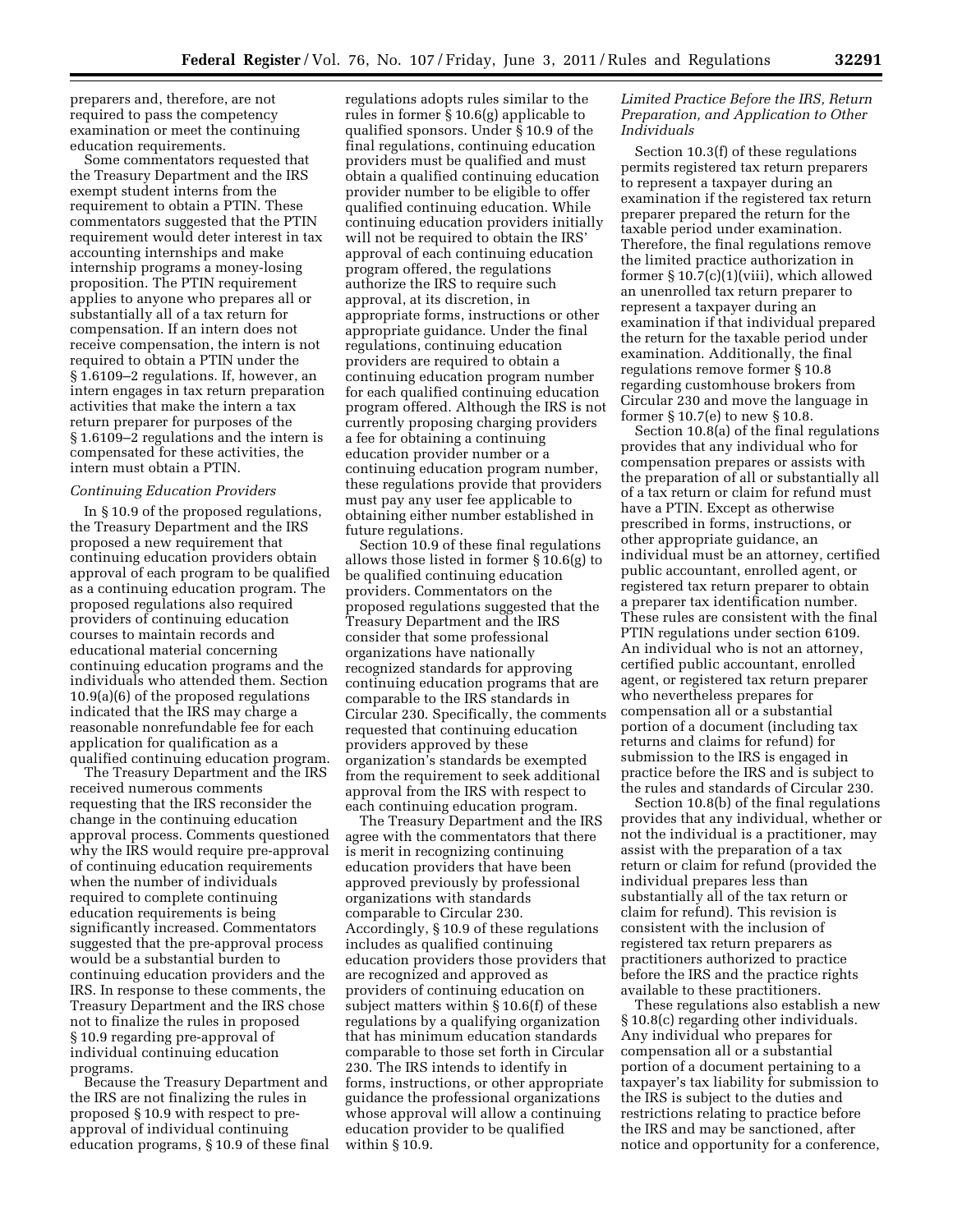for any conduct that would justify a sanction under § 10.50. An individual described in 26 CFR 301.7701–15(f) is not treated as having prepared all or a substantial portion of the document by reason of such assistance. For example, an individual who only furnishes typing, reproducing, or other mechanical assistance with respect to a document is not subject to the duties and restrictions relating to practice before the IRS.

#### *Solicitation*

Section  $10.30(a)(1)$  of these regulations provides that a practitioner may not, with respect to any IRS matter, in any way use or participate in the use of any form of public communication or private solicitation containing a false, fraudulent, coercive, misleading, or deceptive statement or claim. In describing their designation, registered tax return preparers may not utilize the term "certified" or imply an employer/ employee relationship with the IRS.

The proposed regulations provided that registered tax return preparers were permitted to use the term ''designated as a registered tax return preparer with the Internal Revenue Service'' when describing their designation. Some commentators expressed concern that the word "with" may imply a closer relationship with the IRS than exists, such as an employer-employee relationship. These commentators suggested using the term "by" instead. Accordingly, the IRS revised the language in final § 10.30(a)(1) to take into account this suggestion.

# *Standards With Respect to Tax Returns and Documents, Affidavits and Other Papers*

After careful consideration, the IRS and the Treasury Department continue to conclude that the professional standards in § 10.34(a) generally should be consistent with the civil penalty standards in section 6694 for tax return preparers. As discussed in this preamble, the limited differences between the standards in § 10.34 and section 6694 arise from the different purposes served by those provisions and the different manner in which the two standards will be administered.

The standards with respect to tax returns in § 10.34(a) in the final regulations provide broader guidelines that are more appropriate for professional ethics standards. Under  $\S 10.34(a)(1)(i)$  of the regulations, a practitioner may not willfully, recklessly, or through gross incompetence, sign a tax return or claim for refund that the practitioner knows or reasonably should know contains a

position that: (A) Lacks a reasonable basis; (B) is an unreasonable position as described in section 6694(a)(2) (including the related regulations and other published guidance); or (C) is a willful attempt by the practitioner to understate the liability for tax or a reckless or intentional disregard of rules or regulations by the practitioner as described in section 6694(b)(2) (including the related regulations and other published guidance).

Under  $\S 10.34(a)(1)(ii)$  of these regulations, a practitioner may not willfully, recklessly, or through gross incompetence, advise a client to take a position on a tax return or claim for refund, or prepare a portion of a tax return or claim for refund containing a position, that: (A) Lacks a reasonable basis; (B) is an unreasonable position as described in section 6694(a)(2) (including the related regulations and other published guidance); or (C) is a willful attempt by the practitioner to understate the liability for tax or a reckless or intentional disregard of rules or regulations by the practitioner as described in section 6694(b)(2) (including the related regulations and other published guidance).

Commentators on proposed § 10.34 requested that the IRS clarify whether Notice 2009–5 (2009–3 IRB 309) applies for purposes of determining whether the tax return preparer prepared a return or claim for refund with an unreasonable position under § 10.34. An unreasonable position for purposes of § 10.34 is an unreasonable position as described in section 6694(a)(2) and related published guidance. Thus, Notice 2009–5 applies to determine whether the tax return preparer took an unreasonable position to the extent that it applies to the tax return preparer for purposes of section 6694.

Some commentators were concerned that a violation of section 6694 would translate to a per se violation of § 10.34. If the IRS, however, assesses a penalty against a practitioner under section 6694 and also refers the practitioner for possible discipline under Circular 230, an independent determination as to whether the practitioner engaged in willful, reckless, or grossly incompetent conduct subject to discipline under § 10.34(a) will be made before any disciplinary proceedings are instituted or any sanctions are imposed. Thus, a practitioner liable for a penalty under section 6694 is not automatically subject to discipline under § 10.34(a) of these regulations.

Several commentators recommended that the final regulations adopt the reasonable basis standard as the appropriate return position standard

under § 10.34(a) rather than the civil penalty standards in section 6694(a) (the substantial authority and reasonable basis with adequate disclosure standards). These commentators similarly requested clarification providing that a practitioner is not subject to discipline under § 10.34(a) if the practitioner fails to adequately disclose a position on a return or claim for refund for which there is a reasonable basis. These comments are not adopted in final § 10.34(a). Proposed  $§ 10.34(a)(1)(i)(A)$  and  $(a)(1)(ii)(A)$ established reasonable basis as the minimum threshold standard for practitioners because a practitioner acts unethically when the practitioner advises a taxpayer to take a position on a return or claim for refund that lacks a reasonable basis. The Treasury Department and the IRS continue to believe that a practitioner also acts unethically in violating the civil penalty standards under section 6694(a) (including when there is a reasonable basis for a position on a return or claim for refund but the practitioner does not adequately disclose the position within the meaning of  $\S 1.6694 - 2(d)(3)$ through willful, reckless, or grossly incompetent conduct. Accordingly, final § 10.34(a)(1)(i) and (a)(1)(ii) provide three independent standards of practitioner conduct and a practitioner who fails to satisfy any one of these three standards is subject to discipline under § 10.34(a).

#### *Procedures To Ensure Compliance*

Section 10.36(b) of these regulations provides that firm management with principal authority and responsibility for overseeing a firm's practice of preparing tax returns, claims for refunds and other documents filed with the IRS must take reasonable steps to ensure that the firm has adequate procedures in effect for purposes of complying with Circular 230. The Treasury Department and the IRS continue to believe that expansion of § 10.36 to require firm procedures for tax return preparation practice, in addition to the pre-existing application to covered opinions, will help ensure compliance and encourage firms to self-regulate. Firm responsibility is a critical factor in ensuring high quality advice and representation for taxpayers.

# *Authority To Accept a Practitioner's Consent To Sanction*

Section 10.50 of the final regulations provides that the IRS has the authority to accept a practitioner's offer of consent to be sanctioned under § 10.50 in lieu of instituting or continuing a proceeding under § 10.60(a). Section 10.61(b)(2)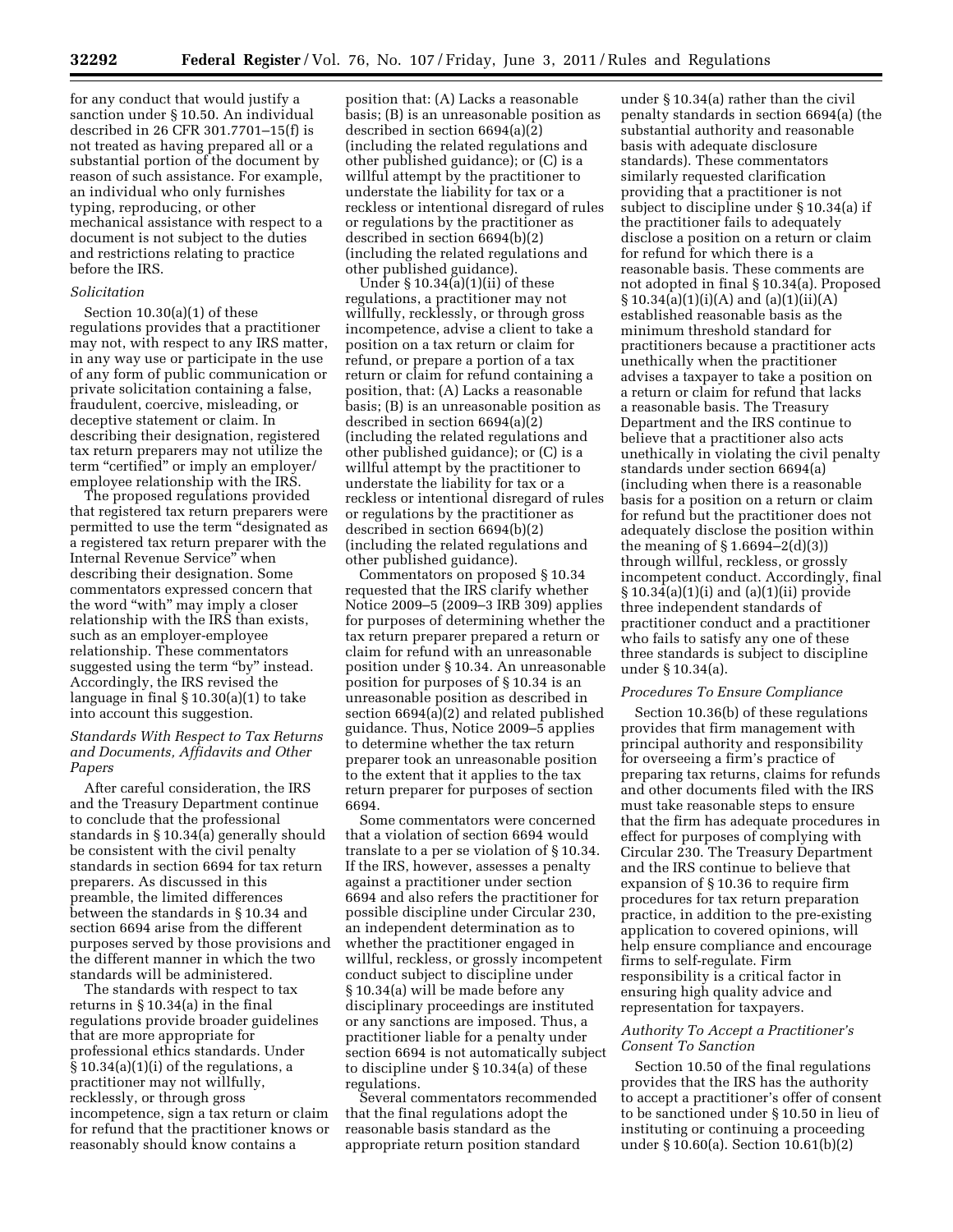currently provides that the IRS may accept or decline such an offer from a practitioner. A provision similar to the provision added to these regulations was removed during a previous revision of Circular 230. Due to the removal, some stakeholders have expressed concern over whether the IRS has the authority to accept an offer of consent to sanction. The provision added in the final regulations is merely intended to clarify any ambiguity with respect to the authority of the IRS to accept an offer of consent to sanction in lieu of instituting or continuing a proceeding.

#### *Incompetence and Disreputable Conduct*

Section 10.51 of Circular 230 defines disreputable conduct for which a practitioner may be sanctioned. Section 6011(e)(3) of the Code, enacted by section 17 of the Worker, Homeownership, and Business Assistance Act of 2009, Public Law 111– 92 (123 Stat. 2984, 2996) (Nov. 6, 2009), requires certain specified tax return preparers to file individual income tax returns electronically. Because the Treasury Department and the IRS believe that the failure to comply with this requirement is disreputable conduct, these regulations are amended to add a new paragraph in § 10.51 to address practitioners who fail to comply with this requirement. Under § 10.51(a)(16), disreputable conduct includes willfully failing to file on magnetic or other electronic media a tax return prepared by the practitioner when the practitioner is required to do so by Federal tax laws (unless the failure is due to reasonable cause and not due to willful neglect). Some commentators stated that a failure to electronically file is only a procedural failure and suggested that it could only constitute disreputable conduct when coupled with an attempt to defraud the government. Commentators also suggested that a failure to electronically file should not constitute disreputable conduct because there are many valid reasons why a practitioner would not choose to electronically file tax returns.

The Treasury Department and the IRS, however, conclude that it is appropriate to include as disreputable conduct a tax return preparer's willful failure to electronically file tax returns subject to the mandatory electronic filing requirement. The IRS cannot permit tax return preparers to intentionally disregard the internal revenue laws and continue to practice before the IRS. Section 6011(e)(3) only applies to certain tax return preparers who file a specified number of returns per year and these tax return preparers need to

be aware of the new electronic filing requirement. The Treasury Department and the IRS have issued final regulations (TD 9518) published in the **Federal Register** (76 FR 17521) on March 30, 2011, that provide exclusions from the electronic filing requirement. The exclusions in the final regulations include undue hardship waivers and administrative exemptions. *See* Rev. Proc. 2011–25 for additional information on hardship waivers and Notice 2011–16 for additional information on administrative exemptions. Moreover, tax return preparers are only subject to sanction under § 10.51(a)(16) of the final regulations for not electronically filing if such a failure is willful. Accordingly, § 10.51(a)(16) is sufficiently narrowly tailored to only apply to these tax return preparers who willfully fail to comply with the electronic filing requirement.

Under § 10.51(a)(17) of the final regulations, disreputable conduct also includes willfully preparing all or substantially all of, or signing as a compensated tax return preparer, a tax return or claim for refund when the practitioner does not possess a current or otherwise valid PTIN or other prescribed identifying number. Section 10.51(a)(18) of these regulations states that it is disreputable conduct for a practitioner to willfully represent a taxpayer before an officer or employee of the IRS unless the practitioner is authorized to do so pursuant to Circular 230. These changes are consistent with the other revisions in these regulations and under section 6109.

#### *Proceedings Against Appraisers*

The regulations also contain amendments to § 10.60(b) relating to institution of proceedings against appraisers to better reflect the modifications made by section 1219 of the Pension Protection Act of 2006, Public Law 109–280 (120 Stat. 780), and the enactment of the section 6695A penalty. The IRS may reprimand or institute a proceeding for disqualification against an appraiser assessed a penalty under sections 6694, 6695A, or 6701, among any other relevant penalty provisions, as long as it is determined that the appraiser acted willfully, recklessly, or through gross incompetence with respect to the proscribed conduct.

# *Appeal of Decision of Administrative Law Judge*

These regulations amend § 10.77 to provide additional, clarifying information regarding the procedure for filing an appeal of an Administrative Law Judge's decision with respect to a

proceeding under subpart D of Circular 230.

#### *Records*

Section 10.90 of these final regulations clarify that the roster requirements also pertain to registered tax return preparers and qualified continuing education programs.

# **Effective Date**

These final regulations generally apply 60 days after the date the regulations are published in the **Federal Register**.

#### **Special Analyses**

Executive Order 12866, as supplemented by Executive Order 13563, provides that regulations must promote predictability and reduce uncertainty, and in developing regulations, agencies must take into account benefits and costs, both quantitative and qualitative. Specifically, agencies are directed, to the extent permitted by law, to propose or adopt regulations only upon a reasoned determination that its benefits justify its costs (recognizing that some benefits and costs are difficult to quantify); tailor its regulations to impose the least burden on society, consistent with obtaining regulatory objectives; and in choosing among alternative regulatory approaches, select those approaches that maximize net benefits. This rule has been designated a ''significant regulatory action'' under section 3(f) of Executive Order 12866, inasmuch as it may adversely affect in a material way the economy, a sector of the economy, productivity, competition, or jobs. Accordingly, the rule has been reviewed by the Office of Management and Budget. The Regulatory Assessment prepared for this regulation is provided in this preamble under the heading ''Regulatory Assessment Under E.O. 12866, as Supplemented by E.O. 13563.''

It has been determined that a final regulatory flexibility analysis is required for this final regulation under 5 U.S.C. 604. This analysis is set forth later in this preamble under the heading "Final Regulatory Flexibility Analysis.

Section 202 of the Unfunded Mandates Reform Act of 1995 (''Unfunded Mandates Act''), Public Law 104–4 (March 22, 1995), requires that an agency prepare a budgetary impact statement before promulgating a rule that may result in expenditure by State, local, and Tribal governments, in the aggregate, or by the private sector, of \$100 million or more in any one year. If a budgetary impact statement is required, section 205 of the Unfunded Mandates Act also requires an agency to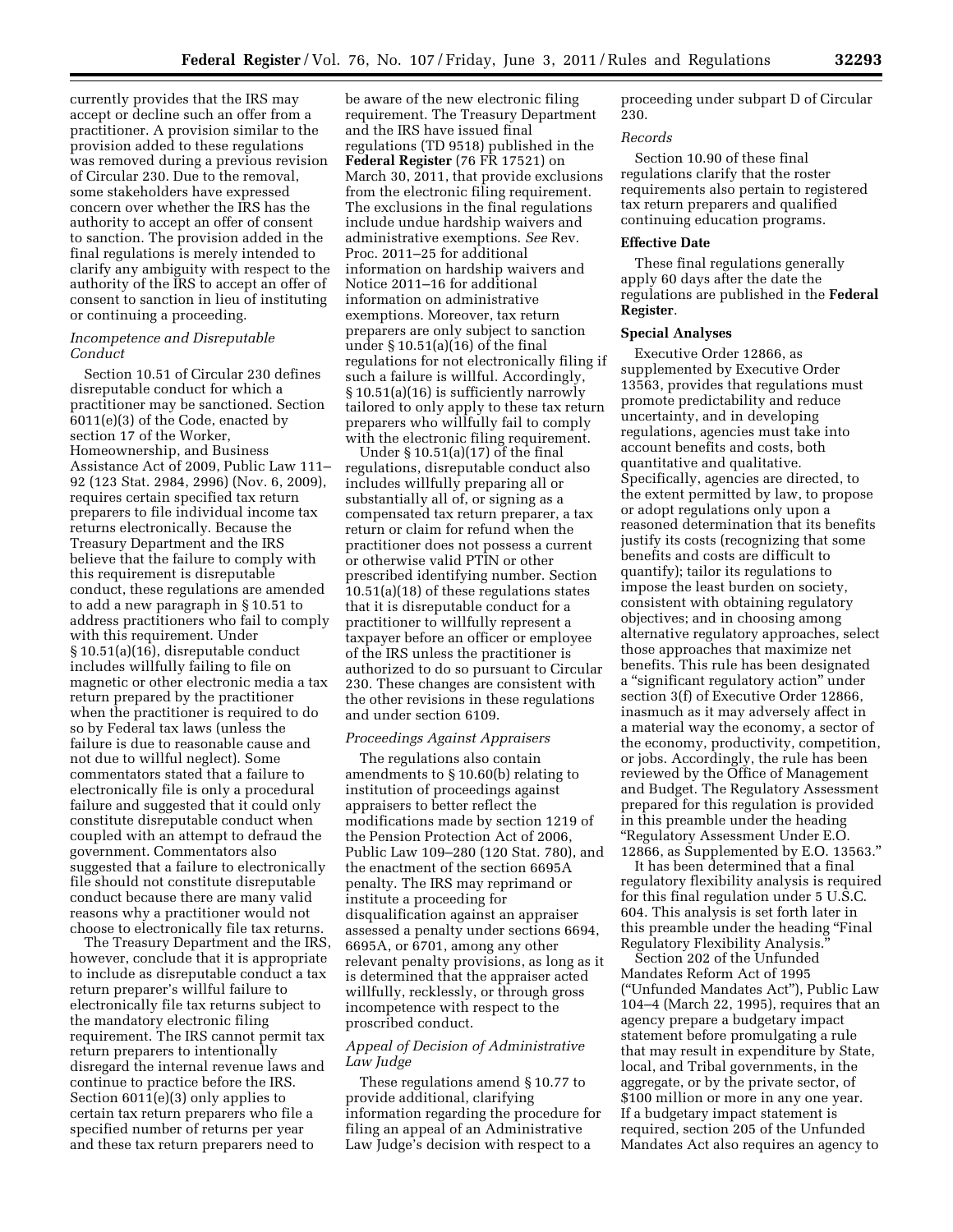identify and consider a reasonable number of regulatory alternatives before promulgating a rule. Please see the Regulatory Assessment for a discussion of the budgetary impact of this final rule.

Pursuant to section 7805(f) of the Internal Revenue Code, the notice of proposed rulemaking was submitted to Chief Counsel for Advocacy of the Small Business Administration for comment on its impact on small business and no comments were received.

# *A. Regulatory Assessment Under E.O. 12866, as Supplemented by E.O 13563*

1. Statement of the Need for the Regulatory Action

Although the IRS has exercised its authority to regulate for attorneys, certified public accountants, and other specified tax professionals, regulations under Circular 230 currently do not apply to a critical group of tax professionals: Tax return preparers. As discussed in the Report, taxpayers' reliance on tax return preparers has grown steadily in recent decades. The number of taxpayers who prepared their own tax returns without assistance fell by more than two-thirds between 1993 and 2005. In fact, today, tax return preparers assist a majority of U.S. taxpayers in meeting their Federal tax filing obligations. In 2008 and 2009, for example, paid tax return preparers, including attorneys, certified public accountants, enrolled agents, and unenrolled tax return preparers, prepared almost 60 percent of all federal tax returns filed, including approximately 87 million Federal individual income tax returns. The IRS expects these numbers to increase in 2010 and the coming years.

Tax return preparers are not only responsible for assisting taxpayers in filing complete, timely, and accurate returns, but also help educate taxpayers about the tax laws, and facilitate electronic filing. Tax return preparers provide advice to taxpayers, identify items or issues for which the law or guidance is unclear, and inform taxpayers of the benefits and risks of positions taken on a tax return, and the tax treatment or reporting of items and transactions. The IRS and the Treasury Department recognize that the majority of tax return preparers serve the interests of their clients and the tax system by preparing complete and accurate returns.

The tax system is best served by tax return preparers who are ethical, provide good service, and are qualified. Recent government studies, including studies from the Government

Accountability Office and the Treasury Inspector General for Tax Administration, see, for example, Government Accountability Office, *Paid Tax Return Preparers: In a Limited Study, Chain Preparers Made Serious Errors,* GAO–06–563T (Apr. 4, 2006); Treasury Inspector General for Tax Administration, *Most Tax Returns Prepared by a Limited Sample of Unenrolled Preparers Contained Significant Errors,* Rept. # 2008–40–171 (Sept. 3, 2008), illustrate the losses incurred by both taxpayers and the system of Federal tax administration when tax return preparers fail to properly prepare tax returns. Additionally, many of the more than 500 public comments received by the IRS during the agency's review of the return preparer industry expressed concern for taxpayers, tax administration and the return preparer industry, all of whom are hurt when tax returns are not accurately prepared.

An overwhelming number of commentators (98 percent of the persons who offered comments on oversight and enforcement) supported increased government oversight of tax return preparers, particularly for individuals who are not attorneys, certified public accountants or others currently authorized to practice before the IRS. These commentators argued that taxpayers, the IRS and tax administration generally would benefit from the registration of tax return preparers. Eighty-eight percent of the persons who expressed an opinion on registering paid tax return preparers favor registration. Ninety percent of the persons who commented on testing and education favor minimum education or testing requirements for paid tax return preparers. And 98 percent of the persons who commented on quality and ethics favor establishment of quality and ethics standards for paid tax return preparers.

Because the IRS has not adopted a uniform set of regulations for tax return preparers, the amount of oversight of tax return professionals varies greatly depending on professional affiliations and the geographic area in which they practice. Most tax return preparers do not have to pass any government or professionally mandated competency requirement. Most tax return preparers are not required to participate in a specified program of continuing professional education. And the ethical rules found in Circular 230 currently are not applicable to all tax return preparers.

As such, the IRS recognizes the need to apply a uniform set of rules to offer taxpayers some assurance that their tax

returns are prepared completely and accurately. Increasing the completeness and accuracy of returns would necessarily lead to increased compliance with tax obligations by taxpayers.

#### 2. Potentially Affected Tax Returns

These regulations generally extend pre-existing regulations that apply to attorneys, certified public accountants and other specified tax professionals to tax return preparers, including currently unenrolled tax return preparers, who prepare all or substantially all of a tax return or claim for refund for compensation. The rules potentially apply to all returns prepared by tax return preparers regardless of the taxpayer. For example, the rules apply to self-employed tax return preparers who prepare individual tax returns for persons who have only wage and interest income. The IRS is authorized to extend the application of the rule to corporate and large partnership returns, which are prepared predominately by tax return preparers employed by large accounting firms. These examples are nonexclusive and the application or potential application of these rules is not limited to only those tax return preparers covered by the examples.

The current expansion of these regulations to currently unenrolled tax return preparers will impact individual taxpayers more than large corporate taxpayers.

# 3. An Assessment of Benefits Anticipated From the Regulatory Action

The primary benefit anticipated from these regulations is that they will improve the accuracy, completeness, and timeliness of tax returns prepared by tax return preparers. As illustrated in the recent government studies, including the IRS' recent review of the tax return preparer industry, inaccurate tax returns are costly both to taxpayers and the government. Inaccurate returns may affect the finances of taxpayers, who might overpay their respective share of taxes or fail to take advantage of available tax benefits. Inaccurate tax returns may also affect the U.S. government because of overpayments, underpayments and increased costs of enforcement and collection.

The regulations are expected to improve the accuracy, completeness, and timeliness of tax returns in a number of ways. First, requiring registered tax return preparers to demonstrate the necessary qualifications to provide a valuable service by successfully completing a government or professionally mandated competency examination and continued competence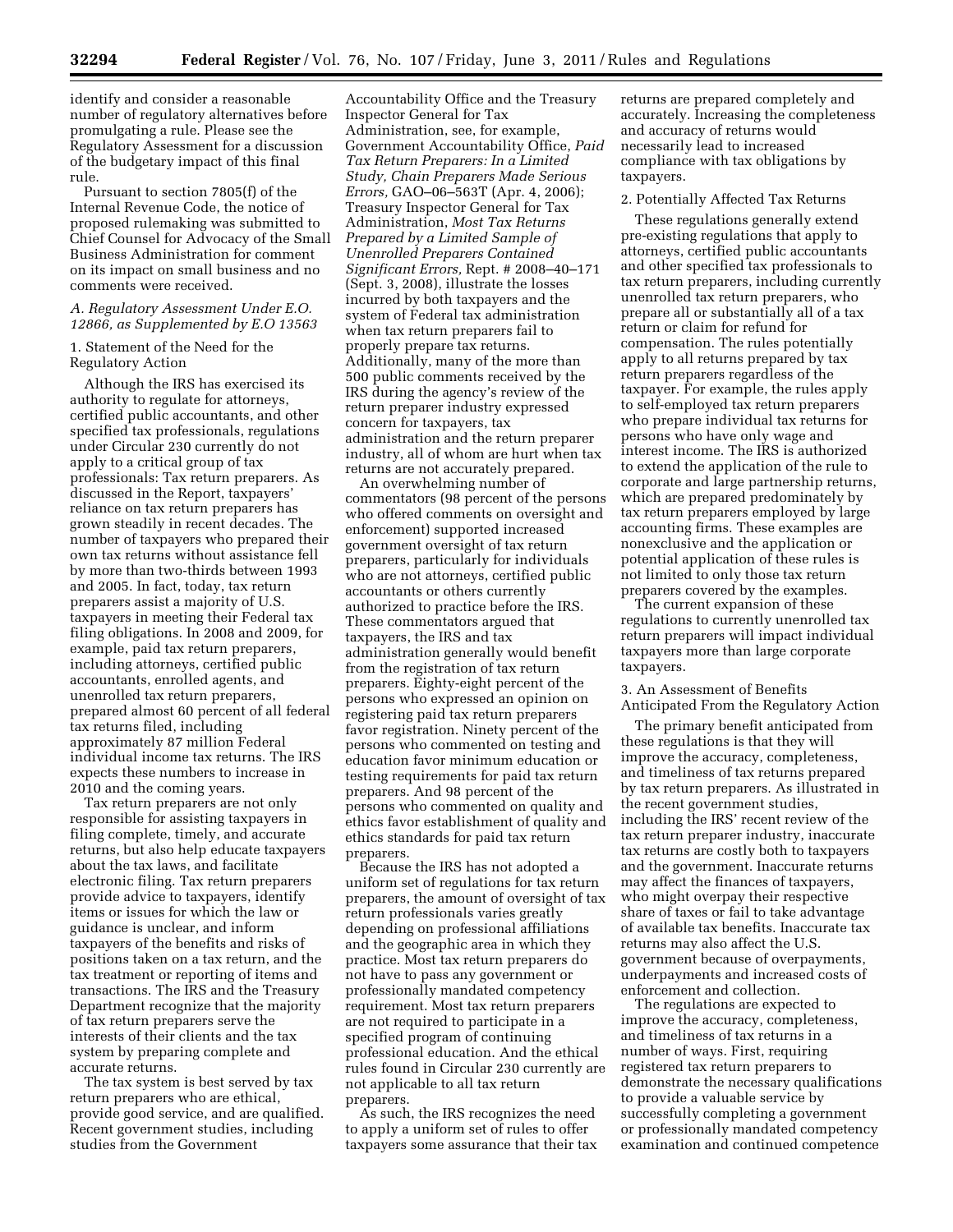by completing the specified continuing education credits annually will result in more competent and ethical tax return preparers who are well educated in the rules and subject matter. A more competent and ethical tax return preparer community will prevent costly errors, potentially saving taxpayers from unwanted problems and relieving the IRS from expending valuable examination and collection resources. Thus, regulations are critical to assisting the IRS curtail the activities of noncompliant and unethical tax return preparers.

Second, these regulations, in association with new and separate regulations under section 6109 requiring all individuals who prepare all or substantially all of a tax return for compensation to obtain a PTIN, are expected to improve the accuracy, completeness and timeliness of tax returns because they will help the IRS identify tax return preparers and the tax returns and claims for refund that they prepare, which will aid the IRS' oversight of tax return preparers, and to administer requirements intended to ensure that tax return preparers are competent, trained, and conform to rules of practice. Individuals who prepare all or substantially all of a tax return or claim for refund will be required to obtain a PTIN prescribed by the IRS and furnish the PTIN when the tax return preparer signs (as the tax return preparer) a tax return or claim for refund. Given the important role that tax

return preparers play in Federal tax administration, the IRS has a significant interest in being able to accurately identify tax return preparers and monitor the tax return preparation activities of these individuals. These regulations, in conjunction with the final PTIN regulations, will enable the IRS to more accurately identify tax return preparers and improve the IRS' ability to associate filed tax returns and refund claims with the responsible tax return preparer.

Third, the regulations are expected to improve the accuracy of tax returns by providing that all registered tax return preparers are practicing before the IRS and, therefore, are practitioners subject to the ethical standards of conduct in Circular 230. This change will authorize the IRS to inquire into possible misconduct and institute disciplinary proceedings relating to registered tax return preparer misconduct under the provisions of Circular 230. A registered tax return preparer who is shown to be incompetent or disreputable, fails to comply with the provisions in Circular 230, or with intent to defraud, willfully and knowingly misleads or threatens a client or prospective client, is subject to censure, suspension, or disbarment from practice before the IRS, as well as a monetary penalty.

The availability of these sanctions will act as a deterrent to registered tax return preparers engaging in misconduct because disreputable or incompetent registered tax return preparers who are

suspended or disbarred from practice will no longer be able to prepare tax returns, claims for refund, and other documents submitted to the IRS. Competent and ethical tax return preparers who are well educated in the rules and subject matter of their field can prevent costly errors, potentially saving a taxpayer from unwanted problems later on and relieving the IRS from expending valuable examination and collection resources.

The IRS and the Treasury Department expect that the largest marginal improvements in accuracy will be with regard to tax returns prepared by tax return preparers who previously were unregulated through the Circular 230 requirements. Unlike certified public accountants, attorneys, and enrolled agents, unenrolled tax return preparers generally are not subject to any form of testing, continuing professional education, or uniform ethical standards. The tax returns prepared by unenrolled tax return preparers may involve tax issues that are less complicated and smaller in amount than issues in tax returns prepared by other types of tax professionals. In addition, individual taxpayers may face a variety of complex tax issues, for which the advice of a qualified tax advisor will improve the accuracy on the return.

4. An Assessment of Costs Anticipated From the Regulatory Action

There are various costs anticipated from this regulatory action.

| Cost category                                                                                                                                                                                                                                                                                   | Preliminary cost estimate                                                                                                                                                                                                                                                                                                                                                                                                                                                                                                                                                                                                                                                                                                                       |
|-------------------------------------------------------------------------------------------------------------------------------------------------------------------------------------------------------------------------------------------------------------------------------------------------|-------------------------------------------------------------------------------------------------------------------------------------------------------------------------------------------------------------------------------------------------------------------------------------------------------------------------------------------------------------------------------------------------------------------------------------------------------------------------------------------------------------------------------------------------------------------------------------------------------------------------------------------------------------------------------------------------------------------------------------------------|
| <b>COMPETENCY EXAMINATION:</b>                                                                                                                                                                                                                                                                  |                                                                                                                                                                                                                                                                                                                                                                                                                                                                                                                                                                                                                                                                                                                                                 |
| • Costs to registered tax preparers: Costs associated with taking a<br>minimum competency examination (including costs of examina-<br>tion, amount of time required to study for the exam, and any as-<br>sociated travel).                                                                     | Costs to Registered Tax Return Preparers:<br>The costs associated with competency examinations for registered<br>tax preparers are currently unknown. The competency examina-<br>tion has not been developed and an examination vendor has not<br>been selected. The cost of the examination and amount of time<br>required to study for it, therefore, are unknown. The costs for<br>any associated travel will depend on what locations the test is<br>offered in and how close the applicant lives to those locations.<br>While there is currently no vendor for the examination, it is ex-<br>pected that the vendor will offer the test in many locations<br>across the United States and multiple locations outside the<br>United States. |
| • Costs to vendors: User fee costs IRS will charge to recover the<br>costs to third-party vendors who administer the registered tax re-<br>turn preparer competency examination.<br>• Costs to government: Costs associated with creating, adminis-<br>trating, and reviewing competency exams. | Costs to Vendors:<br>The vendor for the examination has not been selected so these<br>fees cannot yet be determined.<br>Costs to Government:<br>These costs are currently unknown. The costs to the government<br>will depend, in part, on which functions will be performed by a<br>vendor. Also, the vendor may recover the vendor's associated<br>costs through a separate fee charged by the vendor.                                                                                                                                                                                                                                                                                                                                        |
| PTIN:                                                                                                                                                                                                                                                                                           | Costs to Registered Tax Return Preparers and Certain Other Individ-<br>uals Eligible to Receive a PTIN Under Notice 2011-6:                                                                                                                                                                                                                                                                                                                                                                                                                                                                                                                                                                                                                     |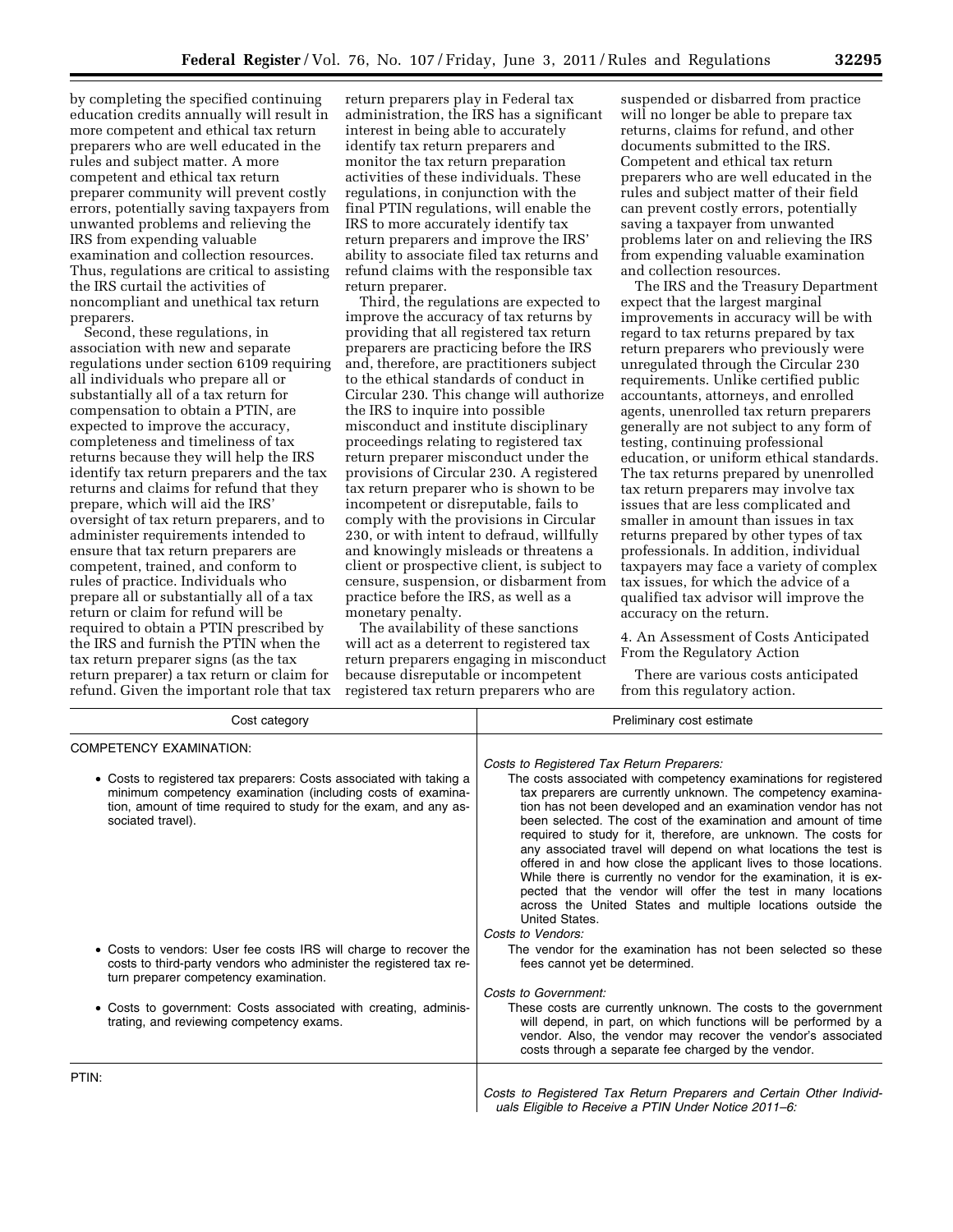| Cost category                                                                                                                                                                                                                                      | Preliminary cost estimate                                                                                                                                                                                                                                                                                                                                                                                                                                                                                                                                  |  |
|----------------------------------------------------------------------------------------------------------------------------------------------------------------------------------------------------------------------------------------------------|------------------------------------------------------------------------------------------------------------------------------------------------------------------------------------------------------------------------------------------------------------------------------------------------------------------------------------------------------------------------------------------------------------------------------------------------------------------------------------------------------------------------------------------------------------|--|
| • Costs to registered tax preparers: User fees for applying for a<br>PTIN and renewing a PTIN.                                                                                                                                                     | The fees registered tax preparers and certain other individuals<br>under Notice 2011-6 will face for applying for a PTIN and re-<br>newing a PTIN is \$64.25 annually. Given that there are an esti-<br>mated 800,000 to 1,200,000 individuals who will apply for or<br>renew a PTIN annually, we estimate that the aggregate annual<br>PTIN registration costs will be from \$51 million to \$77 million.<br>Costs to Vendors:                                                                                                                            |  |
| • Costs to vendors: User fee assessed by third-party vendor to<br>administer the PTIN application and renewal process.                                                                                                                             | The fee charged by the vendor is \$14.25. The \$14.25 fee reflects<br>costs incurred by the vendor in processing a PTIN application or<br>renewal. Given that there are an estimated 800,000 to<br>1,200,000 individuals who will apply for or renew a PTIN annu-<br>ally, we estimate that the aggregate annual PTIN registration<br>costs will be from \$11 million to \$17 million.<br>Costs to Government:                                                                                                                                             |  |
| • Costs to government: Administration of PTIN registration pro-<br>gram.                                                                                                                                                                           | The \$50 annual fee is expected to recover the \$59,427,633 annual<br>costs the government will face in its administration of the PTIN<br>registration program. This fee includes: (1) The costs the gov-<br>ernment faces in administering registration cards or certificates<br>for each registered tax preparer, (2) costs associated with pre-<br>scribing by forms, instructions, or other guidance which forms<br>and schedules registered tax preparers can sign for, and (3) tax<br>compliance and suitability checks conducted by the government. |  |
| RECORDKEEPING:<br>• Costs to continuing education providers: Recordkeeping require-<br>ments on continuing education providers to maintain records and<br>educational material concerning these programs and the individ-<br>uals who attend them. | Costs to Continuing Education Providers:<br>\$38,632,500 annual costs.                                                                                                                                                                                                                                                                                                                                                                                                                                                                                     |  |
| • Costs to registered tax preparers: Recordkeeping requirements<br>on registered tax preparers to maintain records and educational<br>materials regarding the completion of the required qualifying<br>continuing education credits.               | Costs to Registered Tax Return Preparers:<br>\$9,880,000 annual costs.                                                                                                                                                                                                                                                                                                                                                                                                                                                                                     |  |
| <b>CONTINUING EDUCATION:</b>                                                                                                                                                                                                                       |                                                                                                                                                                                                                                                                                                                                                                                                                                                                                                                                                            |  |
| • Costs to registered tax preparers: Completing continuing edu-<br>cation coursework requirement.                                                                                                                                                  | Costs to Registered Tax Return Preparers:<br>We do not have a cost estimate available for continuing education<br>costs borne by the tax preparers. The cost of continuing edu-<br>cation courses generally range from \$20 to \$300 per course.<br>Costs to Continuing Education Providers:                                                                                                                                                                                                                                                               |  |
| • Costs to continuing education providers: Obtaining required<br>numbers from the IRS.                                                                                                                                                             | Continuing education providers are not currently charged a fee for<br>obtaining a provider number or program number.                                                                                                                                                                                                                                                                                                                                                                                                                                       |  |
| FINGERPRINTING:                                                                                                                                                                                                                                    |                                                                                                                                                                                                                                                                                                                                                                                                                                                                                                                                                            |  |
| • Costs to registered tax return preparers: Fingerprinting                                                                                                                                                                                         | Costs to Registered Tax Return Preparers and Certain Other Individ-<br>uals Eligible to Receive a PTIN Under Notice 2011-6:<br>The fees that will be imposed on registered tax return preparers<br>and certain other individuals eligible to receive a PTIN under<br>Notice 2011–6 for fingerprinting are not available because the<br>vendor processing the fingerprinting check has not been se-<br>lected.                                                                                                                                              |  |

Tax return preparers will incur costs associated with taking a minimum competency examination, including the cost of the examination, the amount of time required to study for the examination, and any associated travel depending on the proximity of tax return preparer to the test site location. Although it is anticipated that the vendor will offer the test at multiple locations in the United States and outside the United States, the vendor and the test locations have not been selected at this time. Future regulations will be proposed that address the costs to the government for creating, administering, and reviewing the

examination and the user fee the IRS will charge to recover these costs. The third-party vendor who helps administer the registered tax return preparer competency examination also will charge a reasonable fee to take the registered tax return preparer examination and a reasonable fee to be fingerprinted.

Additionally, preparers are subject to user fees for applying for a PTIN and renewing the PTIN. Final regulations establish a \$50 fee to apply for a PTIN. A third party vendor administers the PTIN application and renewal process and charges a \$14.25 fee that is

independent of the user fee charged by the government.

The PTIN user fee recovers the full cost to the government to administer the PTIN application and renewal program. The administration of the PTIN application and renewal program requires the use of IRS services, goods, and resources. For the PTIN application and renewal program to be selfsustaining, the IRS must charge a user fee to recover the costs of providing the special benefits associated with PTIN. A PTIN confers a special benefit because without a PTIN, a tax return preparer could not receive compensation for preparing all or substantially all of a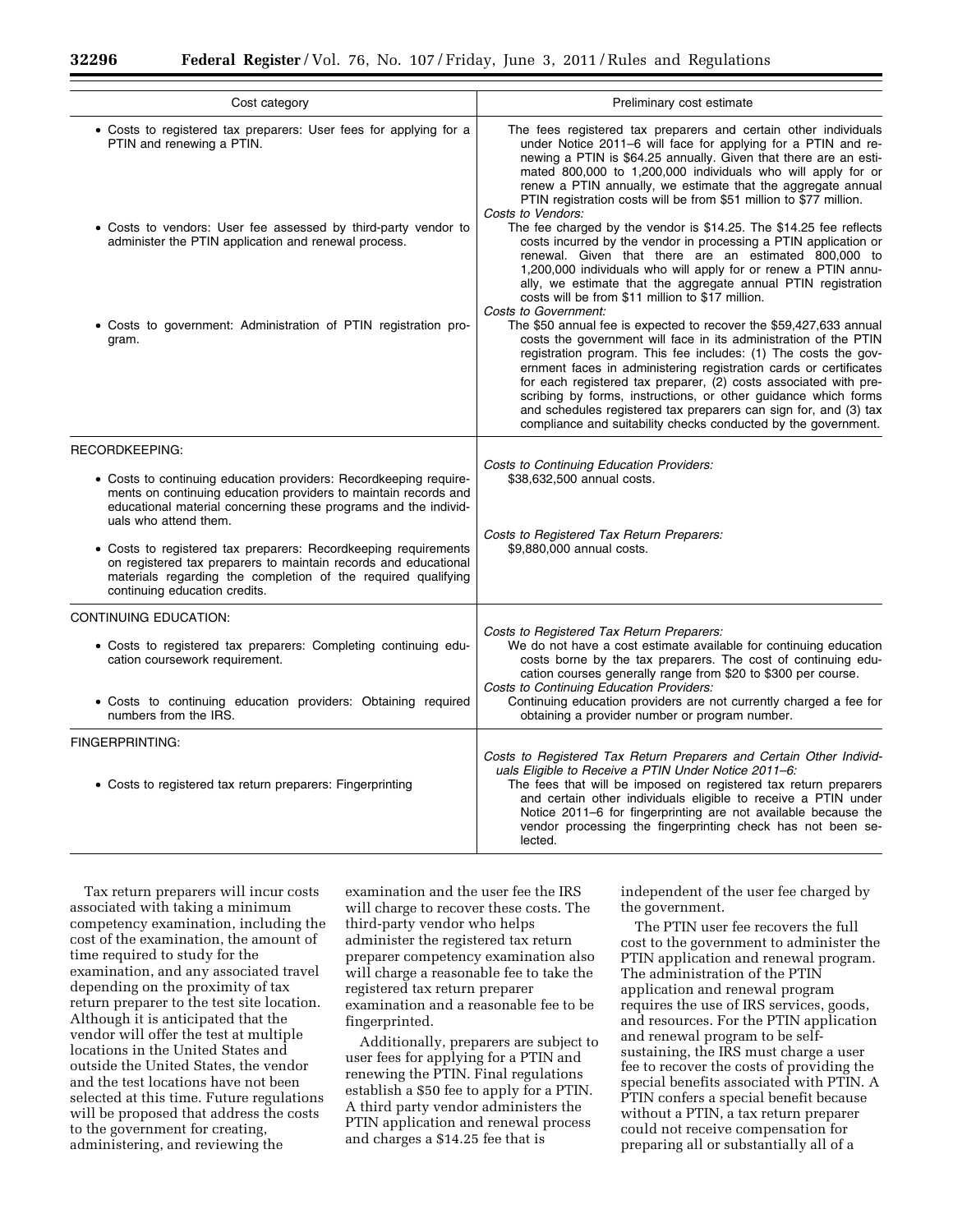Federal tax return or claim for refund. This analysis is consistent with the current practice of charging a user fee on individuals seeking to become enrolled agents. Being an enrolled agent confers special benefits; and, therefore, the IRS currently charges a user fee on applicants seeking those special benefits.

Tax return preparers will incur recordkeeping and other costs associated with taking continuing education classes and any associated travel. Section 10.6 of these final regulations requires a registered tax return preparer to maintain records and educational materials regarding the completion of the required qualifying continuing education credits. The IRS and the Treasury Department estimate that there are 650,000 practitioners who will be affected by these recordkeeping requirements and the estimated annual burden per practitioner will vary from 30 minutes to one hour, depending on individual circumstances, with an estimated average of 54 minutes. The total annual costs resulting from these recordkeeping requirements will be \$9,880,000 for all affected practitioners.

Continuing education providers will be subject to recordkeeping costs. Section 10.9 of these final regulations requires providers of qualifying continuing education programs to maintain records and educational material concerning these programs and the individuals who attend them. Approximately 500 continuing education providers are currently approved to provide continuing education programs for the approximately 50,000 enrolled agents, enrolled actuaries and enrolled retirement plan agents who must complete continuing education currently, but the IRS and the Treasury Department estimate that there are 2,250 continuing education providers who will be affected by these recordkeeping requirements and the estimated annual burden per continuing education provider will vary from 5 hours to 5,000 hours, depending on individual circumstances, with an estimated average of 500 hours. The estimated total annual costs resulting from these requirements will be \$38,632,500 for all affected continuing education providers.

Currently, the cost to the tax return preparer of any particular continuing education course can vary greatly from free to hundreds of dollars. Many tax return preparation firms either provide continuing education courses at the firm to their employees for no charge or sponsor the cost of external courses for their employees. Other tax return preparers, however, will have to

personally pay the cost of each continuing education course, which generally ranges anywhere from \$20 to \$300 per course depending on whether the continuing education provider offers the course in person, online, or over the phone. Tax return preparers also may incur additional costs if they travel to attend continuing education programs. These costs may include the time to travel to the program, transportation, lodging and incidentals.

Entities may be directly affected by the competency examination, PTIN and continuing education costs if they choose to pay any or all of the user fees or expenses for their employees. Some individuals and entities also may lose sales and profits while preparers are studying and sitting for the examination or taking the continuing education courses. Finally, individual tax return preparers and entities that employ individuals who prepare tax returns may need to close or change their business model if all, or a majority, of their employees cannot satisfy the necessary qualifications and competency requirements. The IRS and the Treasury Department believe that only a small percentage of tax return preparers will need to close or change their business model based upon these rules.

5. An Assessment of Costs and Benefits of Potential Alternatives

The IRS and the Treasury Department considered various alternatives in determining the best ways to implement proposed changes to the regulation of tax return preparers. In order to place the costs and benefits of the final rule in context, E.O. 12866 requires a comparison between the final rule, a baseline of what the world would look like without the final rule, and reasonable alternatives to the proposed rule.

# i. Baseline Scenario

Under a baseline scenario, the current ethical standards in Circular 230 would continue to apply only to attorneys, certified public accountants, enrolled agents, and other practitioners who prepare tax returns and claims for refund, but not to unenrolled tax return preparers. Also, any unenrolled tax return preparer under this baseline scenario would be able to prepare and sign tax returns and claims for refund without passing an examination to establish competence or satisfying continuing education requirements.

Remaining under the current rules regarding tax return preparers would eliminate the benefits of the rule described in section A3 of this

preamble. For example, under the baseline, OPR would not be authorized to institute disciplinary proceedings seeking sanctions against unenrolled tax return preparers.

Continuing to authorize any individual to prepare tax returns and claims for refund for compensation without passing an examination or taking continuing education courses also would eliminate any costs associated with the rule described in section A4 of this preamble. Tax return preparers, however, would still potentially be subject to user fees for obtaining a PTIN and renewing the PTIN if other Treasury Department and IRS regulations specifically prescribed those fees.

#### ii. Alternative One

The first alternative that was considered is to require all tax return preparers to comply with the ethical standards in Circular 230, but not to require any tax return preparer to pass an examination and complete continuing education courses. Under this alternative, the provisions of the rule clarifying that tax return preparers are subject to the ethical rules in Circular 230 would remain intact, but all of the other changes would not be adopted.

The benefits resulting from this alternative would likely be less than the benefits resulting from these regulations because tax return preparers would not need to meet a minimum competency level and keep educated and up-to-date on Federal tax issues. The most significant drawback to this alternative is the potential loss of these benefits and the benefits that result from monitoring the return preparation activities of tax return preparers generally. Under this alternative, however, tax return preparers would not incur the majority of costs that exist under the regulations.

#### iii. Alternative Two

A second alternative is to require tax return preparers who are not currently authorized to practice before the IRS to apply for such authorization with the IRS, satisfy annual continuing education requirements, and meet certain ethical standards, but not to pass a minimum competency examination. This alternative is identical to the regulations other than requiring certain preparers to successfully pass an examination administered by, or under the oversight of, the IRS.

The benefits resulting from this alternative are more comparable to the benefits in the regulations than under alternative one. Nevertheless, the lack of an examination would not be as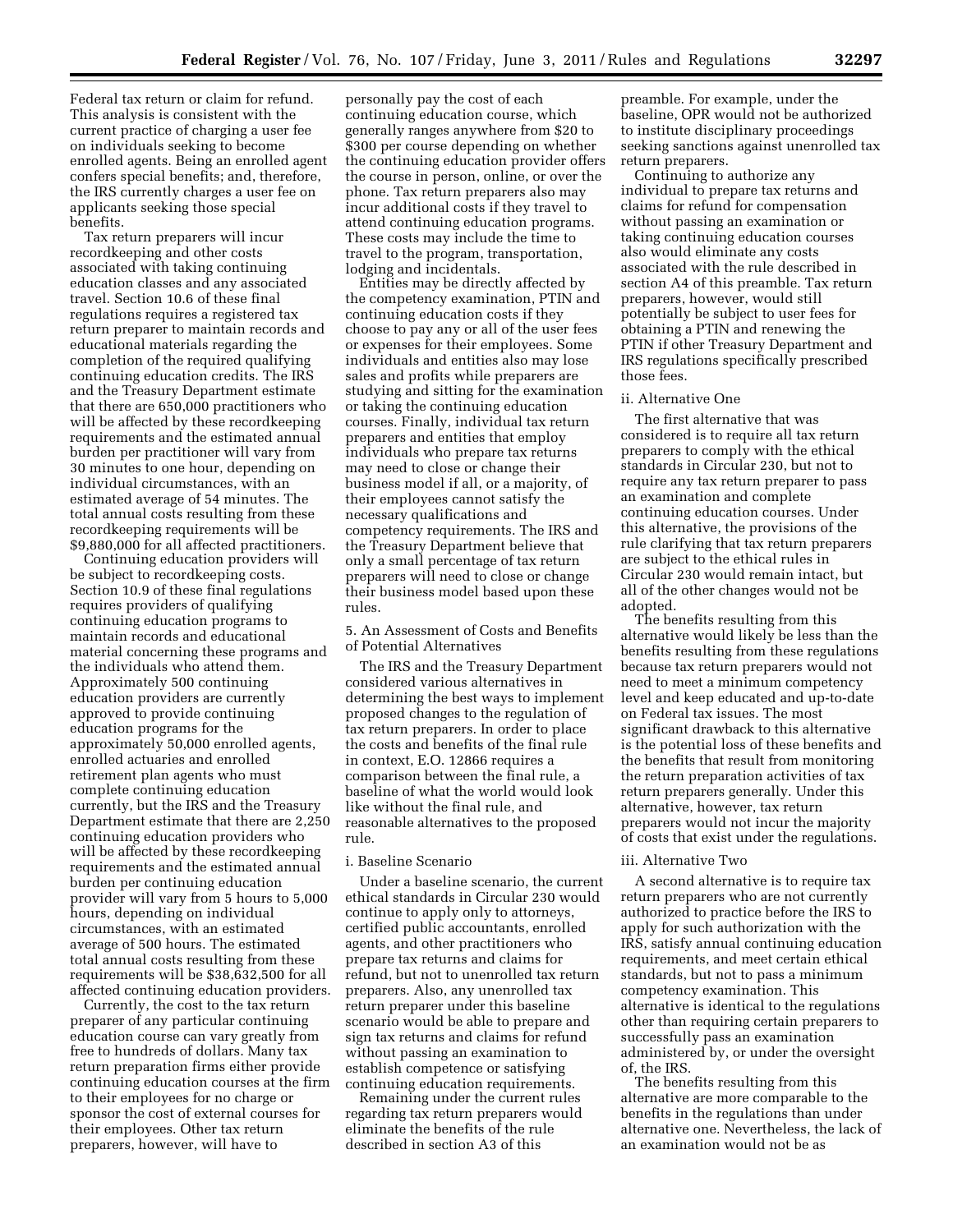effective in ensuring that tax return preparers are qualified to obtain professional credentials and practice before the IRS. Tax return preparers under this alternative would incur all of the same costs that are in the regulations other than the costs associated with taking the examination.

# iv. Alternative Three

A third alternative is to ''grandfather in'' unenrolled tax return preparers who have accurately and competently prepared tax returns for a certain amount of years. This alternative is the same as the rules in the regulations other than authorizing some unenrolled return preparers who have a specified amount of prior experience preparing tax returns and claims for refund to continue to prepare and sign returns without passing a minimum competency examination.

The benefits resulting from this alternative would likely be less than the benefits resulting from these regulations because the IRS and the Treasury Department believe a minimum level of competency needs to be assured through examination. Additionally, this alternative is not as likely to promote the same taxpayer confidence in the tax return preparation community as the regulations, which may, in turn, influence taxpayers when choosing a tax return preparer. Tax return preparers under this alternative would incur all of the same costs that are in the regulations except certain unenrolled preparers would avoid the costs associated with taking the examination.

#### v. Alternative Four

A fourth alternative is to require all tax return preparers, regardless of whether the tax return preparer is supervised, to complete the competency examination and continuing education requirements. This alternative is identical to the proposed regulations, which proposed requiring all unenrolled tax return preparers to meet the examination and education requirements.

Numerous commentators suggested that the costs of requiring testing and continuing education for tax return preparers who are supervised by attorneys, certified public accountants and enrolled agents outweighed the attendant benefits. After fully considering these comments, the IRS decided that the best alternative was not requiring testing and continuing education for tax return preparers who are employed by law firms, certified public accounting firms and certain other recognized firms and are supervised by attorneys, certified public accountants, enrolled agents, enrolled retirement plan agents and enrolled actuaries who sign the returns that these individuals prepare.

# *B. Final Regulatory Flexibility Analysis*

When an agency promulgates a final regulation that follows a required notice of proposed rulemaking, the Regulatory Flexibility Act (5 U.S.C. chapter 6) (RFA) requires the agency ''to prepare a final regulatory flexibility analysis.'' A final regulatory flexibility analysis must, pursuant to 5 U.S.C. 604(a), contain the five elements listed in this final regulatory flexibility analysis. Section 605 of the RFA provides an exception to this requirement if the agency certifies that the rulemaking will not have a significant economic impact on a substantial number of small entities. A small entity is defined as a small business, small nonprofit organization, or small governmental jurisdiction. See 5 U.S.C. 601(3) through (6). The IRS and the Treasury Department conclude that the final regulations will impact a substantial number of small entities and the economic impact will be significant. As a result, a regulatory flexibility analysis is required.

1. Statement of the Need for and Objectives of The Proposed Rule

Tax return preparers are critical to ensuring compliance with the Federal tax laws and are an important component in the IRS' administration of those laws. More than eighty percent of U.S. taxpayers use a tax return preparer or consumer tax return preparation software to help prepare and file tax returns. Most tax return preparers are currently not subject to the ethical rules governing practice before the IRS and do not have to pass any competency requirement established by the government or a professional organization. After completing a comprehensive six-month review of tax return preparers, which included receiving input through public forums, solicitation of written comments, and meetings with advisory groups, the IRS concluded that there is a need for increased oversight of the tax return preparer industry.

The principal objective of the regulations is to increase oversight of tax return preparers and to provide guidance to tax return preparers about the new requirements imposed on them under Circular 230. These regulations implement higher standards for the tax return preparer community with the goal of significantly enhancing protections and service for taxpayers, increasing confidence in the tax system, and resulting in greater long-term compliance with the tax laws.

Specifically, the regulations clarify that a registered tax return preparer is a practitioner practicing before the IRS and thereby is subject to the ethical rules in Circular 230. The regulations require a registered tax return preparer to demonstrate the necessary qualifications and competency to advise and assist other persons in the preparation of all or substantially all of a tax return or claim for refund.

2. Summaries of the Significant Issues Raised in the Public Comments Responding to the Initial Regulatory Flexibility Analysis and of the Agency's Assessment of the Issues, and a Statement of Any Changes to the Rule as a Result of the Comments

The IRS did not receive specific comments from the public responding to the initial regulatory flexibility analysis in these final regulations. The IRS did receive comments from the public on the proposed amendments to 31 CFR part 10. A summary of the comments is set forth elsewhere in this preamble, along with the Treasury Department's and the IRS' assessment of the issues raised in the comments and descriptions of any revisions resulting from the comments.

3. Description and Estimate of the Number of Small Entities Subject to the Rule

The regulations affect individuals currently working as paid tax return preparers, individuals who want to become designated as a registered tax return preparer under the new oversight rules in Circular 230, and those small entities that are owned by or employ paid preparers. Only individuals, not businesses, can practice before the IRS or become a registered tax return preparer. Thus, the economic impact of these regulations on any small entity generally will be a result of an unenrolled individual owning a small business or on a small business that otherwise employs unenrolled paid return preparers.

The appropriate North American Industry Classification System (NAICS) codes for tax return preparers relate to tax preparation services (NAICS code 541213) and other accounting services (NAICS code 541219). Entities identified under these codes are considered small under the Small Business Administration size standards (13 CFR 121.201) if their annual revenue is less than \$7 million or \$8.5 million, respectively. The IRS estimates that approximately seventy to eighty percent of the individuals subject to these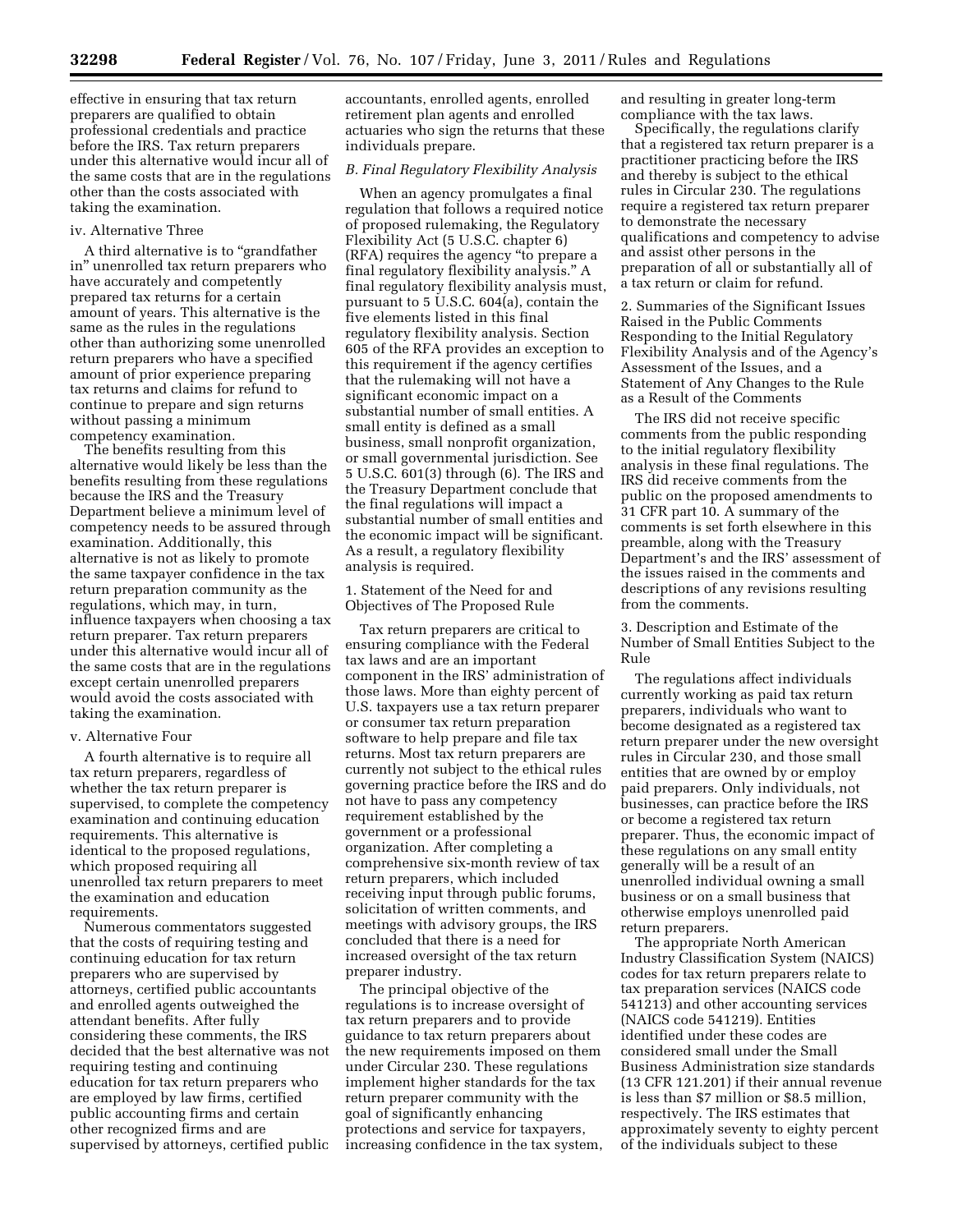regulations are paid preparers operating as or employed by small entities.

4. Description of the Projected Reporting, Recordkeeping and Related Requirements of the Rule, Including an Estimate of the Classes of Small Entities That Will Be Subject to the Requirements and the Type of Professional Skills Necessary for Preparation of the Report or Record

The IRS estimates that there are approximately 600,000 to 700,000 unenrolled tax return preparers who are currently not attorneys, certified public accountants, or enrolled agents and who will seek status as a registered tax return preparer. Under the regulations, tax return preparers who become registered tax return preparers are subject to a recordkeeping requirement within the meaning of the Paperwork Reduction Act because they are required to maintain records and educational materials regarding their satisfaction of the qualifying continuing education requirements. These recordkeeping requirements do not require any specific professional skills other than general recordkeeping skills already needed to own and operate a small business or to competently act as a tax return preparer. It is estimated that practitioners will annually spend approximately 30 minutes to one hour in maintaining the required records, depending on individual circumstances.

The estimated 2,250 providers of qualifying continuing education programs will be required to maintain records and educational material concerning these programs and the persons who attended them. These continuing education providers will annually spend approximately five minutes per attendee per program maintaining the required records.

As previously discussed in section A4 of this preamble, the rule contains a number of other compliance requirements not subject to the Paperwork Reduction Act. These include the costs tax return preparers incur to take a competency examination, costs for continuing education classes, and other incidental costs and user fees. Small entities may be directly affected by these costs if they choose to pay any or all of these fees for their employees. In some cases, small entities may lose sales and profits while their employees prepare for and take the examination or participate in continuing education courses. Finally, some small entities that employ individuals who prepare tax returns may need to alter their business model if a significant number of their employees cannot satisfy the necessary qualifications and

competency requirements. The IRS and the Treasury Department believe that only a small percentage of small entities, if any, may need to cease doing business or radically change their business model due to these rules.

5. A Description of the Steps the Agency Has Taken To Minimize the Significant Economic Impact on Small Entities Consistent With the Stated Objectives of Applicable Statutes, Including a Statement of the Factual, Policy, and Legal Reasons for Selecting Any Alternative Adopted in the Final Rule and Why Other Significant Alternatives Affecting the Impact on Small Entities That the Agency Considered Were Rejected

The Treasury Department and the IRS have considered alternatives to the final regulations at multiple points. These final regulations are, in large measure, an outgrowth of, and in part carry out, the Report, which extensively reviewed different approaches to improving how the IRS oversees and interacts with tax return preparers. As part of the Report, the IRS received a large volume of comments on the oversight and enforcement of tax return preparers from all interested parties, including tax professional groups representing large and small entities, Federal and state organizations, IRS advisory groups, software vendors, individual return preparers, and the public. The input received from this large and diverse community overwhelmingly expressed support for the requirements proposed in the Report.

In concert with this tremendous public support for increased IRS oversight of tax return preparers, the IRS and the Treasury Department considered various alternatives in determining the best ways to implement proposed changes to the regulation of paid preparers. These alternatives included:

(1) Requiring all tax return preparers to comply with the ethical standards in Circular 230 or a code of ethics similar to Circular 230, but not requiring any tax return preparers to demonstrate their qualifications and competency;

(2) Requiring tax return preparers who are not currently authorized to practice before the IRS to apply for authorization with the IRS, satisfy annual continuing education requirements, and meet certain ethical standards, but not to pass a minimum competency examination;

(3) Requiring all tax return preparers who are not currently authorized to practice before the IRS to pass a minimum competency examination and meet other requirements, but "grandfather in" tax return preparers

who have accurately and competently prepared tax returns for a certain number of years; and

(4) Requiring all unenrolled tax return preparers to complete testing and continuing education requirements.

The proposed regulations proposed that all unenrolled tax return preparers must complete testing and continuing education requirements. Many commentators on the proposed regulations expressed support for efforts to increase the oversight of tax return preparers, particularly for those who are not attorneys, certified public accountants, or other individuals previously authorized to practice before the IRS. As discussed in this preamble, many commentators requested, however, that the IRS exempt individuals who prepare tax returns under the supervision of Circular 230 practitioners from the requirements of these regulations. These commentators were concerned that unnecessary time and cost would be incurred with respect to the testing and continuing education requirements for individuals who do not sign tax returns but prepare them under the supervision of a practitioner ultimately responsible for the tax return. In response to these comments, the IRS published Notice 2011–6, generally allowing individuals to obtain PTINs if the individuals are employed by law firms, certified public accounting firms and certain other recognized firms and who are supervised by attorneys, certified public accountants, enrolled agents, enrolled retirement plan agents and enrolled actuaries who sign the returns that these individuals prepare. This step taken by the IRS will minimize the economic impact of these regulations on many small entities in which attorneys, certified public accountants, enrolled agents, enrolled retirement plan agents, or enrolled actuaries supervise and sign tax returns prepared individuals who are not attorneys, certified public accountants, or enrolled agents.

The IRS also received comments objecting to the rule in the proposed regulations requiring continuing education providers to obtain continuing education program approval from the IRS for each continuing education program offered. In response to these comments the IRS, the IRS eliminated such a requirement. This step taken by the IRS will minimize the economic impact of these regulations on some small entities that offer continuing education programs. These regulations do require continuing education providers to obtain a continuing education provider number and a continuing education provider program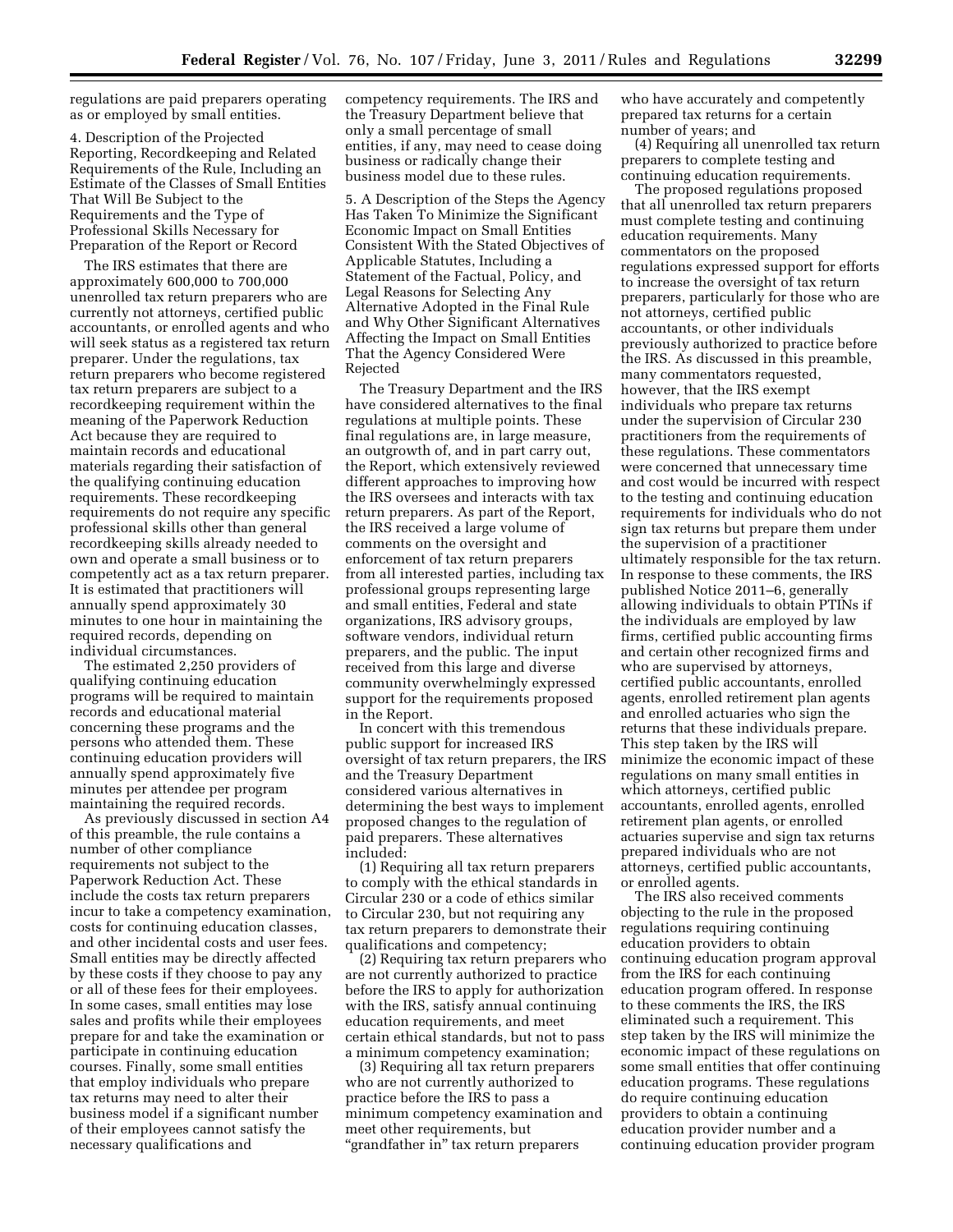number. Although the IRS is not currently proposing charging providers a fee to obtain a continuing education provider number or a continuing education provider program number, these regulations provide that the payment of any applicable user fee established in future regulations is required to obtain either number.

The Treasury Department and the IRS are not aware of any additional steps that the IRS could take to minimize the economic impact on small entities that would be consistent with the objectives of these final regulations. These regulations do not impose any more requirements on small entities than are necessary to effectively administer the internal revenue laws. Further, the regulations do not subject small entities to requirements that are not also applicable to larger entities covered by the regulations. After considering the alternatives and the input provided through the public comment process, the IRS and the Treasury Department concluded that the provisions of the final regulations are necessary for sound tax administration and are the best way to increase oversight of all paid preparers. The testing requirements in the rules will ensure that tax return preparers pass a minimum competency examination to obtain their professional credentials, while the continuing education requirements will help ensure that tax return preparers remain current on Federal tax law and continue to expand their tax knowledge. The extension of the rules in Circular 230 to registered tax return preparers will require all practitioners to meet certain ethical standards and allow the IRS to suspend or otherwise discipline tax return preparers who engage in unethical or disreputable conduct. Accordingly, the implementation of the qualification and competency standards in these rules is expected to increase taxpayer compliance, ensure uniformity, and allow taxpayers to be confident that the tax return preparers to whom they turn for assistance are knowledgeable, skilled and ethical.

#### **Drafting Information**

The principal author of these regulations is Matthew D. Lucey of the Office of the Associate Chief Counsel (Procedure and Administration).

# **List of Subjects in 31 CFR Part 10**

Accountants, Administrative practice and procedure, Lawyers, Reporting and recordkeeping requirements, Taxes.

# **Adoption of Amendments to the Regulations**

Accordingly, 31 CFR part 10 is amended to read as follows:

# **PART 10—PRACTICE BEFORE THE INTERNAL REVENUE SERVICE**

■ **Paragraph 1.** The authority citation for 31 CFR part 10 is revised to read as follows:

**Authority:** Sec. 3, 23 Stat. 258, secs. 2–12, 60 Stat. 237 et seq.; 5 U.S.C. 301, 500, 551– 559; 31 U.S.C. 321; 31 U.S.C. 330; Reorg. Plan No. 26 of 1950, 15 FR 4935, 64 Stat. 1280, 3 CFR, 1949–1953 Comp., p. 1017.

■ **Par. 2.** Section 10.0 is revised to read as follows:

# **§ 10.0 Scope of part.**

(a) This part contains rules governing the recognition of attorneys, certified public accountants, enrolled agents, enrolled retirement plan agents, registered tax return preparers, and other persons representing taxpayers before the Internal Revenue Service. Subpart A of this part sets forth rules relating to the authority to practice before the Internal Revenue Service; subpart B of this part prescribes the duties and restrictions relating to such practice; subpart C of this part prescribes the sanctions for violating the regulations; subpart D of this part contains the rules applicable to disciplinary proceedings; and subpart E of this part contains general provisions relating to the availability of official records.

(b) *Effective/applicability date.* This section is applicable beginning August 2, 2011.

■ **Par. 3.** Section 10.1 is revised to read as follows:

# **§ 10.1 Offices.**

(a) *Establishment of office(s).* The Commissioner shall establish the Office of Professional Responsibility and any other office(s) within the Internal Revenue Service necessary to administer and enforce this part. The Commissioner shall appoint the Director of the Office of Professional Responsibility and any other Internal Revenue official(s) to manage and direct any office(s) established to administer or enforce this part. Offices established under this part include, but are not limited to:

(1) The Office of Professional Responsibility, which shall generally have responsibility for matters related to practitioner conduct and discipline, including disciplinary proceedings and sanctions; and

(2) An office with responsibility for matters related to authority to practice before the Internal Revenue Service, including acting on applications for enrollment to practice before the Internal Revenue Service and administering competency testing and continuing education.

(b) Officers and employees within any office established under this part may perform acts necessary or appropriate to carry out the responsibilities of their office(s) under this part or as otherwise prescribed by the Commissioner.

(c) *Acting.* The Commissioner will designate an officer or employee of the Internal Revenue Service to perform the duties of an individual appointed under paragraph (a) of this section in the absence of that officer or employee or during a vacancy in that office.

(d) *Effective/applicability date.* This section is applicable beginning August 2, 2011.

■ **Par. 4.** Section 10.2 is amended by revising paragraphs (a)(4) and (a)(5), adding paragraph (a)(8), and revising paragraph (b) to read as follows:

#### **§ 10.2 Definitions.**

# $(a) * * * *$

(4) *Practice before the Internal Revenue Service* comprehends all matters connected with a presentation to the Internal Revenue Service or any of its officers or employees relating to a taxpayer's rights, privileges, or liabilities under laws or regulations administered by the Internal Revenue Service. Such presentations include, but are not limited to, preparing documents; filing documents; corresponding and communicating with the Internal Revenue Service; rendering written advice with respect to any entity, transaction, plan or arrangement, or other plan or arrangement having a potential for tax avoidance or evasion; and representing a client at conferences, hearings, and meetings.

(5) *Practitioner* means any individual described in paragraphs (a), (b), (c), (d), (e), or (f) of § 10.3.

- \* \* \* \* \* (8) *Tax return preparer* means any individual within the meaning of section 7701(a)(36) and 26 CFR
- 301.7701–15.

(b) *Effective/applicability date.* This section is applicable beginning August 2, 2011.

■ **Par. 5.** Section 10.3 is amended by:

■ 1. Revising paragraphs (d)(3) and (e)(3);

■ 2. Redesignating paragraphs (f), (g), (h), and (i) as paragraphs (g), (h), (i), and (j) respectively;

■ 3. Adding new paragraph (f); and ■ 4. Revising newly designated paragraph (j).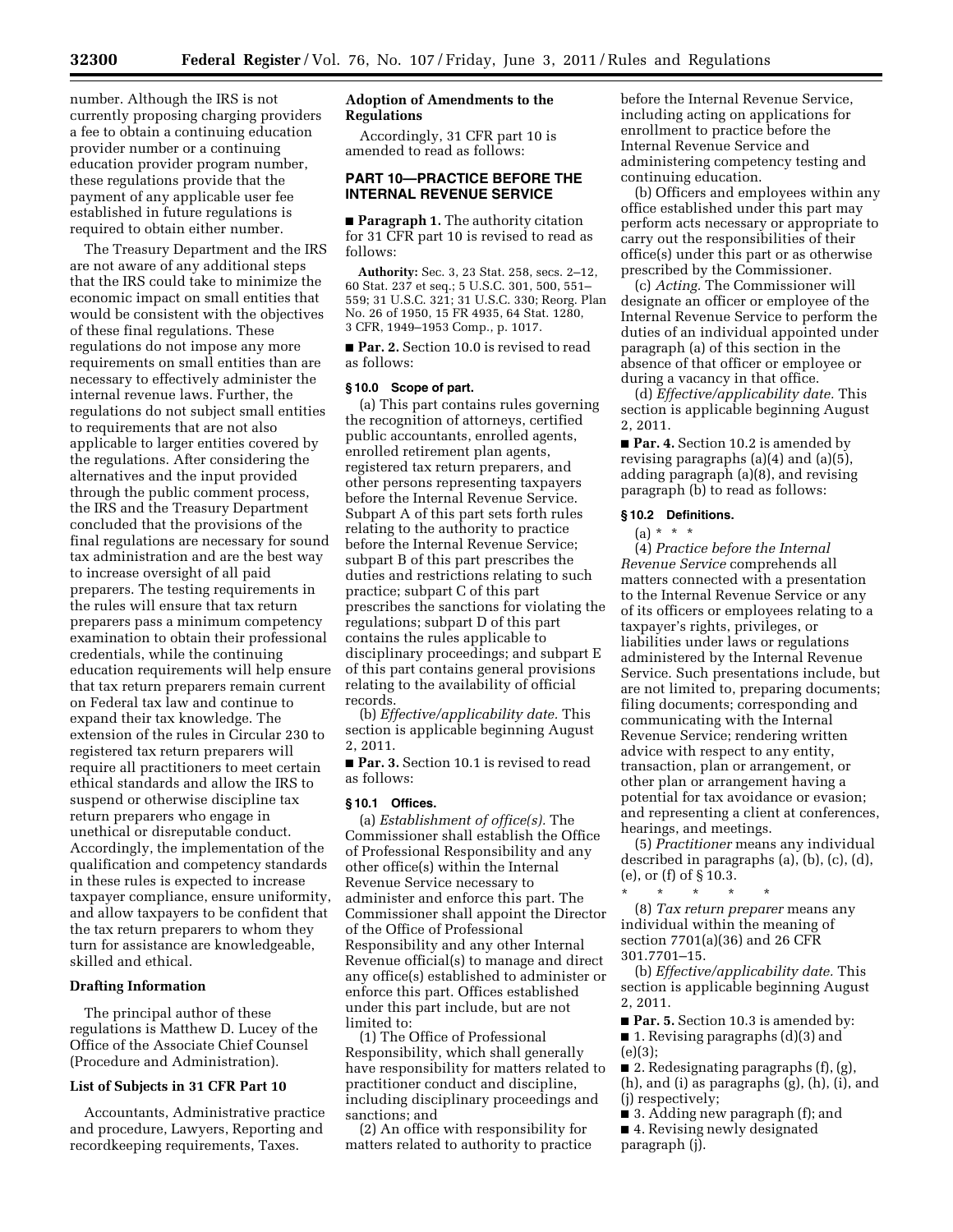The revisions and additions read as follows:

# **§ 10.3 Who may practice.**

\* \* \* \* \*

(d) \* \* \* (3) An individual who practices before the Internal Revenue Service pursuant to paragraph (d)(1) of this section is subject to the provisions of this part in the same manner as attorneys, certified public accountants, enrolled agents, enrolled retirement plan agents, and registered tax return preparers. (e) \* \* \*

(3) An individual who practices before the Internal Revenue Service pursuant to paragraph (e)(1) of this section is subject to the provisions of this part in the same manner as attorneys, certified public accountants, enrolled agents, enrolled actuaries, and registered tax return preparers.

(f) *Registered tax return preparers.* (1) Any individual who is designated as a registered tax return preparer pursuant to § 10.4(c) of this part who is not currently under suspension or disbarment from practice before the Internal Revenue Service may practice before the Internal Revenue Service.

(2) Practice as a registered tax return preparer is limited to preparing and signing tax returns and claims for refund, and other documents for submission to the Internal Revenue Service. A registered tax return preparer may prepare all or substantially all of a tax return or claim for refund of tax. The Internal Revenue Service will prescribe by forms, instructions, or other appropriate guidance the tax returns and claims for refund that a registered tax return preparer may prepare and sign.

(3) A registered tax return preparer may represent taxpayers before revenue agents, customer service representatives, or similar officers and employees of the Internal Revenue Service (including the Taxpayer Advocate Service) during an examination if the registered tax return preparer signed the tax return or claim for refund for the taxable year or period under examination. Unless otherwise prescribed by regulation or notice, this right does not permit such individual to represent the taxpayer, regardless of the circumstances requiring representation, before appeals officers, revenue officers, Counsel or similar officers or employees of the Internal Revenue Service or the Treasury Department. A registered tax return preparer's authorization to practice under this part also does not include the authority to provide tax advice to a client or another person except as necessary to prepare a tax

return, claim for refund, or other document intended to be submitted to the Internal Revenue Service.

(4) An individual who practices before the Internal Revenue Service pursuant to paragraph (f)(1) of this section is subject to the provisions of this part in the same manner as attorneys, certified public accountants, enrolled agents, enrolled retirement plan agents, and enrolled actuaries. \* \* \* \* \*

(j) *Effective/applicability date.* This section is generally applicable beginning August 2, 2011.

■ Par. 6. Section 10.4 is revised to read as follows:

#### **§ 10.4 Eligibility to become an enrolled agent, enrolled retirement plan agent, or registered tax return preparer.**

(a) *Enrollment as an enrolled agent upon examination.* The Commissioner, or delegate, will grant enrollment as an enrolled agent to an applicant eighteen years of age or older who demonstrates special competence in tax matters by written examination administered by, or administered under the oversight of, the Internal Revenue Service, who possesses a current or otherwise valid preparer tax identification number or other prescribed identifying number, and who has not engaged in any conduct that would justify the suspension or disbarment of any practitioner under the provisions of this part.

(b) *Enrollment as a retirement plan agent upon examination.* The Commissioner, or delegate, will grant enrollment as an enrolled retirement plan agent to an applicant eighteen years of age or older who demonstrates special competence in qualified retirement plan matters by written examination administered by, or administered under the oversight of, the Internal Revenue Service, who possesses a current or otherwise valid preparer tax identification number or other prescribed identifying number, and who has not engaged in any conduct that would justify the suspension or disbarment of any practitioner under the provisions of this part.

(c) *Designation as a registered tax return preparer.* The Commissioner, or delegate, may designate an individual eighteen years of age or older as a registered tax return preparer provided an applicant demonstrates competence in Federal tax return preparation matters by written examination administered by, or administered under the oversight of, the Internal Revenue Service, or otherwise meets the requisite standards prescribed by the Internal

Revenue Service, possesses a current or otherwise valid preparer tax identification number or other prescribed identifying number, and has not engaged in any conduct that would justify the suspension or disbarment of any practitioner under the provisions of this part.

(d) *Enrollment of former Internal Revenue Service employees.* The Commissioner, or delegate, may grant enrollment as an enrolled agent or enrolled retirement plan agent to an applicant who, by virtue of past service and technical experience in the Internal Revenue Service, has qualified for such enrollment and who has not engaged in any conduct that would justify the suspension or disbarment of any practitioner under the provisions of this part, under the following circumstances:

(1) The former employee applies for enrollment on an Internal Revenue Service form and supplies the information requested on the form and such other information regarding the experience and training of the applicant as may be relevant.

(2) The appropriate office of the Internal Revenue Service provides a detailed report of the nature and rating of the applicant's work while employed by the Internal Revenue Service and a recommendation whether such employment qualifies the applicant technically or otherwise for the desired authorization.

(3) Enrollment as an enrolled agent based on an applicant's former employment with the Internal Revenue Service may be of unlimited scope or it may be limited to permit the presentation of matters only of the particular specialty or only before the particular unit or division of the Internal Revenue Service for which the applicant's former employment has qualified the applicant. Enrollment as an enrolled retirement plan agent based on an applicant's former employment with the Internal Revenue Service will be limited to permit the presentation of matters only with respect to qualified retirement plan matters.

(4) Application for enrollment as an enrolled agent or enrolled retirement plan agent based on an applicant's former employment with the Internal Revenue Service must be made within three years from the date of separation from such employment.

(5) An applicant for enrollment as an enrolled agent who is requesting such enrollment based on former employment with the Internal Revenue Service must have had a minimum of five years continuous employment with the Internal Revenue Service during which the applicant must have been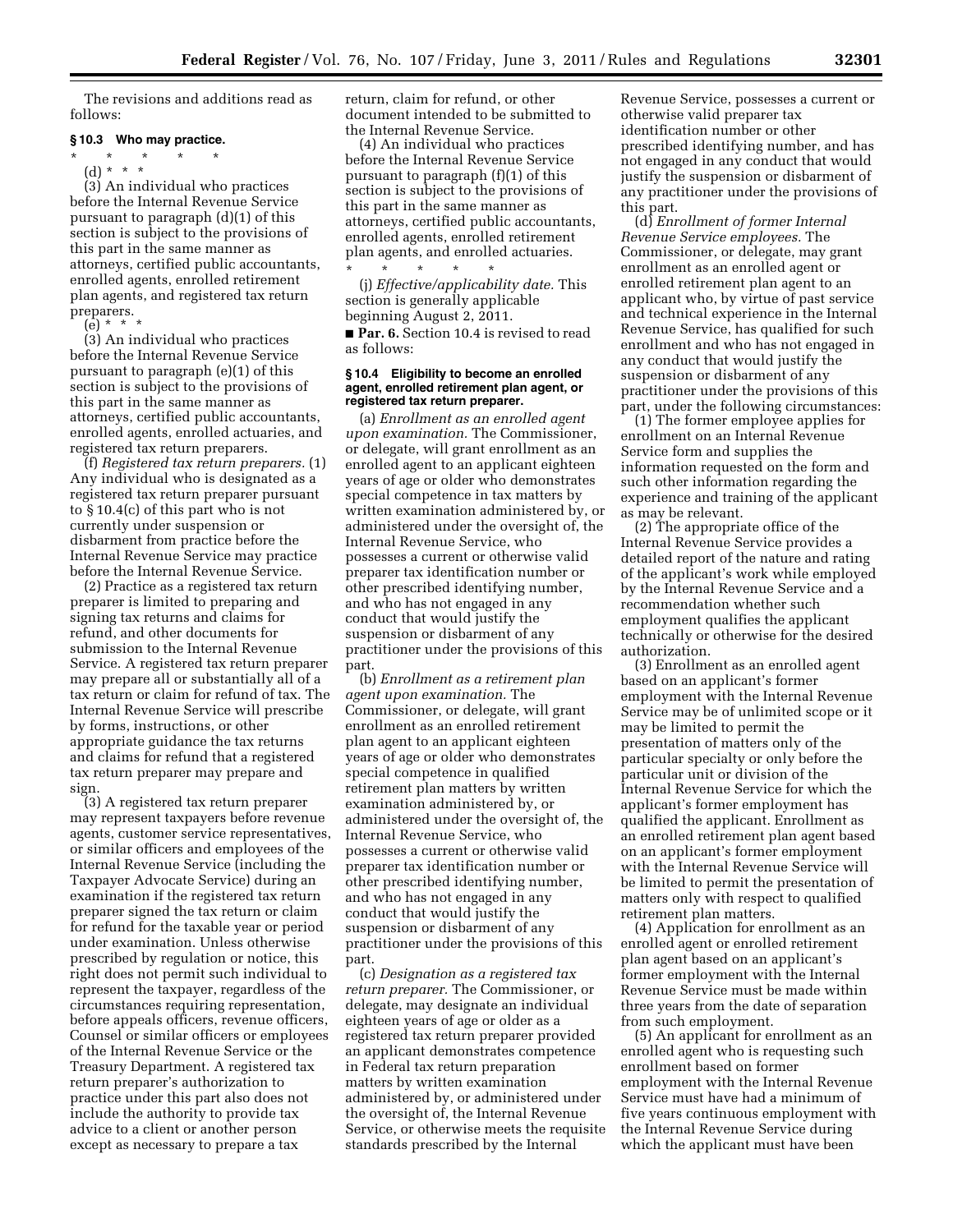regularly engaged in applying and interpreting the provisions of the Internal Revenue Code and the regulations relating to income, estate, gift, employment, or excise taxes.

(6) An applicant for enrollment as an enrolled retirement plan agent who is requesting such enrollment based on former employment with the Internal Revenue Service must have had a minimum of five years continuous employment with the Internal Revenue Service during which the applicant must have been regularly engaged in applying and interpreting the provisions of the Internal Revenue Code and the regulations relating to qualified retirement plan matters.

(7) For the purposes of paragraphs (d)(5) and (6) of this section, an aggregate of 10 or more years of employment in positions involving the application and interpretation of the provisions of the Internal Revenue Code, at least three of which occurred within the five years preceding the date of application, is the equivalent of five years continuous employment.

(e) *Natural persons.* Enrollment or authorization to practice may be granted only to natural persons.

(f) *Effective/applicability date.* This section is applicable beginning August 2, 2011.

■ **Par. 7.** Section 10.5 is revised to read as follows:

#### **§ 10.5 Application to become an enrolled agent, enrolled retirement plan agent, or registered tax return preparer.**

(a) *Form; address.* An applicant to become an enrolled agent, enrolled retirement plan agent, or registered tax return preparer must apply as required by forms or procedures established and published by the Internal Revenue Service, including proper execution of required forms under oath or affirmation. The address on the application will be the address under which a successful applicant is enrolled or registered and is the address to which all correspondence concerning enrollment or registration will be sent.

(b) *Fee.* A reasonable nonrefundable fee may be charged for each application to become an enrolled agent, enrolled retirement plan agent, or registered tax return preparer. See 26 CFR part 300.

(c) *Additional information; examination.* The Internal Revenue Service may require the applicant, as a condition to consideration of an application, to file additional information and to submit to any written or oral examination under oath or otherwise. Upon the applicant's written request, the Internal Revenue Service will afford the applicant the

opportunity to be heard with respect to the application.

(d) *Compliance and suitability checks.*  (1) As a condition to consideration of an application, the Internal Revenue Service may conduct a Federal tax compliance check and suitability check. The tax compliance check will be limited to an inquiry regarding whether an applicant has filed all required individual or business tax returns and whether the applicant has failed to pay, or make proper arrangements with the Internal Revenue Service for payment of, any Federal tax debts. The suitability check will be limited to an inquiry regarding whether an applicant has engaged in any conduct that would justify suspension or disbarment of any practitioner under the provisions of this part on the date the application is submitted, including whether the applicant has engaged in disreputable conduct as defined in § 10.51. The application will be denied only if the results of the compliance or suitability check are sufficient to establish that the practitioner engaged in conduct subject to sanctions under §§ 10.51 and 10.52.

(2) If the applicant does not pass the tax compliance or suitability check, the applicant will not be issued an enrollment or registration card or certificate pursuant to § 10.6(b) of this part. An applicant who is initially denied enrollment or registration for failure to pass a tax compliance check may reapply after the initial denial if the applicant becomes current with respect to the applicant's tax liabilities.

(e) *Temporary recognition.* On receipt of a properly executed application, the Commissioner, or delegate, may grant the applicant temporary recognition to practice pending a determination as to whether status as an enrolled agent, enrolled retirement plan agent, or registered tax return preparer should be granted. Temporary recognition will be granted only in unusual circumstances and it will not be granted, in any circumstance, if the application is not regular on its face, if the information stated in the application, if true, is not sufficient to warrant granting the application to practice, or the Commissioner, or delegate, has information indicating that the statements in the application are untrue or that the applicant would not otherwise qualify to become an enrolled agent, enrolled retirement plan agent, or registered tax return preparer. Issuance of temporary recognition does not constitute either a designation or a finding of eligibility as an enrolled agent, enrolled retirement plan agent, or registered tax return preparer, and the

temporary recognition may be withdrawn at any time.

(f) *Protest of application denial.* The applicant will be informed in writing as to the reason(s) for any denial of an application. The applicant may, within 30 days after receipt of the notice of denial of the application, file a written protest of the denial as prescribed by the Internal Revenue Service in forms, guidance, or other appropriate guidance. A protest under this section is not governed by subpart D of this part.

(g) *Effective/applicability date.* This section is applicable to applications received August 2, 2011.

■ **Par. 8.** Section 10.6 is revised to read as follows:

#### **§ 10.6 Term and renewal of status as an enrolled agent, enrolled retirement plan agent, or registered tax return preparer.**

(a) *Term.* Each individual authorized to practice before the Internal Revenue Service as an enrolled agent, enrolled retirement plan agent, or registered tax return preparer will be accorded active enrollment or registration status subject to renewal of enrollment or registration as provided in this part.

(b) *Enrollment or registration card or certificate.* The Internal Revenue Service will issue an enrollment or registration card or certificate to each individual whose application to practice before the Internal Revenue Service is approved. Each card or certificate will be valid for the period stated on the card or certificate. An enrolled agent, enrolled retirement plan agent, or registered tax return preparer may not practice before the Internal Revenue Service if the card or certificate is not current or otherwise valid. The card or certificate is in addition to any notification that may be provided to each individual who obtains a preparer tax identification number.

(c) *Change of address.* An enrolled agent, enrolled retirement plan agent, or registered tax return preparer must send notification of any change of address to the address specified by the Internal Revenue Service within 60 days of the change of address. This notification must include the enrolled agent's, enrolled retirement plan agent's, or registered tax return preparer's name, prior address, new address, tax identification number(s) (including preparer tax identification number), and the date the change of address is effective. Unless this notification is sent, the address for purposes of any correspondence from the appropriate Internal Revenue Service office responsible for administering this part shall be the address reflected on the practitioner's most recent application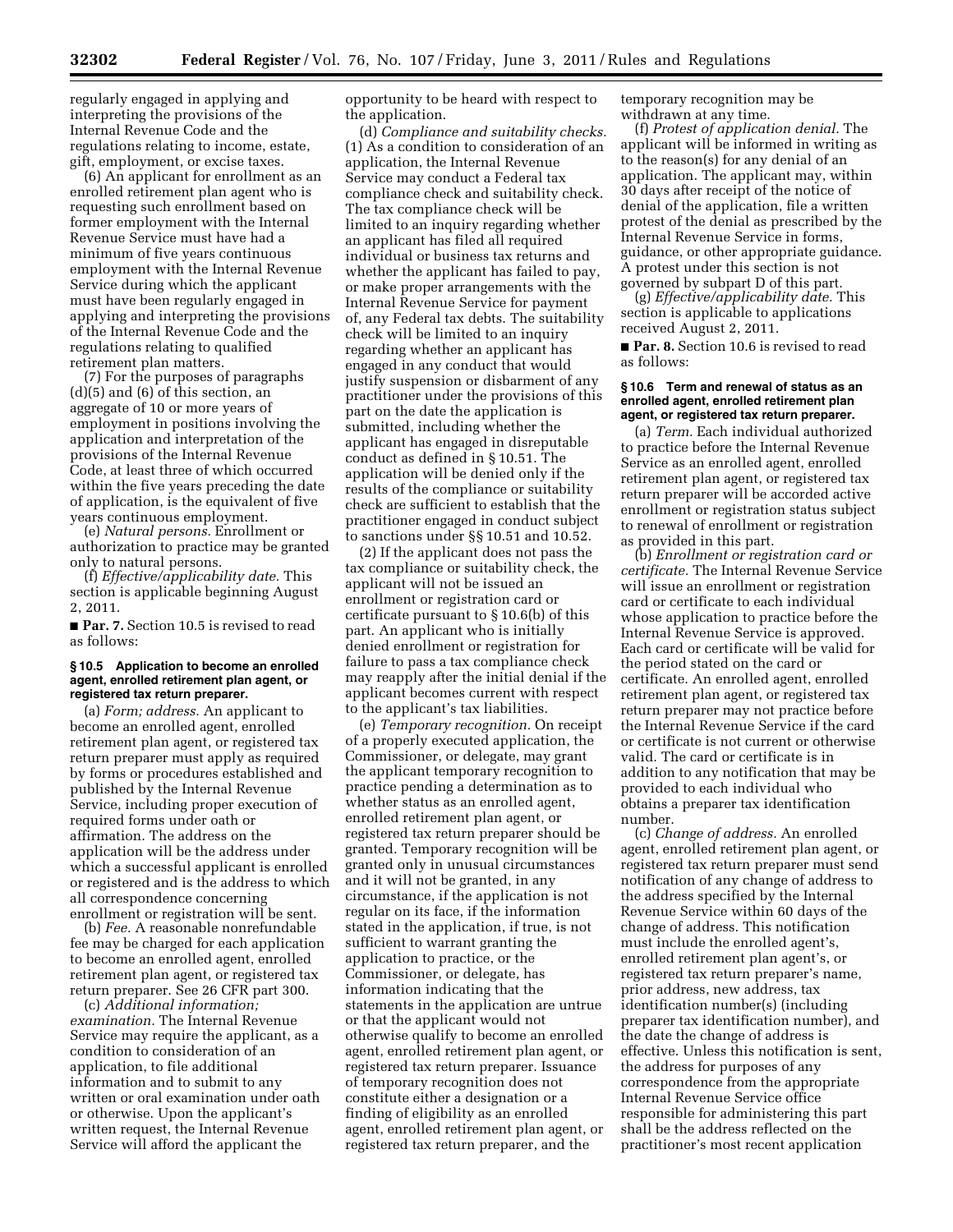for enrollment or registration, or application for renewal of enrollment or registration. A practitioner's change of address notification under this part will not constitute a change of the practitioner's last known address for purposes of section 6212 of the Internal Revenue Code and regulations thereunder.

(d) *Renewal*—(1) *In general.* Enrolled agents, enrolled retirement plan agents, and registered tax return preparers must renew their status with the Internal Revenue Service to maintain eligibility to practice before the Internal Revenue Service. Failure to receive notification from the Internal Revenue Service of the renewal requirement will not be justification for the individual's failure to satisfy this requirement.

(2) *Renewal period for enrolled agents.* (i) All enrolled agents must renew their preparer tax identification number as prescribed by forms, instructions, or other appropriate guidance.

(ii) Enrolled agents who have a Social Security number or tax identification number that ends with the numbers 0, 1, 2, or 3, except for those individuals who received their initial enrollment after November 1, 2003, must apply for renewal between November 1, 2003, and January 31, 2004. The renewal will be effective April 1, 2004.

(iii) Enrolled agents who have a social security number or tax identification number that ends with the numbers 4, 5, or 6, except for those individuals who received their initial enrollment after November 1, 2004, must apply for renewal between November 1, 2004, and January 31, 2005. The renewal will be effective April 1, 2005.

(iv) Enrolled agents who have a social security number or tax identification number that ends with the numbers 7, 8, or 9, except for those individuals who received their initial enrollment after November 1, 2005, must apply for renewal between November 1, 2005, and January 31, 2006. The renewal will be effective April 1, 2006.

(v) Thereafter, applications for renewal as an enrolled agent will be required between November 1 and January 31 of every subsequent third year as specified in paragraph (d)(2)(i),  $(d)(2)(ii)$ , or  $(d)(2)(iii)$  of this section according to the last number of the individual's Social Security number or tax identification number. Those individuals who receive initial enrollment as an enrolled agent after November 1 and before April 2 of the applicable renewal period will not be required to renew their enrollment before the first full renewal period

following the receipt of their initial enrollment.

(3) *Renewal period for enrolled retirement plan agents.* (i) All enrolled retirement plan agents must renew their preparer tax identification number as prescribed by the Internal Revenue Service in forms, instructions, or other appropriate guidance.

(ii) Enrolled retirement plan agents will be required to renew their status as enrolled retirement plan agents between April 1 and June 30 of every third year subsequent to their initial enrollment.

(4) *Renewal period for registered tax return preparers.* Registered tax return preparers must renew their preparer tax identification number and their status as a registered tax return preparer as prescribed by the Internal Revenue Service in forms, instructions, or other appropriate guidance.

(5) *Notification of renewal.* After review and approval, the Internal Revenue Service will notify the individual of the renewal and will issue the individual a card or certificate evidencing current status as an enrolled agent, enrolled retirement plan agent, or registered tax return preparer.

(6) *Fee.* A reasonable nonrefundable fee may be charged for each application for renewal filed. See 26 CFR part 300.

(7) *Forms.* Forms required for renewal may be obtained by sending a written request to the address specified by the Internal Revenue Service or from such other source as the Internal Revenue Service will publish in the Internal Revenue Bulletin (see 26 CFR 601.601(d)(2)(ii)(*b*)) and on the Internal Revenue Service webpage (*[http://](http://www.irs.gov)  [www.irs.gov](http://www.irs.gov)*).

(e) *Condition for renewal: continuing education.* In order to qualify for renewal as an enrolled agent, enrolled retirement plan agent, or registered tax return preparer, an individual must certify, in the manner prescribed by the Internal Revenue Service, that the individual has satisfied the requisite number of continuing education hours.

(1) *Definitions.* For purposes of this section—

(i) *Enrollment year* means January 1 to December 31 of each year of an enrollment cycle.

(ii) *Enrollment cycle* means the three successive enrollment years preceding the effective date of renewal.

(iii) *Registration year* means each 12 month period the registered tax return preparer is authorized to practice before the Internal Revenue Service.

(iv) The *effective date of renewal* is the first day of the fourth month following the close of the period for renewal described in paragraph (d) of this section.

(2) *For renewed enrollment as an enrolled agent or enrolled retirement plan agent*—(i) *Requirements for enrollment cycle*. A minimum of 72 hours of continuing education credit, including six hours of ethics or professional conduct, must be completed during each enrollment cycle.

(ii) *Requirements for enrollment year*. A minimum of 16 hours of continuing education credit, including two hours of ethics or professional conduct, must be completed during each enrollment year of an enrollment cycle.

(iii) *Enrollment during enrollment cycle*—(A) *In general*. Subject to paragraph (e)(2)(iii)(B) of this section, an individual who receives initial enrollment during an enrollment cycle must complete two hours of qualifying continuing education credit for each month enrolled during the enrollment cycle. Enrollment for any part of a month is considered enrollment for the entire month.

(B) *Ethics*. An individual who receives initial enrollment during an enrollment cycle must complete two hours of ethics or professional conduct for each enrollment year during the enrollment cycle. Enrollment for any part of an enrollment year is considered enrollment for the entire year.

(3) *Requirements for renewal as a registered tax return preparer*. A minimum of 15 hours of continuing education credit, including two hours of ethics or professional conduct, three hours of Federal tax law updates, and 10 hours of Federal tax law topics, must be completed during each registration year.

(f) *Qualifying continuing education*— (1) *General*—(i) *Enrolled agents*. To qualify for continuing education credit for an enrolled agent, a course of learning must—

(A) Be a qualifying continuing education program designed to enhance professional knowledge in Federal taxation or Federal tax related matters (programs comprised of current subject matter in Federal taxation or Federal tax related matters, including accounting, tax return preparation software, taxation, or ethics); and

(B) Be a qualifying continuing education program consistent with the Internal Revenue Code and effective tax administration.

(ii) *Enrolled retirement plan agents*. To qualify for continuing education credit for an enrolled retirement plan agent, a course of learning must—

(A) Be a qualifying continuing education program designed to enhance professional knowledge in qualified retirement plan matters; and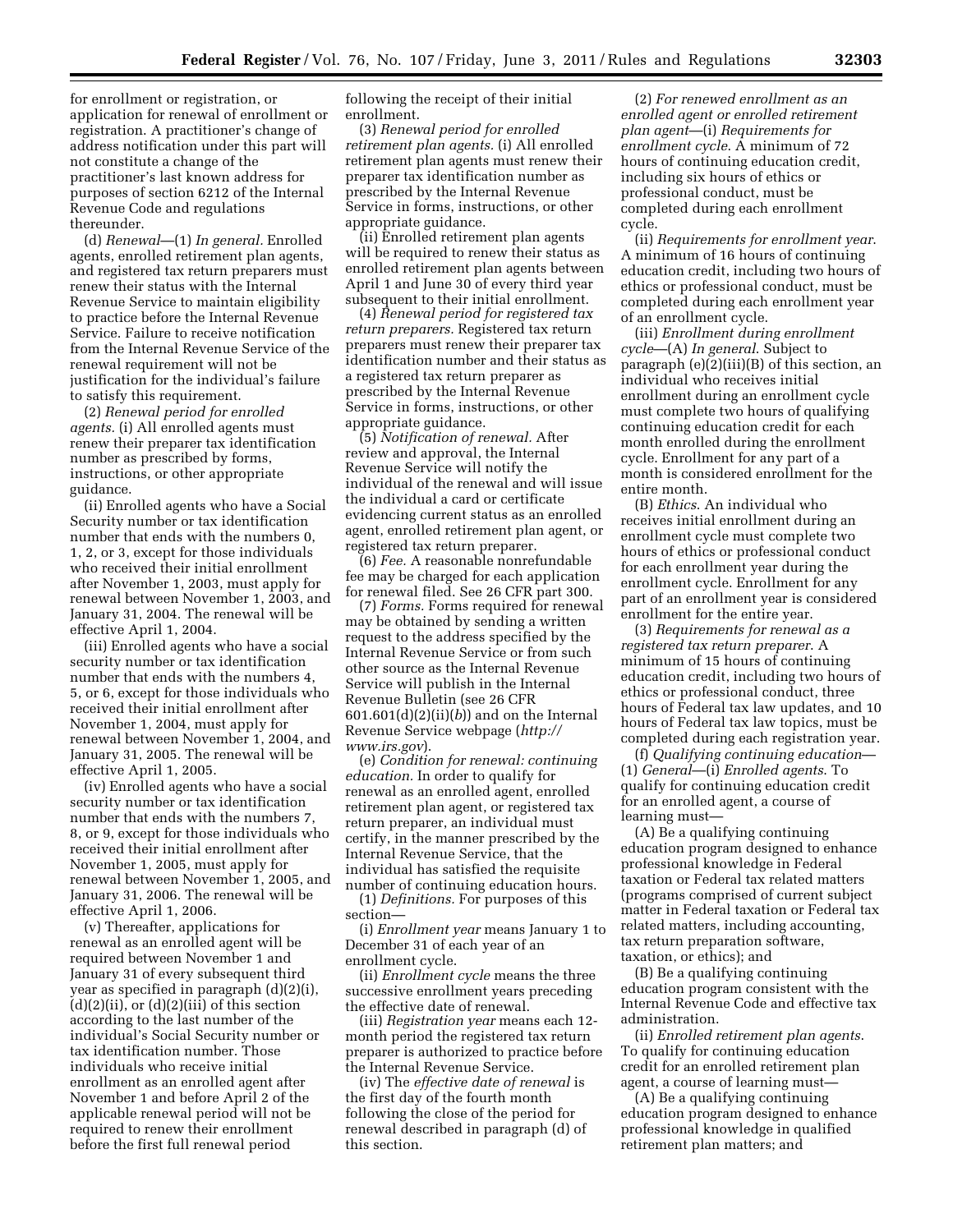(B) Be a qualifying continuing education program consistent with the Internal Revenue Code and effective tax administration.

(iii) *Registered tax return preparers*. To qualify for continuing education credit for a registered tax return preparer, a course of learning must—

(A) Be a qualifying continuing education program designed to enhance professional knowledge in Federal taxation or Federal tax related matters (programs comprised of current subject matter in Federal taxation or Federal tax related matters, including accounting, tax return preparation software, taxation, or ethics); and

(B) Be a qualifying continuing education program consistent with the Internal Revenue Code and effective tax administration.

(2) *Qualifying programs*—(i) *Formal programs*. A formal program qualifies as a continuing education program if it—

(A) Requires attendance and provides each attendee with a certificate of attendance;

(B) Is conducted by a qualified instructor, discussion leader, or speaker (in other words, a person whose background, training, education, and experience is appropriate for instructing or leading a discussion on the subject matter of the particular program);

(C) Provides or requires a written outline, textbook, or suitable electronic educational materials; and

(D) Satisfies the requirements established for a qualified continuing education program pursuant to § 10.9.

(ii) *Correspondence or individual study programs (including taped programs)*. Qualifying continuing education programs include correspondence or individual study programs that are conducted by continuing education providers and completed on an individual basis by the enrolled individual. The allowable credit hours for such programs will be measured on a basis comparable to the measurement of a seminar or course for credit in an accredited educational institution. Such programs qualify as continuing education programs only if they—

(A) Require registration of the participants by the continuing education provider;

(B) Provide a means for measuring successful completion by the participants (for example, a written examination), including the issuance of a certificate of completion by the continuing education provider;

(C) Provide a written outline, textbook, or suitable electronic educational materials; and

(D) Satisfy the requirements established for a qualified continuing education program pursuant to § 10.9.

(iii) *Serving as an instructor, discussion leader or speaker.* (A) One hour of continuing education credit will be awarded for each contact hour completed as an instructor, discussion leader, or speaker at an educational program that meets the continuing education requirements of paragraph (f) of this section.

(B) A maximum of two hours of continuing education credit will be awarded for actual subject preparation time for each contact hour completed as an instructor, discussion leader, or speaker at such programs. It is the responsibility of the individual claiming such credit to maintain records to verify preparation time.

(C) The maximum continuing education credit for instruction and preparation may not exceed four hours annually for registered tax return preparers and six hours annually for enrolled agents and enrolled retirement plan agents.

(D) An instructor, discussion leader, or speaker who makes more than one presentation on the same subject matter during an enrollment cycle or registration year will receive continuing education credit for only one such presentation for the enrollment cycle or registration year.

(3) *Periodic examination*. Enrolled Agents and Enrolled Retirement Plan Agents may establish eligibility for renewal of enrollment for any enrollment cycle by—

(i) Achieving a passing score on each part of the Special Enrollment Examination administered under this part during the three year period prior to renewal; and

(ii) Completing a minimum of 16 hours of qualifying continuing education during the last year of an enrollment cycle.

(g) *Measurement of continuing education coursework.* (1) All continuing education programs will be measured in terms of contact hours. The shortest recognized program will be one contact hour.

(2) A contact hour is 50 minutes of continuous participation in a program. Credit is granted only for a full contact hour, which is 50 minutes or multiples thereof. For example, a program lasting more than 50 minutes but less than 100 minutes will count as only one contact hour.

(3) Individual segments at continuous conferences, conventions and the like will be considered one total program. For example, two 90-minute segments (180 minutes) at a continuous

conference will count as three contact hours.

(4) For university or college courses, each semester hour credit will equal 15 contact hours and a quarter hour credit will equal 10 contact hours.

(h) *Recordkeeping requirements.* (1) Each individual applying for renewal must retain for a period of four years following the date of renewal the information required with regard to qualifying continuing education credit hours. Such information includes—

(i) The name of the sponsoring organization;

(ii) The location of the program;

(iii) The title of the program, qualified program number, and description of its content;

(iv) Written outlines, course syllibi, textbook, and/or electronic materials provided or required for the course;

(v) The dates attended;

(vi) The credit hours claimed;

(vii) The name(s) of the instructor(s), discussion leader(s), or speaker(s), if appropriate; and

(viii) The certificate of completion and/or signed statement of the hours of attendance obtained from the continuing education provider.

(2) To receive continuing education credit for service completed as an instructor, discussion leader, or speaker, the following information must be maintained for a period of four years following the date of renewal—

(i) The name of the sponsoring organization;

(ii) The location of the program;

(iii) The title of the program and copy of its content;

(iv) The dates of the program; and

(v) The credit hours claimed.

(i) *Waivers.* (1) Waiver from the continuing education requirements for a given period may be granted for the following reasons—

(i) Health, which prevented compliance with the continuing education requirements;

(ii) Extended active military duty; (iii) Absence from the United States for an extended period of time due to employment or other reasons, provided the individual does not practice before the Internal Revenue Service during such absence; and

(iv) Other compelling reasons, which will be considered on a case-by-case basis.

(2) A request for waiver must be accompanied by appropriate documentation. The individual is required to furnish any additional documentation or explanation deemed necessary. Examples of appropriate documentation could be a medical certificate or military orders.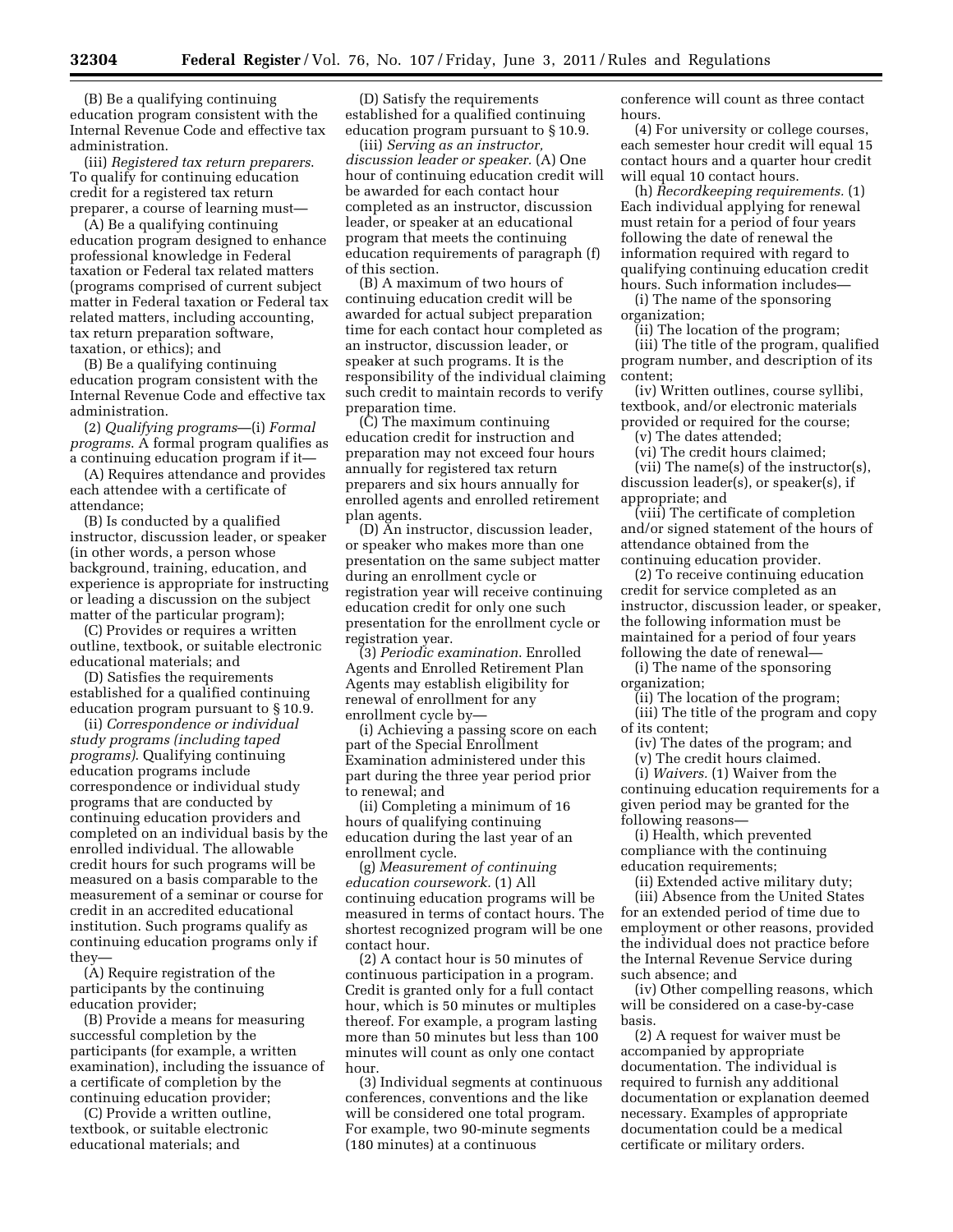(3) A request for waiver must be filed no later than the last day of the renewal application period.

(4) If a request for waiver is not approved, the individual will be placed in inactive status. The individual will be notified that the waiver was not approved and that the individual has been placed on a roster of inactive enrolled agents, enrolled retirement plan agents, or registered tax return preparers.

(5) If the request for waiver is not approved, the individual may file a protest as prescribed by the Internal Revenue Service in forms, instructions, or other appropriate guidance. A protest filed under this section is not governed by subpart D of this part.

(6) If a request for waiver is approved, the individual will be notified and issued a card or certificate evidencing renewal.

(7) Those who are granted waivers are required to file timely applications for renewal of enrollment or registration.

(j) *Failure to comply.* (1) Compliance by an individual with the requirements of this part is determined by the Internal Revenue Service. The Internal Revenue Service will provide notice to any individual who fails to meet the continuing education and fee requirements of eligibility for renewal. The notice will state the basis for the determination of noncompliance and will provide the individual an opportunity to furnish the requested information in writing relating to the matter within 60 days of the date of the notice. Such information will be considered in making a final determination as to eligibility for renewal. The individual must be informed of the reason(s) for any denial of a renewal. The individual may, within 30 days after receipt of the notice of denial of renewal, file a written protest of the denial as prescribed by the Internal Revenue Service in forms, instructions, or other appropriate guidance. A protest under this section is not governed by subpart D of this part.

(2) The continuing education records of an enrolled agent, enrolled retirement plan agent, or registered tax return preparer may be reviewed to determine compliance with the requirements and standards for renewal as provided in paragraph (f) of this section. As part of this review, the enrolled agent, enrolled retirement plan agent or registered tax return preparer may be required to provide the Internal Revenue Service with copies of any continuing education records required to be maintained under this part. If the enrolled agent, enrolled retirement plan agent or registered tax return preparer fails to comply with this

requirement, any continuing education hours claimed may be disallowed.

(3) An individual who has not filed a timely application for renewal, who has not made a timely response to the notice of noncompliance with the renewal requirements, or who has not satisfied the requirements of eligibility for renewal will be placed on a roster of inactive enrolled individuals or inactive registered individuals. During this time, the individual will be ineligible to practice before the Internal Revenue Service.

(4) Individuals placed in inactive status and individuals ineligible to practice before the Internal Revenue Service may not state or imply that they are eligible to practice before the Internal Revenue Service, or use the terms enrolled agent, enrolled retirement plan agent, or registered tax return preparer, the designations "EA" or ''ERPA'' or other form of reference to eligibility to practice before the Internal Revenue Service.

(5) An individual placed in inactive status may be reinstated to an active status by filing an application for renewal and providing evidence of the completion of all required continuing education hours for the enrollment cycle or registration year. Continuing education credit under this paragraph (j)(5) may not be used to satisfy the requirements of the enrollment cycle or registration year in which the individual has been placed back on the active roster.

(6) An individual placed in inactive status must file an application for renewal and satisfy the requirements for renewal as set forth in this section within three years of being placed in inactive status. Otherwise, the name of such individual will be removed from the inactive status roster and the individual's status as an enrolled agent, enrolled retirement plan agent, or registered tax return preparer will terminate. Future eligibility for active status must then be reestablished by the individual as provided in this section.

(7) Inactive status is not available to an individual who is the subject of a pending disciplinary matter before the Internal Revenue Service.

(k) *Inactive retirement status*. An individual who no longer practices before the Internal Revenue Service may request to be placed in an inactive retirement status at any time and such individual will be placed in an inactive retirement status. The individual will be ineligible to practice before the Internal Revenue Service. An individual who is placed in an inactive retirement status may be reinstated to an active status by filing an application for renewal and

providing evidence of the completion of the required continuing education hours for the enrollment cycle or registration year. Inactive retirement status is not available to an individual who is ineligible to practice before the Internal Revenue Service or an individual who is the subject of a pending disciplinary matter under this part.

(l) *Renewal while under suspension or disbarment*. An individual who is ineligible to practice before the Internal Revenue Service by virtue of disciplinary action under this part is required to conform to the requirements for renewal of enrollment or registration before the individual's eligibility is restored.

(m) *Enrolled actuaries*. The enrollment and renewal of enrollment of actuaries authorized to practice under paragraph (d) of § 10.3 are governed by the regulations of the Joint Board for the Enrollment of Actuaries at 20 CFR 901.1 through 901.72.

(n) *Effective/applicability date*. This section is applicable to enrollment or registration effective beginning August 2, 2011.

- **Par. 9.** Section 10.7 is amended by:
- 1. Revising the section heading.
- 2. Removing paragraph (c)(1)(viii).
- 3. Revising paragraph (c)(2), and (d).
- 4. Removing paragraph (e).

■ 5. Redesignating paragraphs (f) and (g) as paragraphs (e) and (f) and revising them.

The revisions read as follows:

#### **§ 10.7 Representing oneself; participating in rulemaking; limited practice; and special appearances.**

- \* \* \* \* \*
- $(c) * * * *$

(2) *Limitations.* (i) An individual who is under suspension or disbarment from practice before the Internal Revenue Service may not engage in limited practice before the Internal Revenue Service under paragraph (c)(1) of this section.

(ii) The Commissioner, or delegate, may, after notice and opportunity for a conference, deny eligibility to engage in limited practice before the Internal Revenue Service under paragraph (c)(1) of this section to any individual who has engaged in conduct that would justify a sanction under § 10.50.

(iii) An individual who represents a taxpayer under the authority ofparagraph (c)(1) of this section is subject, to the extent of his or her authority, to such rules of general applicability regarding standards of conduct and other matters as prescribed by the Internal Revenue Service.

(d) *Special appearances.* The Commissioner, or delegate, may, subject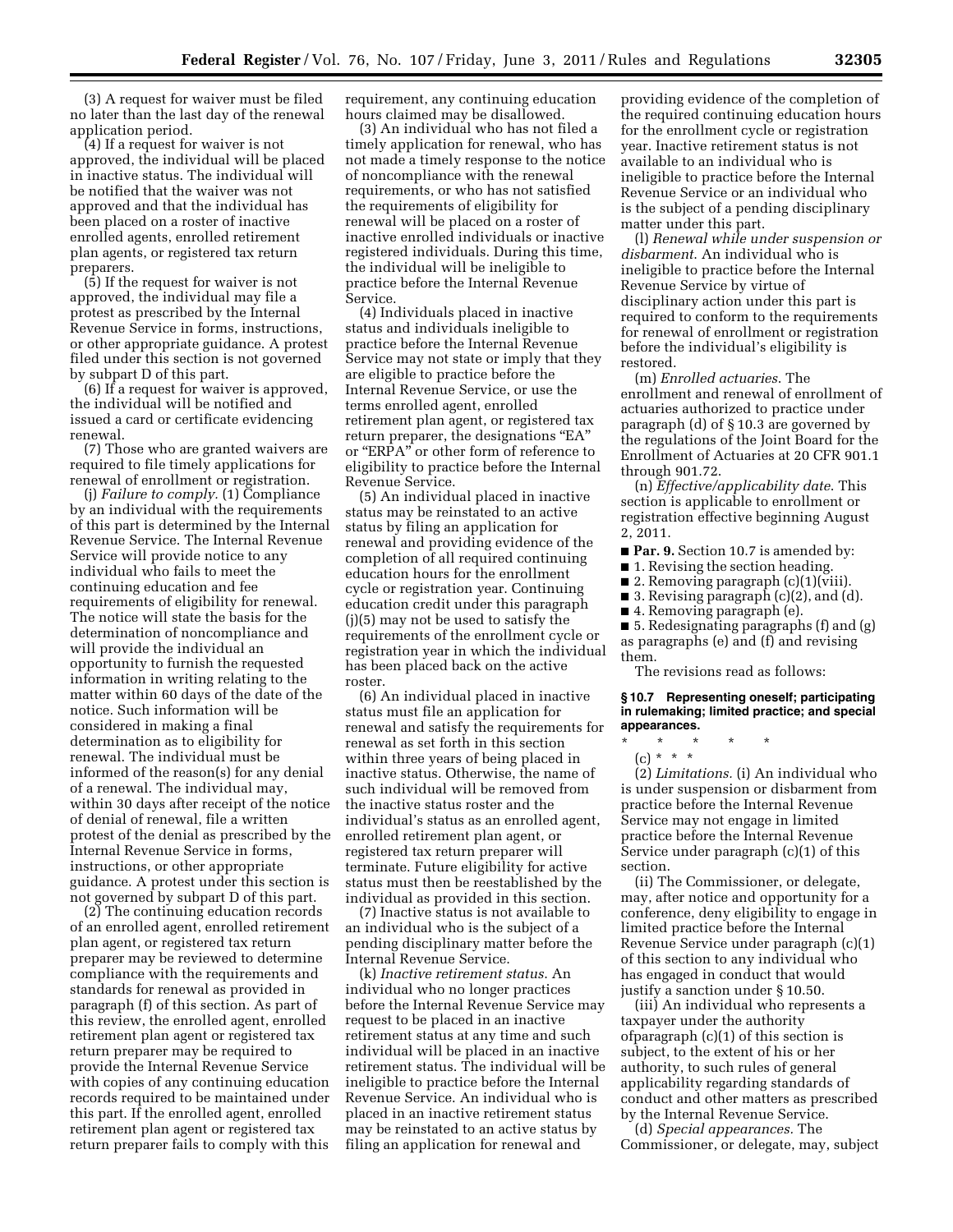to conditions deemed appropriate, authorize an individual who is not otherwise eligible to practice before the Internal Revenue Service to represent another person in a particular matter.

(e) *Fiduciaries.* For purposes of this part, a fiduciary (for example, a trustee, receiver, guardian, personal representative, administrator, or executor) is considered to be the taxpayer and not a representative of the taxpayer.

(f) *Effective/applicability date.* This section is applicable beginning August 2, 2011.

■ **Par. 10.** Section 10.8 is revised to read as follows:

#### **§ 10.8 Return preparation and application of rules to other individuals.**

(a) *Preparing all or substantially all of a tax return.* Any individual who for compensation prepares or assists with the preparation of all or substantially all of a tax return or claim for refund must have a preparer tax identification number. Except as otherwise prescribed in forms, instructions, or other appropriate guidance, an individual must be an attorney, certified public accountant, enrolled agent, or registered tax return preparer to obtain a preparer tax identification number. Any individual who for compensation prepares or assists with the preparation of all or substantially all of a tax return or claim for refund is subject to the duties and restrictions relating to practice in subpart B, as well as subject to the sanctions for violation of the regulations in subpart C.

(b) *Preparing a tax return and furnishing information.* Any individual may for compensation prepare or assist with the preparation of a tax return or claim for refund (provided the individual prepares less than substantially all of the tax return or claim for refund), appear as a witness for the taxpayer before the Internal Revenue Service, or furnish information at the request of the Internal Revenue Service or any of its officers or employees.

(c) *Application of rules to other individuals.* Any individual who for compensation prepares, or assists in the preparation of, all or a substantial portion of a document pertaining to any taxpayer's tax liability for submission to the Internal Revenue Service is subject to the duties and restrictions relating to practice in subpart B, as well as subject to the sanctions for violation of the regulations in subpart C. Unless otherwise a practitioner, however, an individual may not for compensation prepare, or assist in the preparation of, all or substantially all of a tax return or

claim for refund, or sign tax returns and claims for refund. For purposes of this paragraph, an individual described in 26 CFR 301.7701–15(f) is not treated as having prepared all or a substantial portion of the document by reason of such assistance.

(d) *Effective/applicability date.* This section is applicable beginning August 2, 2011.

■ **Par. 11.** Section 10.9 is added to subpart A to read as follows:

# **§ 10.9 Continuing education providers and continuing education programs.**

(a) *Continuing education providers*— (1) *In general.* Continuing education providers are those responsible for presenting continuing education programs. A continuing education provider must—

(i) Be an accredited educational institution;

(ii) Be recognized for continuing education purposes by the licensing body of any State, territory, or possession of the United States, including a Commonwealth, or the District of Columbia;

(iii) Be recognized and approved by a qualifying organization as a provider of continuing education on subject matters within § 10.6(f) of this part. The Internal Revenue Service may, at its discretion, identify a professional organization, society or business entity that maintains minimum education standards comparable to those set forth in this part as a qualifying organization for purposes of this part in appropriate forms, instructions, and other appropriate guidance; or

(iv) Be recognized by the Internal Revenue Service as a professional organization, society, or business whose programs include offering continuing professional education opportunities in subject matters within § 10.6(f) of this part. The Internal Revenue Service, at its discretion, may require such professional organizations, societies, or businesses to file an agreement and/or obtain Internal Revenue Service approval of each program as a qualified continuing education program in appropriate forms, instructions or other appropriate guidance.

(2) *Continuing education provider numbers*—(i) *In general.* A continuing education provider is required to obtain a continuing education provider number and pay any applicable user fee.

(ii) *Renewal.* A continuing education provider maintains its status as a continuing education provider during the continuing education provider cycle by renewing its continuing education provider number as prescribed by forms, instructions or other appropriate

guidance and paying any applicable user fee.

(3) *Requirements for qualified continuing education programs.* A continuing education provider must ensure the qualified continuing education program complies with all the following requirements—

(i) Programs must be developed by individual(s) qualified in the subject matter;

(ii) Program subject matter must be current;

(iii) Instructors, discussion leaders, and speakers must be qualified with respect to program content;

(iv) Programs must include some means for evaluation of the technical content and presentation to be evaluated;

(v) Certificates of completion bearing a current qualified continuing education program number issued by the Internal Revenue Service must be provided to the participants who successfully complete the program; and

(vi) Records must be maintained by the continuing education provider to verify the participants who attended and completed the program for a period of four years following completion of the program. In the case of continuous conferences, conventions, and the like, records must be maintained to verify completion of the program and attendance by each participant at each segment of the program.

(4) *Program numbers*—(i) *In general.*  Every continuing education provider is required to obtain a continuing education provider program number and pay any applicable user fee for each program offered. Program numbers shall be obtained as prescribed by forms, instructions or other appropriate guidance. Although, at the discretion of the Internal Revenue Service, a continuing education provider may be required to demonstrate that the program is designed to enhance professional knowledge in Federal taxation or Federal tax related matters (programs comprised of current subject matter in Federal taxation or Federal tax related matters, including accounting, tax return preparation software, taxation, or ethics) and complies with the requirements in paragraph (a)(2)of this section before a program number is issued.

(ii) *Update programs.* Update programs may use the same number as the program subject to update. An update program is a program that instructs on a change of existing law occurring within one year of the update program offering. The qualifying education program subject to update must have been offered within the two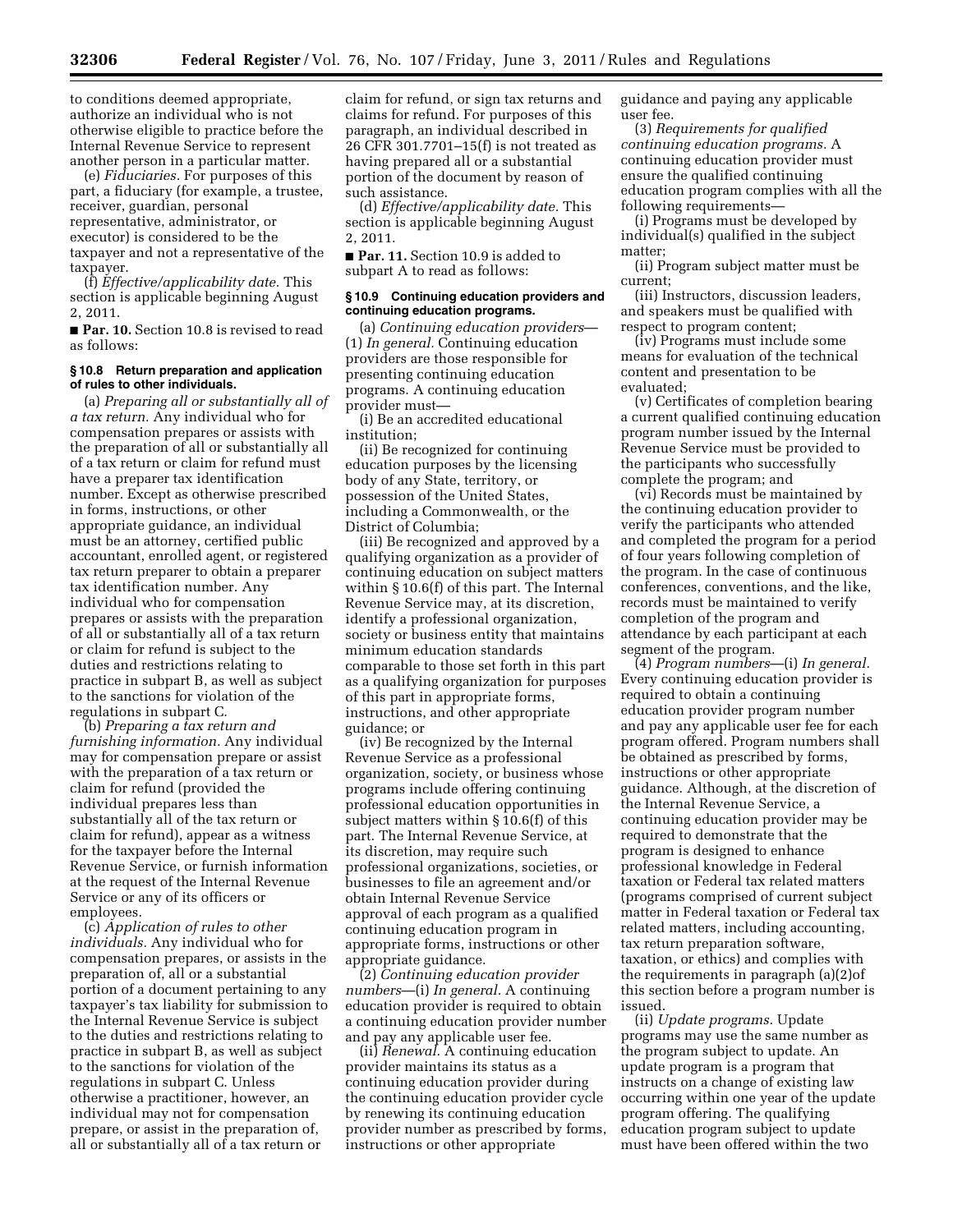year time period prior to the change in existing law.

(iii) *Change in existing law.* A change in existing law means the effective date of the statute or regulation, or date of entry of judicial decision, that is the subject of the update.

(b) *Failure to comply.* Compliance by a continuing education provider with the requirements of this part is determined by the Internal Revenue Service. A continuing education provider who fails to meet the requirements of this part will be notified by the Internal Revenue Service. The notice will state the basis for the determination of noncompliance and will provide the continuing education provider an opportunity to furnish the requested information in writing relating to the matter within 60 days of the date of the notice. The continuing education provider may, within 30 days after receipt of the notice of denial, file a written protest as prescribed by the Internal Revenue Service in forms, instructions, or other appropriate guidance. A protest under this section is not governed by subpart D of this part.

(c) *Effective/applicability date.* This section is applicable beginning August 2, 2011.

■ **Par. 12.** Section 10.20 is amended by ■ 1. Redesignating paragraphs (b) and (c) as (a)(3) and (b).

■ 2. Revising newly designated paragraphs (a)(3) and (b).

■ 3. Adding paragraph (c).

The revisions and additions read as follows:

#### **§ 10.20 Information to be furnished.**

 $(a) * * * *$ 

(3) When a proper and lawful request is made by a duly authorized officer or employee of the Internal Revenue Service, concerning an inquiry into an alleged violation of the regulations in this part, a practitioner must provide any information the practitioner has concerning the alleged violation and testify regarding this information in any proceeding instituted under this part, unless the practitioner believes in good faith and on reasonable grounds that the information is privileged.

(b) *Interference with a proper and lawful request for records or information.* A practitioner may not interfere, or attempt to interfere, with any proper and lawful effort by the Internal Revenue Service, its officers or employees, to obtain any record or information unless the practitioner believes in good faith and on reasonable grounds that the record or information is privileged.

(c) *Effective/applicability date.* This section is applicable beginning August 2, 2011.

■ **Par. 13.** Section 10.25 is amended by revising paragraphs (c)(2) and (e) to read as follows:

#### **§ 10.25 Practice by former government employees, their partners and their associates.**

\* \* \* \* \* (c) \* \* \*

(2) When isolation of a former Government employee is required under paragraph (c)(1) of this section, a statement affirming the fact of such isolation must be executed under oath by the former Government employee and by another member of the firm acting on behalf of the firm. The statement must clearly identify the firm, the former Government employee, and the particular matter(s) requiring isolation. The statement must be retained by the firm and, upon request, provided to the office(s) of the Internal Revenue Service administering or enforcing this part.

\* \* \* \* \* (e) *Effective/applicability date.* This section is applicable beginning August 2, 2011.

■ **Par. 14.** Section 10.30 is amended by revising paragraphs (a)(1) and (e) to read as follows:

# **§ 10.30 Solicitation.**

(a) *Advertising and solicitation restrictions.* (1) A practitioner may not, with respect to any Internal Revenue Service matter, in any way use or participate in the use of any form of public communication or private solicitation containing a false, fraudulent, or coercive statement or claim; or a misleading or deceptive statement or claim. Enrolled agents, enrolled retirement plan agents, or registered tax return preparers, in describing their professional designation, may not utilize the term ''certified'' or imply an employer/ employee relationship with the Internal Revenue Service. Examples of acceptable descriptions for enrolled agents are ''enrolled to represent taxpayers before the Internal Revenue Service," "enrolled to practice before the Internal Revenue Service,'' and ''admitted to practice before the Internal Revenue Service.'' Similarly, examples of acceptable descriptions for enrolled retirement plan agents are ''enrolled to represent taxpayers before the Internal Revenue Service as a retirement plan agent'' and ''enrolled to practice before the Internal Revenue Service as a retirement plan agent.'' An example of an acceptable description for registered

tax return preparers is ''designated as a registered tax return preparer by the Internal Revenue Service.''

\* \* \* \* \* (e) *Effective/applicability date.* This section is applicable beginning August 2, 2011.

\* \* \* \* \* ■ **Par. 15.** Section 10.34 is amended by:

■ 1. Adding paragraph (a).

■ 2. Redesignating paragraph (f) as paragraph (e).

■ 3. Revising newly designated paragraph (e).

The revision and addition read as follows:

#### **§ 10.34 Standards with respect to tax returns and documents, affidavits and other papers.**

(a) *Tax returns.* (1) A practitioner may not willfully, recklessly, or through gross incompetence—

(i) Sign a tax return or claim for refund that the practitioner knows or reasonably should know contains a position that—

(A) Lacks a reasonable basis; (B) Is an unreasonable position as described in section 6694(a)(2) of the Internal Revenue code (Code) (including the related regulations and other published guidance); or

(C) Is a willful attempted by the practitioner to understate the liability for tax or a reckless or intentional disregard of rules or regulations by the practitioner as described in section 6694(b)(2) of the Code (including the related regulations and other published guidance).

(ii) Advise a client to take a position on a tax return or claim for refund, or prepare a portion off a tax return or claim for refund containing a position, that—

(A) Lacks a reasonable basis; (B) Is an unreasonable position as described in section 6694(a)(2) of theCode (including the related regulations and other published guidance); or

(C) Is a willful attempt by the practitioner to understate the liability for tax or a reckless or intentional disregard of rules or regulations by the practitioner as described in section 6694(b)(2) of the Code (including the related regulations and other published guidance).

(2) A pattern of conduct is a factor that will be taken into account in determining whether a practitioner acted willfully, recklessly, or through gross incompetence.

\* \* \* \* \*

(e) *Effective/applicability date.*  Paragraph (a) of this section is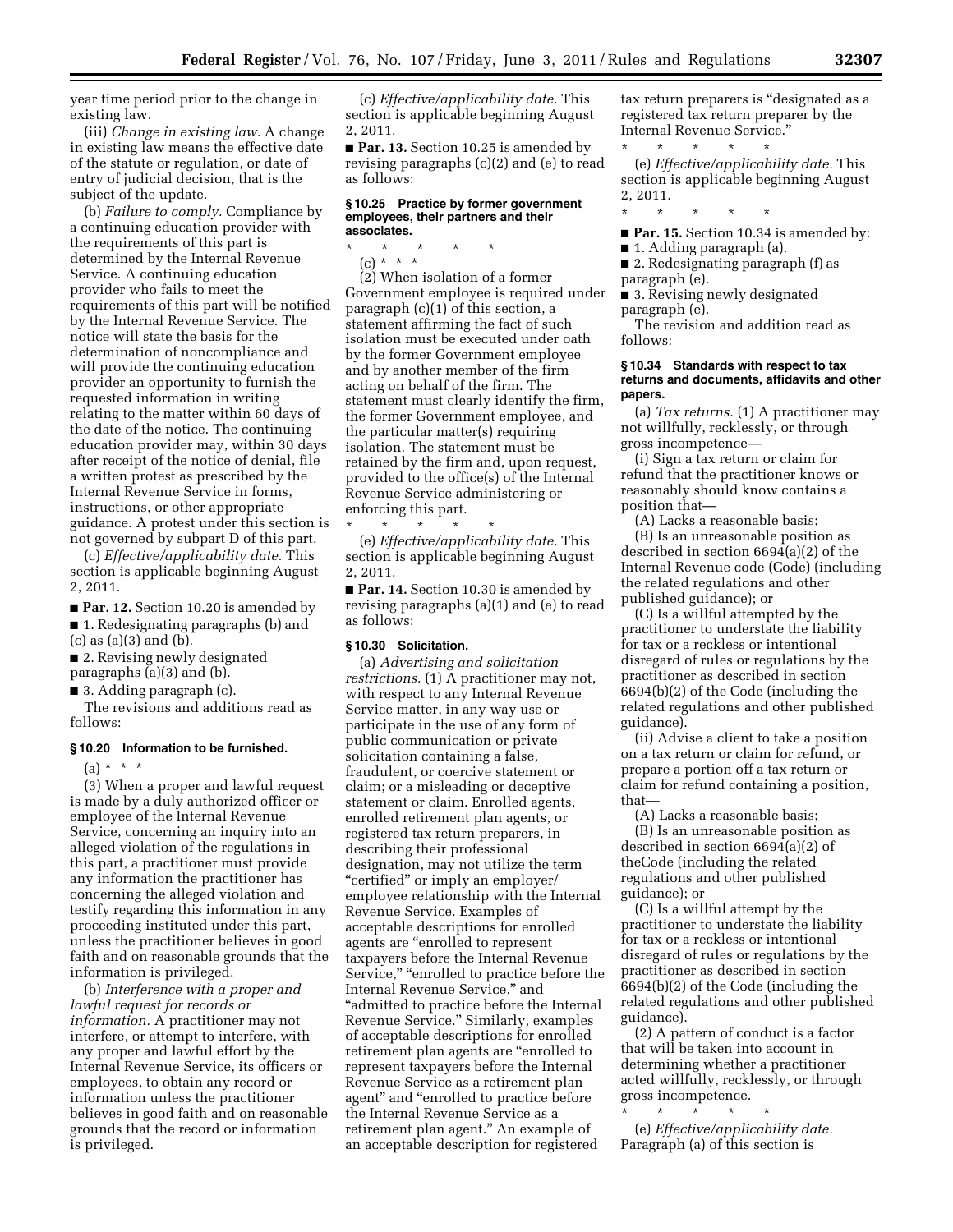applicable for returns or claims for refund filed, or advice provided, beginning August 2, 2011. Paragraphs (b) through (d) of this section are applicable to tax returns, documents, affidavits, and other papers filed on or after September 26, 2007.

■ **Par. 16.** Section 10.36 is amended by: ■ 1. Redesignating paragraph (b) as paragraph (c).

- 2. Adding new paragraph (b).
- 3. Revising newly designated

paragraph (c). The addition and revisions read as follows:

#### **§ 10.36 Procedures to ensure compliance.**

\* \* \* \* \*

(b) *Requirements for tax returns and other documents.* Any practitioner who has (or practitioners who have or share) principal authority and responsibility for overseeing a firm's practice of preparing tax returns, claims for refunds, or other documents for submission to the Internal Revenue Service must take reasonable steps to ensure that the firm has adequate procedures in effect for all members, associates, and employees for purposes of complying with Circular 230. Any practitioner who has (or practitioners who have or share) this principal authority will be subject to discipline for failing to comply with the requirements of this paragraph if—

(1) The practitioner through willfulness, recklessness, or gross incompetence does not take reasonable steps to ensure that the firm has adequate procedures to comply with Circular 230, and one or more individuals who are members of, associated with, or employed by, the firm are, or have, engaged in a pattern or practice, in connection with their practice with the firm, of failing to comply with Circular 230; or

(2) The practitioner knows or should know that one or more individuals who are members of, associated with, or employed by, the firm are, or have, engaged in a pattern or practice, in connection with their practice with the firm, that does not comply with Circular 230, and the practitioner, through willfulness, recklessness, or gross incompetence fails to take prompt action to correct the noncompliance.

(c) *Effective/applicability date.* This section is applicable beginning August 2, 2011.

■ **Par. 17.** Section 10.38 is revised to read as follows:

#### **§ 10.38 Establishment of advisory committees.**

(a) *Advisory committees.* To promote and maintain the public's confidence in

tax advisors, the Internal Revenue Service is authorized to establish one or more advisory committees composed of at least six individuals authorized to practice before the Internal Revenue Service. Membership of an advisory committee must be balanced among those who practice as attorneys, accountants, enrolled agents, enrolled actuaries, enrolled retirement plan agents, and registered tax return preparers. Under procedures prescribed by the Internal Revenue Service, an advisory committee may review and make general recommendations regarding the practices, procedures, and policies of the offices described in § 10.1.

(b) *Effective/applicability date.* This section is applicable beginning August 2, 2011.

■ **Par. 18.** Section 10.50 is amended by

■ 1. Revising paragraph (b)(1).

■ 2. Removing paragraphs (d) and (e) as paragraphs (e) and (f).

■ 3. Adding new paragraph (d).

■ 4. Revising newly redesignated paragraph (f).

The revisions and addition read as follows:

# **§ 10.50 Sanctions.**

\* \* \* \* \*

 $\star$   $\star$ (b) \* \* \*

(1) If any appraiser is disqualified pursuant to this subpart C, the appraiser is barred from presenting evidence or testimony in any administrative proceeding before the Department of Treasury or the Internal Revenue Service, unless and until authorized to do so by the Internal Revenue Service pursuant to § 10.81, regardless of whether the evidence or testimony would pertain to an appraisal made prior to or after the effective date of disqualification.

(d) *Authority to accept a practitioner's consent to sanction.* The Internal Revenue Service may accept a practitioner's offer of consent to be sanctioned under § 10.50 in lieu of instituting or continuing a proceeding under § 10.60(a).

\* \* \* \* \* (f) *Effective/applicability date.* This section is applicable to conduct occurring on or after August 2, 2011, except that paragraphs (a), (b)(2), and (e) apply to conduct occurring on or after September 26, 2007, and paragraph (c) applies to prohibited conduct that occurs after October 22, 2004.

■ **Par. 19.** Section 10.51 is amended by adding paragraphs (a)(16), (17), and (18) and revising paragraph (b) to read as follows:

# **§ 10.51 Incompetence and disreputable conduct.**

 $(a) * * * *$ 

(16) Willfully failing to file on magnetic or other electronic media a tax return prepared by the practitioner when the practitioner is required to do so by the Federal tax laws unless the failure is due to reasonable cause and not due to willful neglect.

(17) Willfully preparing all or substantially all of, or signing, a tax return or claim for refund when the practitioner does not possess a current or otherwise valid preparer tax identification number or other prescribed identifying number.

(18) Willfully representing a taxpayer before an officer or employee of the Internal Revenue Service unless the practitioner is authorized to do so pursuant to this part.

(b) *Effective/applicability date.* This section is applicable beginning August 2, 2011.

■ **Par. 20.** Section 10.53 is revised to read as follows:

# **§ 10.53 Receipt of information concerning practitioner.**

(a) *Officer or employee of the Internal Revenue Service.* If an officer or employee of the Internal Revenue Service has reason to believe a practitioner has violated any provision of this part, the officer or employee will promptly make a written report of the suspected violation. The report will explain the facts and reasons upon which the officer's or employee's belief rests and must be submitted to the office(s) of the Internal Revenue Service responsible for administering or enforcing this part.

(b) *Other persons.* Any person other than an officer or employee of the Internal Revenue Service having information of a violation of any provision of this part may make an oral or written report of the alleged violation to the office(s) of the Internal Revenue Service responsible for administering or enforcing this part or any officer or employee of the Internal Revenue Service. If the report is made to an officer or employee of the Internal Revenue Service, the officer or employee will make a written report of the suspected violation and submit the report to the office(s) of the Internal Revenue Service responsible for administering or enforcing this part.

(c) *Destruction of report.* No report made under paragraph (a) or (b) of this section shall be maintained unless retention of the report is permissible under the applicable records control schedule as approved by the National Archives and Records Administration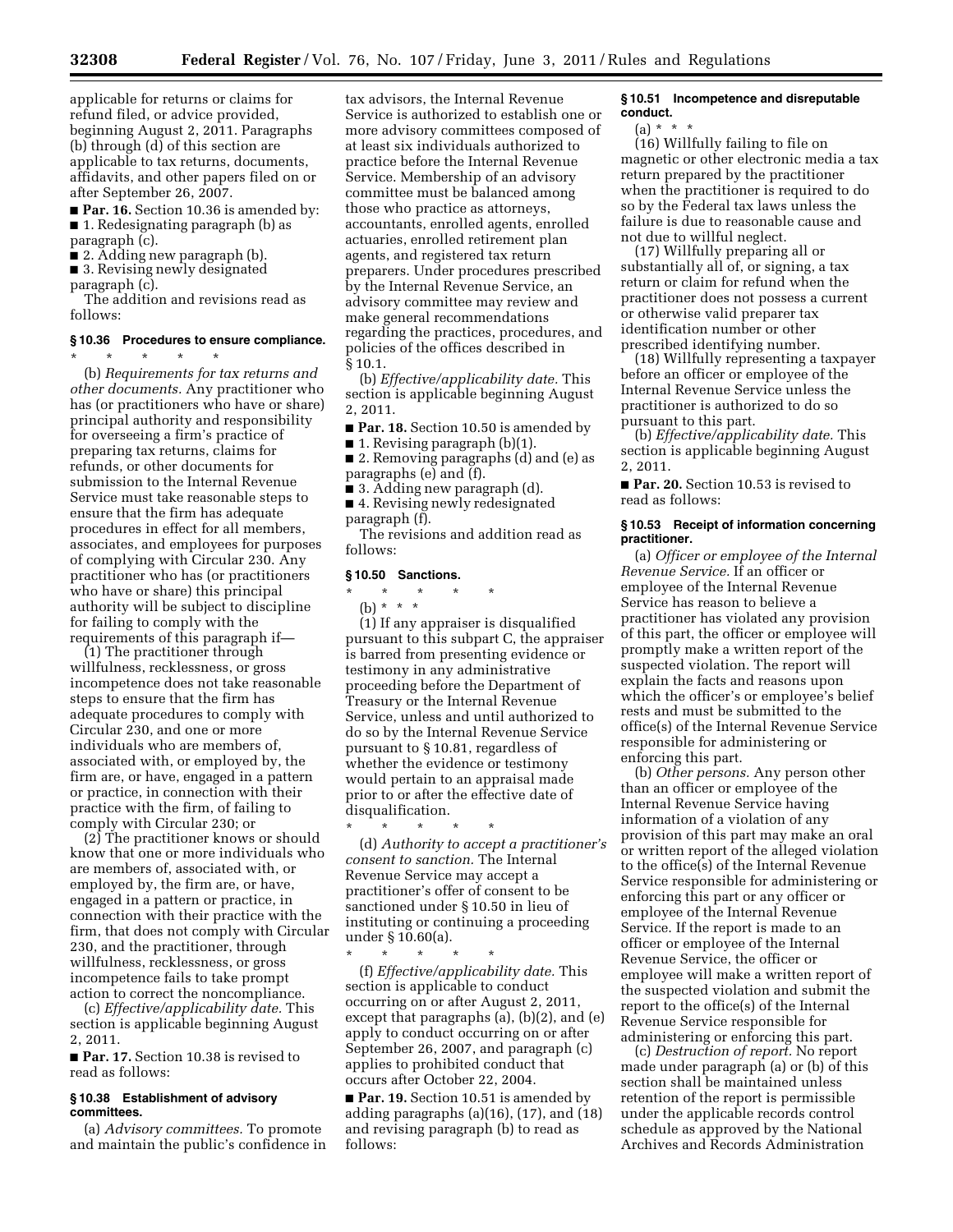and designated in the Internal Revenue Manual. Reports must be destroyed as soon as permissible under the applicable records control schedule.

(d) *Effect on proceedings under subpart D.* The destruction of any report will not bar any proceeding under subpart D of this part, but will preclude the use of a copy of the report in a proceeding under subpart D of this part.

(e) *Effective/applicability date.* This section is applicable beginning August 2, 2011.

■ **Par. 21.** Section 10.60 is amended by revising paragraphs (a), (b), and (d) to read as follows:

#### **§ 10.60 Institution of proceeding.**

(a) Whenever it is determined that a practitioner (or employer, firm or other entity, if applicable) violated any provision of the laws governing practice before the Internal Revenue Service or the regulations in this part, the practitioner may be reprimanded in accordance with § 10.62, or subject to a proceeding for sanctions described in § 10.50.

(b) Whenever a penalty has been assessed against an appraiser under the Internal Revenue Code and an appropriate officer or employee in an office established to enforce this part determines that the appraiser acted willfully, recklessly, or through gross incompetence with respect to the proscribed conduct, the appraiser may be reprimanded in accordance with § 10.62 or subject to a proceeding for disqualification. A proceeding for disqualification of an appraiser is instituted by the filing of a complaint, the contents of which are more fully described in § 10.62.

\* \* \* \* \* (d) *Effective/applicability date.* This section is applicable beginning August 2, 2011.

■ **Par. 22.** Section 10.61 is amended by revising paragraphs (a), (b)(2), and (c) to read as follows:

# **§ 10.61 Conferences.**

(a) *In general.* The Commissioner, or delegate, may confer with a practitioner, employer, firm or other entity, or an appraiser concerning allegations of misconduct irrespective of whether a proceeding has been instituted. If the conference results in a stipulation in connection with an ongoing proceeding in which the practitioner, employer, firm or other entity, or appraiser is the respondent, the stipulation may be entered in the record by either party to the proceeding.

(b) \* \* \*

(2) *Discretion; acceptance or declination.* The Commissioner, or

delegate, may accept or decline the offer described in paragraph (b)(1) of this section. When the decision is to decline the offer, the written notice of declination may state that the offer described in paragraph (b)(1) of this section would be accepted if it contained different terms. The Commissioner, or delegate, has the discretion to accept or reject a revised offer submitted in response to the declination or may counteroffer and act upon any accepted counteroffer.

(c) *Effective/applicability date.* This section is applicable beginning August 2, 2011.

■ **Par. 23.** Section 10.62 is revised to read as follows:

# **§ 10.62 Contents of complaint.**

(a) *Charges.* A complaint must name the respondent, provide a clear and concise description of the facts and law that constitute the basis for the proceeding, and be signed by an authorized representative of the Internal Revenue Service under § 10.69(a)(1). A complaint is sufficient if it fairly informs the respondent of the charges brought so that the respondent is able to prepare a defense.

(b) *Specification of sanction.* The complaint must specify the sanction sought against the practitioner or appraiser. If the sanction sought is a suspension, the duration of the suspension sought must be specified.

(c) *Demand for answer.* The respondent must be notified in the complaint or in a separate paper attached to the complaint of the time for answering the complaint, which may not be less than 30 days from the date of service of the complaint, the name and address of the Administrative Law Judge with whom the answer must be filed, the name and address of the person representing the Internal Revenue Service to whom a copy of the answer must be served, and that a decision by default may be rendered against the respondent in the event an answer is not filed as required.

(d) *Effective/applicability date.* This section is applicable beginning August 2, 2011.

■ **Par. 24.** Section 10.63 is amended by revising paragraphs (c) and (f) to read as follows:

# **§ 10.63 Service of complaint; service of other papers; service of evidence in support of complaint; filing of papers.**

\* \* \* \* \* (c) *Service of papers on the Internal Revenue Service.* Whenever a paper is required or permitted to be served on the Internal Revenue Service in connection with a proceeding under this part, the paper will be served on the Internal Revenue Service's authorized representative under § 10.69(a)(1) at the address designated in the complaint, or at an address provided in a notice of appearance. If no address is designated in the complaint or provided in a notice of appearance, service will be made on the office(s) established to enforce this part under the authority of § 10.1, Internal Revenue Service, 1111 Constitution Avenue, NW., Washington, DC 20224.

\* \* \* \* \* (f) *Effective/applicability date.* This section is applicable beginning August 2, 2011.

■ **Par. 25.** Section 10.64 is amended by revising paragraph (a) and adding paragraph (f) to read as follows:

#### **§ 10.64 Answer; default.**

(a) *Filing.* The respondent's answer must be filed with the Administrative Law Judge, and served on the Internal Revenue Service, within the time specified in the complaint unless, on request or application of the respondent, the time is extended by the Administrative Law Judge.

\* \* \* \* \*

(f) *Effective/applicability date.* This section is applicable beginning August 2, 2011.

■ **Par. 26.** Section 10.65 is amended by revising paragraphs (a) and (c) to read:

#### **§ 10.65 Supplemental charges.**

(a) *In general.* Supplemental charges may be filed against the respondent by amending the complaint with the permission of the Administrative Law Judge if, for example—

(1) It appears that the respondent, in the answer, falsely and in bad faith, denies a material allegation of fact in the complaint or states that the respondent has insufficient knowledge to form a belief, when the respondent possesses such information; or

(2) It appears that the respondent has knowingly introduced false testimony during the proceedings against the respondent.

\* \* \* \* \* (c) *Effective/applicability date.* This section is applicable beginning August 2, 2011.

■ **Par. 27.** Section 10.66 is revised to read as follows:

#### **§ 10.66 Reply to answer.**

(a) The Internal Revenue Service may file a reply to the respondent's answer, but unless otherwise ordered by the Administrative Law Judge, no reply to the respondent's answer is required. If a reply is not filed, new matter in the answer is deemed denied.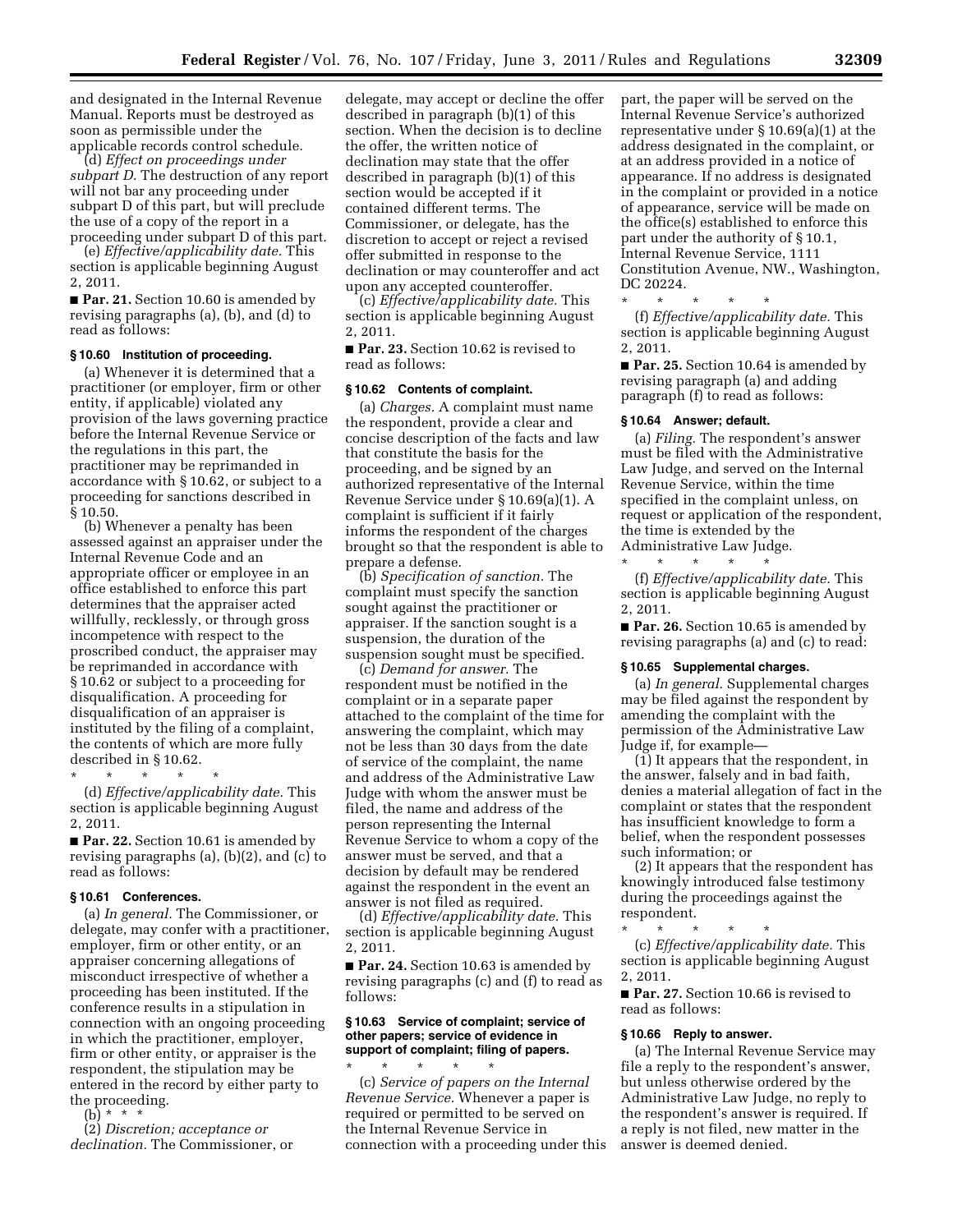(b) *Effective/applicability date.* This section is applicable beginning August 2, 2011.

■ **Par. 28.** Section 10.69 is revised to read as follows:

# **§ 10.69 Representation; ex parte communication.**

(a) *Representation.* The Internal Revenue Service may be represented in proceedings under this part by an attorney or other employee of the Internal Revenue Service. An attorney or an employee of the Internal Revenue Service representing the Internal Revenue Service in a proceeding under this part may sign the complaint or any document required to be filed in the proceeding on behalf of the Internal Revenue Service.

(b) *Ex parte communication.* The Internal Revenue Service, the respondent, and any representatives of either party, may not attempt to initiate or participate in ex parte discussions concerning a proceeding or potential proceeding with the Administrative Law Judge (or any person who is likely to advise the Administrative Law Judge on a ruling or decision) in the proceeding before or during the pendency of the proceeding. Any memorandum, letter or other communication concerning the merits of the proceeding, addressed to the Administrative Law Judge, by or on behalf of any party shall be regarded as an argument in the proceeding and shall be served on the other party.

(c) *Effective/applicability date.* This section is applicable beginning August 2, 2011.

■ **Par. 29.** Section 10.72 is amended by revising paragraphs  $(a)(3)(iv)(A)$ ,  $(d)(1)$ , and (g) to read as follows:

# **§ 10.72 Hearings.**

- $(a) * * * *$
- $(3) * * * *$
- $(iv) * * * *$

(A) The Internal Revenue Service withdraws the complaint;

\* \* \* \* \* (d) *Publicity*—(1) *In general.* All reports and decisions of the Secretary of the Treasury, or delegate, including any reports and decisions of the Administrative Law Judge, under this subpart D are, subject to the protective measures in paragraph (d)(4) of this section, public and open to inspection within 30 days after the agency's decision becomes final.

\* \* \* \* \* (g) *Effective/applicability date.* This section is applicable beginning August 2, 2011.

■ **Par. 30.** Section 10.76 is amended by revising paragraphs (c), and (e) to read as follows:

#### **§ 10.76 Decision of Administrative Law Judge.**

\* \* \* \* \* (c) *Copy of decision.* The Administrative Law Judge will provide the decision to the Internal Revenue Service's authorized representative, and a copy of the decision to the respondent or the respondent's authorized representative.

\* \* \* \* \* (e) *Effective/applicability date.* This section is applicable beginning August 2, 2011.

■ **Par. 31.** Section 10.77 is revised to read as follows:

# **§ 10.77 Appeal of decision of Administrative Law Judge.**

(a) *Appeal.* Any party to the proceeding under this subpart D may appeal the decision of the Administrative Law Judge by filing a notice of appeal with the Secretary of the Treasury, or delegate deciding appeals. The notice of appeal must include a brief that states exceptions to the decision of Administrative Law Judge and supporting reasons for such exceptions.

(b) *Time and place for filing of appeal.* The notice of appeal and brief must be filed, in duplicate, with the Secretary of the Treasury, or delegate deciding appeals, at an address for appeals that is identified to the parties with the decision of the Administrative Law Judge. The notice of appeal and brief must be filed within 30 days of the date that the decision of the Administrative Law Judge is served on the parties. The appealing party must serve a copy of the notice of appeal and the brief to any non-appealing party or, if the party is represented, the nonappealing party's representative.

(c) *Response.* Within 30 days of receiving the copy of the appellant's brief, the other party may file a response brief with the Secretary of the Treasury, or delegate deciding appeals, using the address identified for appeals. A copy of the response brief must be served at the same time on the opposing party or, if the party is represented, the opposing party's representative.

(d) *No other briefs, responses or motions as of right.* Other than the appeal brief and response brief, the parties are not permitted to file any other briefs, responses or motions, except on a grant of leave to do so after a motion demonstrating sufficient cause, or unless otherwise ordered by the Secretary of the Treasury, or delegate deciding appeals.

(e) *Additional time for briefs and responses.* Notwithstanding the time for filing briefs and responses provided in

paragraphs (b) and (c) of this section, the Secretary of the Treasury, or delegate deciding appeals, may, for good cause, authorize additional time for filing briefs and responses upon a motion of a party or upon the initiative of the Secretary of the Treasury, or delegate deciding appeals.

(f) *Effective/applicability date.* This section is applicable beginning August 2, 2011.

■ **Par. 32.** Section 10.78 is amended by revising paragraphs (c) and (d) to read as follows:

#### **§ 10.78 Decision on review.**

\* \* \* \* \*

(c) *Copy of decision on review.* The Secretary of the Treasury, or delegate, will provide copies of the agency decision to the authorized representative of the Internal Revenue Service and the respondent or the respondent's authorized representative.

(d) *Effective/applicability date.* This section is applicable beginning August 2, 2011.

■ **Par. 33.** Section 10.79 is revised to read as follows:

# **§ 10.79 Effect of disbarment, suspension, or censure.**

(a) *Disbarment.* When the final decision in a case is against the respondent (or the respondent has offered his or her consent and such consent has been accepted by the Internal Revenue Service) and such decision is for disbarment, the respondent will not be permitted to practice before the Internal Revenue Service unless and until authorized to do so by the Internal Revenue Service pursuant to § 10.81.

(b) *Suspension.* When the final decision in a case is against the respondent (or the respondent has offered his or her consent and such consent has been accepted by the Internal Revenue Service) and such decision is for suspension, the respondent will not be permitted to practice before the Internal Revenue Service during the period of suspension. For periods after the suspension, the practitioner's future representations may be subject to conditions as authorized by paragraph (d) of this section.

(c) *Censure.* When the final decision in the case is against the respondent (or the Internal Revenue Service has accepted the respondent's offer to consent, if such offer was made) and such decision is for censure, the respondent will be permitted to practice before the Internal Revenue Service, but the respondent's future representations may be subject to conditions as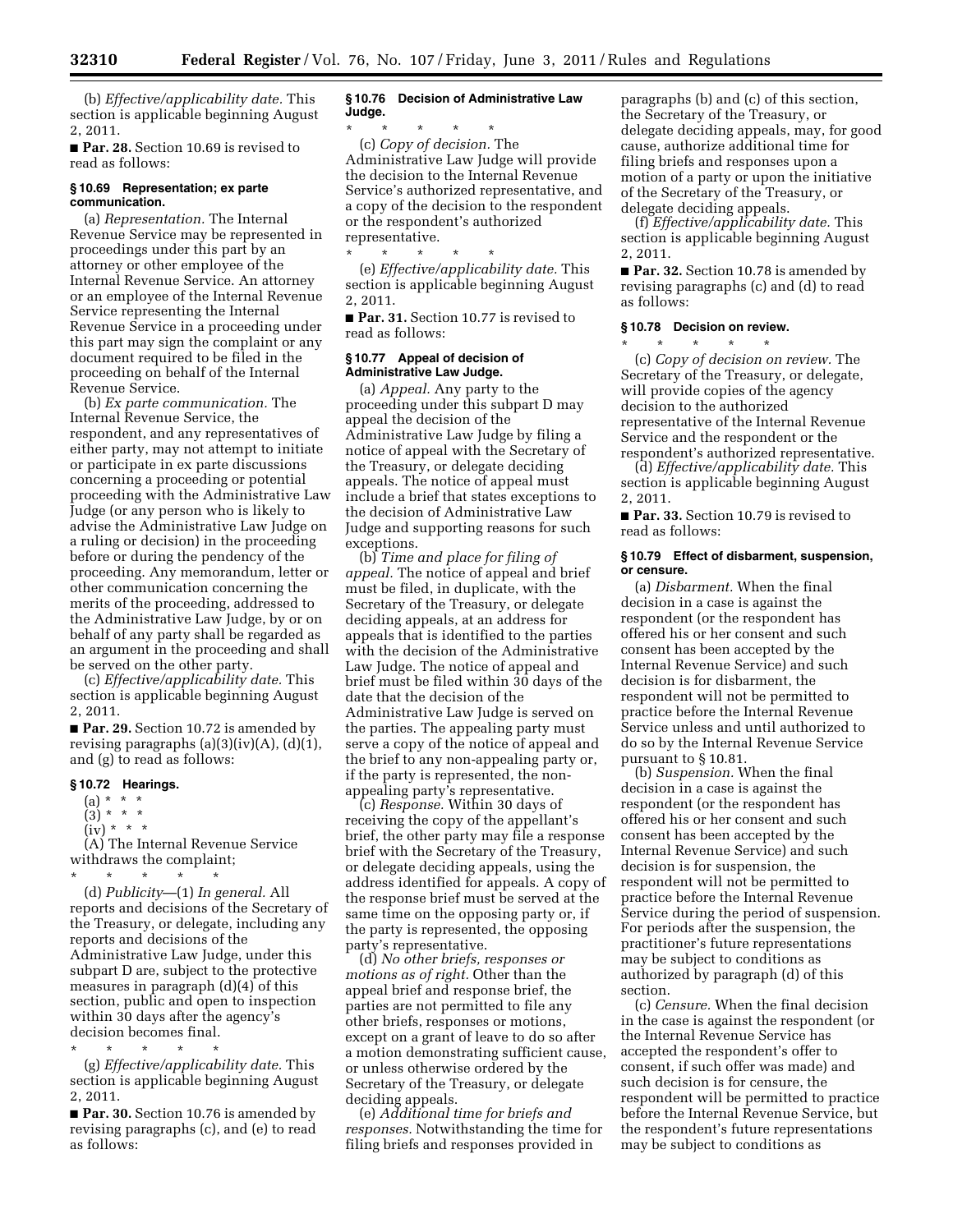authorized by paragraph (d) of this section.

(d) *Conditions.* After being subject to the sanction of either suspension or censure, the future representations of a practitioner so sanctioned shall be subject to specified conditions designed to promote high standards of conduct. These conditions can be imposed for a reasonable period in light of the gravity of the practitioner's violations. For example, where a practitioner is censured because the practitioner failed to advise the practitioner's clients about a potential conflict of interest or failed to obtain the clients' written consents, the practitioner may be required to provide the Internal Revenue Service with a copy of all consents obtained by the practitioner for an appropriate period following censure, whether or not such consents are specifically requested.

(e) *Effective/applicability date.* This section is applicable beginning August 2, 2011.

■ **Par. 34.** Section 10.80 is revised to read as follows:

#### **§ 10.80 Notice of disbarment, suspension, censure, or disqualification.**

(a) *In general.* On the issuance of a final order censuring, suspending, or disbarring a practitioner or a final order disqualifying an appraiser, notification of the censure, suspension, disbarment or disqualification will be given to appropriate officers and employees of the Internal Revenue Service and interested departments and agencies of the Federal government. The Internal Revenue Service may determine the manner of giving notice to the proper authorities of the State by which the censured, suspended, or disbarred person was licensed to practice.

(b) *Effective/applicability date.* This section is applicable beginning August 2, 2011.

■ **Par. 35.** Section 10.81 is revised to read as follows:

# **§ 10.81 Petition for reinstatement.**

(a) *In general.* A disbarred practitioner or a disqualified appraiser may petition for reinstatement before the Internal Revenue Service after the expiration of 5 years following such disbarment or disqualification. Reinstatement will not be granted unless the Internal Revenue Service is satisfied that the petitioner is not likely to conduct himself, thereafter, contrary to the regulations in this part, and that granting such reinstatement would not be contrary to the public interest.

(b) *Effective/applicability date.* This section is applicable beginning August 2, 2011.

■ **Par. 36.** Section 10.82 is amended by revising paragraphs (a), (c) introductory text, (c)(3), (d), (e), (f), (g), and (h) to read as follows:

# **§ 10.82 Expedited suspension.**

(a) *When applicable.* Whenever the Commissioner, or delegate, determines that a practitioner is described in paragraph (b) of this section, proceedings may be instituted under this section to suspend the practitioner from practice before the Internal Revenue Service.

\* \* \* \* \*

(c) *Instituting a proceeding.* A proceeding under this section will be instituted by a complaint that names the respondent, is signed by an authorized representative of the Internal Revenue Service under § 10.69(a)(1), and is filed and served according to the rules set forth in paragraph (a) of § 10.63. The complaint must give a plain and concise description of the allegations that constitute the basis for the proceeding. The complaint must notify the respondent—

\* \* \* \* \* (3) That the respondent may request a conference to address the merits of the complaint and that any such request must be made in the answer; and \* \* \* \* \*

(d) *Answer.* The answer to a complaint described in this section must be filed no later than 30 calendar days following the date the complaint is served, unless the time for filing is extended. The answer must be filed in accordance with the rules set forth in § 10.64, except as otherwise provided in this section. A respondent is entitled to a conference only if the conference is requested in a timely filed answer. If a request for a conference is not made in the answer or the answer is not timely filed, the respondent will be deemed to have waived the right to a conference and may be suspended at any time following the date on which the answer was due.

(e) *Conference.* An authorized representative of the Internal Revenue Service will preside at a conference described in this section. The conference will be held at a place and time selected by the Internal Revenue Service, but no sooner than 14 calendar days after the date by which the answer must be filed with the Internal Revenue Service, unless the respondent agrees to an earlier date. An authorized representative may represent the respondent at the conference. Following the conference, upon a finding that the respondent is described in paragraph (b) of this section, or upon the respondent's

failure to appear at the conference either personally or through an authorized representative, the respondent may be immediately suspended from practice before the Internal Revenue Service.

(f) *Duration of suspension.* A suspension under this section will commence on the date that written notice of the suspension is issued. The suspension will remain effective until the earlier of the following:

(1) The Internal Revenue Service lifts the suspension after determining that the practitioner is no longer described in paragraph (b) of this section or for any other reason; or

(2) The suspension is lifted by an Administrative Law Judge or the Secretary of the Treasury in a proceeding referred to in paragraph (g) of this section and instituted under § 10.60.

(g) *Proceeding instituted under § 10.60.* If the Internal Revenue Service suspended a practitioner under this section, the practitioner may ask the Internal Revenue Service to issue a complaint under § 10.60. The request must be made in writing within 2 years from the date on which the practitioner's suspension commences. The Internal Revenue Service must issue a complaint requested under this paragraph within 30 calendar days of receiving the request.

(h) *Effective/applicability date.* This section is applicable beginning August 2, 2011.

■ **Par. 37.** Section 10.90 is amended by:

■ 1. Revising paragraph (a).

■ 2. Redesignating the second paragraph (b) as paragraph (c).

■ 3. Revising newly designated paragraph (c).

The revisions read as follows:

# **§ 10.90 Records.**

(a) *Roster.* The Internal Revenue Service will maintain and make available for public inspection in the time and manner prescribed by the Secretary, or delegate, the following rosters—

(1) Individuals (and employers, firms, or other entities, if applicable) censured, suspended, or disbarred from practice before the Internal Revenue Service or upon whom a monetary penalty was imposed.

(2) Enrolled agents, including individuals—

(i) Granted active enrollment to practice;

(ii) Whose enrollment has been placed in inactive status for failure to meet the requirements for renewal of enrollment;

(iii) Whose enrollment has been placed in inactive retirement status; and

(iv) Whose offer of consent to resign from enrollment has been accepted by